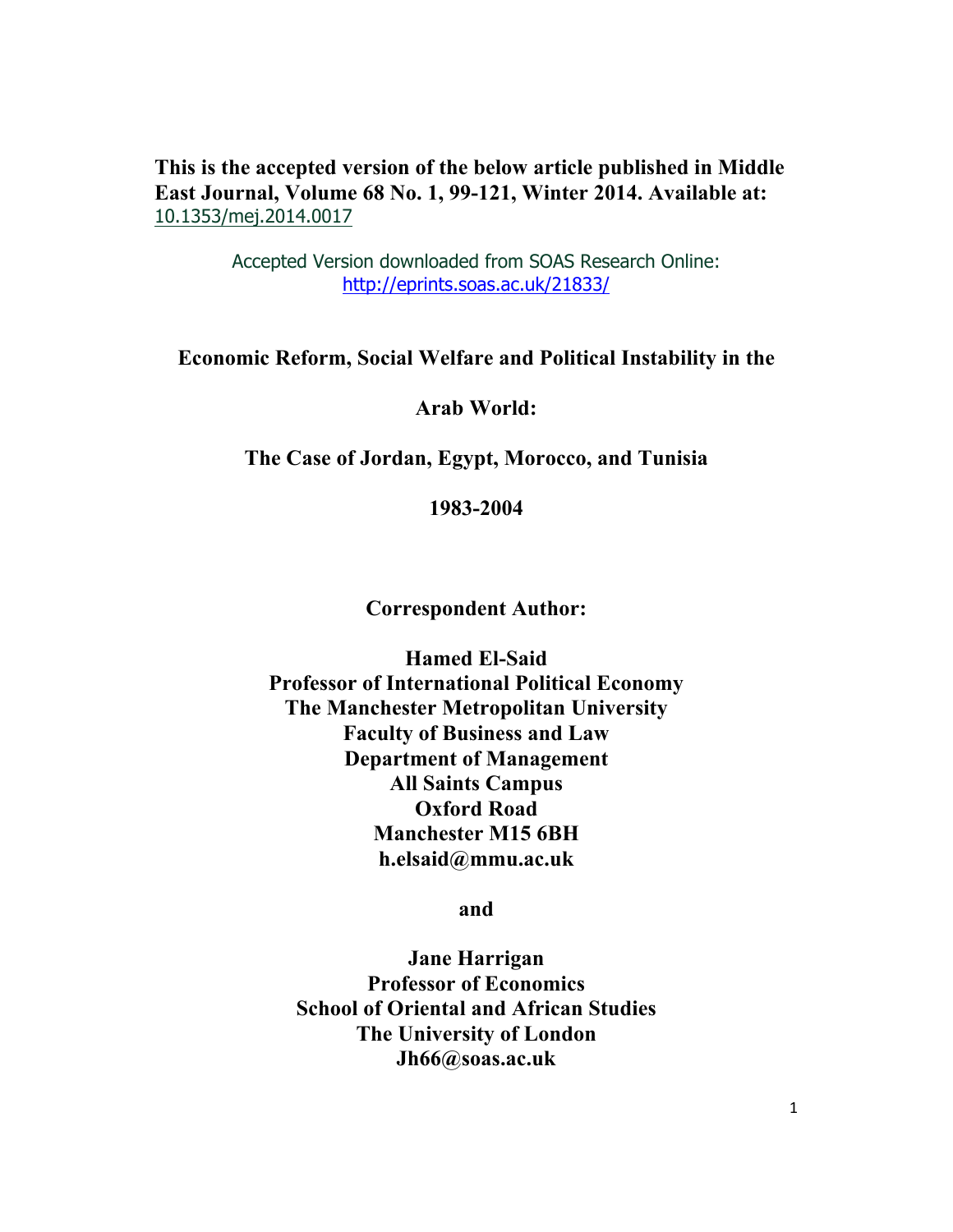*This paper fills an important gap in the literature by exploring the trends in social welfare in four countries in the MENA region which have undertaken extensive economic liberalization programs under the auspices of the IMF and the World Bank, namely, Jordan, Egypt, Tunisia, and Morocco. Studying the experience of these countries provides a good opportunity to enhance the understanding of the link between economic reforms, the level of social welfare provision, and political stability.*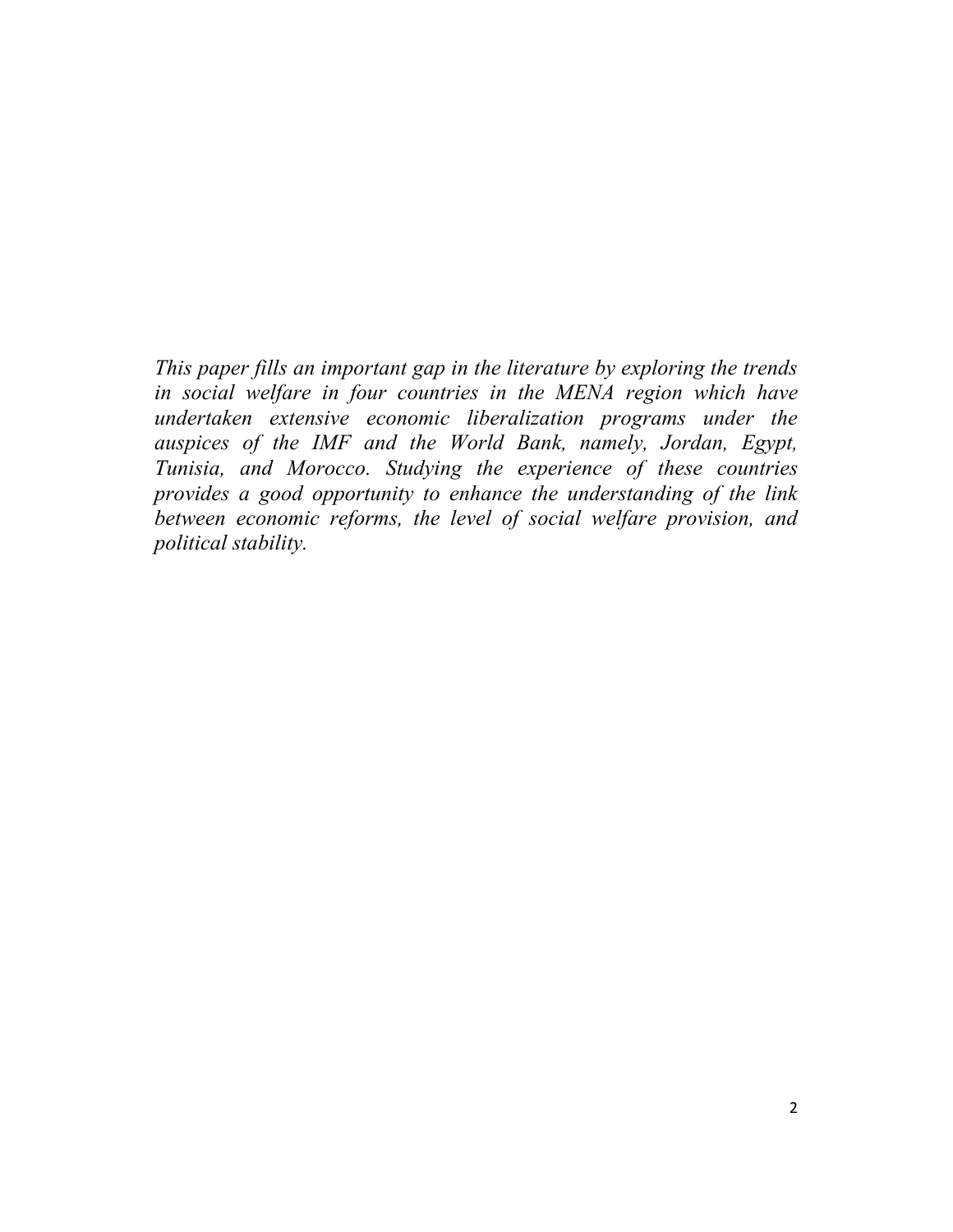#### **1. Introduction**

The outbreak of the Arab Spring in late 2010 came as a surprise only to Western powers and observers. To the Arab World it was "not unexpected and many indicators pointed in their direction" long before 2010, including, for example, the strike of the Tunisian miners (Gafsa), the Egyptian mass strike in 2007-08 following hike in international food prices, and the protest of the new middle class organizations such as Kefaya in Egypt and National Committee of Military Veterans in Jordan<sup>1</sup>. One of the immediate outcomes of the Arab Spring has been the rise of political Islam. Like the Arab Spring itself, the rise of political Islam in countries like Tunisia, Morocco, and Egypt before the military *quo* that removed the former President Mohammed Morsi from power on

Amin, 2012, 2

<sup>&</sup>lt;sup>1</sup>. Samir Amin. The People's Spring: the future of the Arab revolution, Cape Town, Pambazuka Press,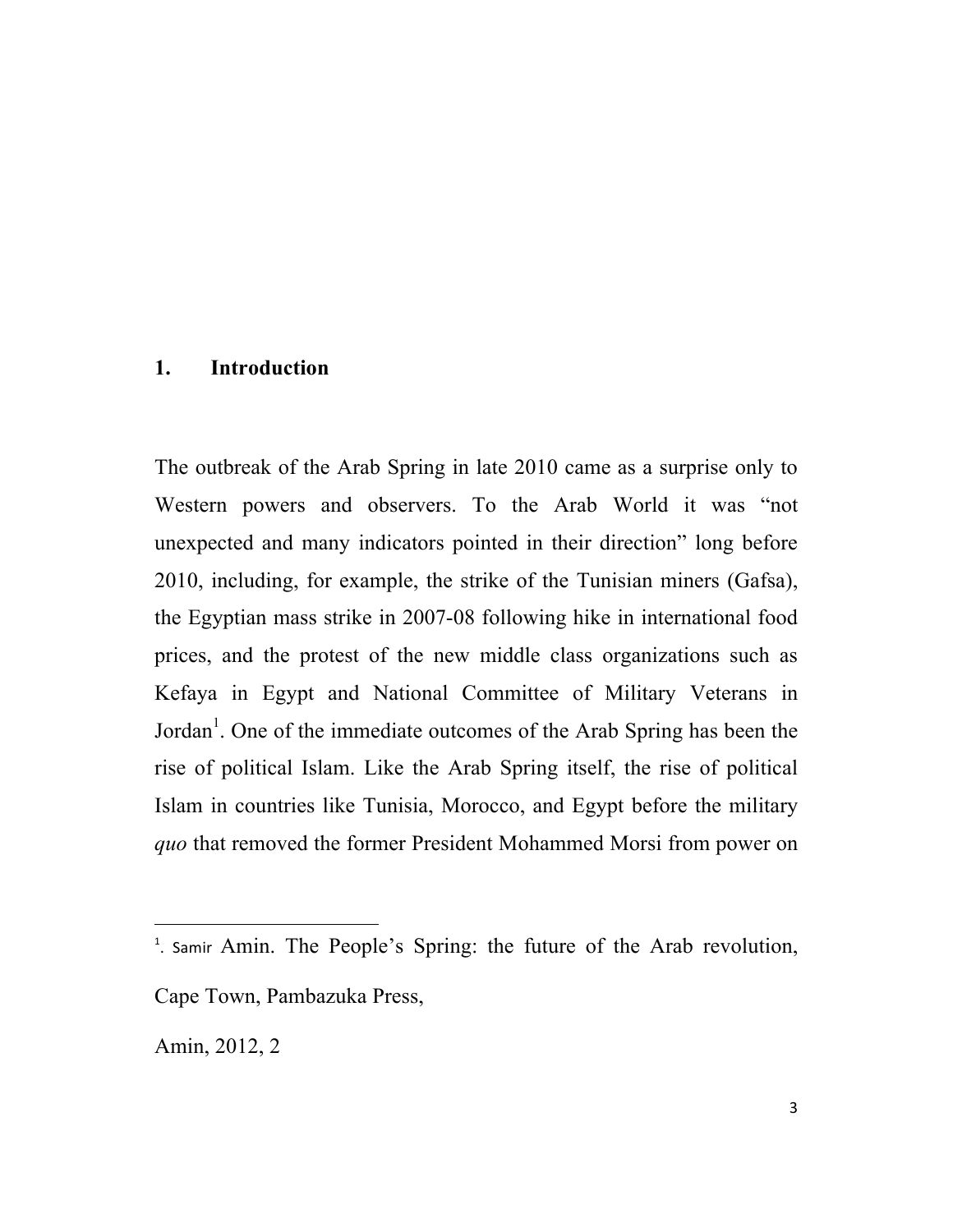July 3 (2013) was totally unexpected by Western observers and policy makers (Harrigan and El-Said, 2010),

For most Western observers, however, the Arab Spring and rise of political Islam are explained by political forces, namely, demands for "democracy," political freedoms, and participation (Horovitz, 2011). This paper argues that economic factors, particularly deterioration in living standards, increased concentration of wealth, inflation and high prices, and lack of strong social safety nets to protect the middle class during reforms are key factors explaining the uprising. The roots of these problems are traced to the economic reforms, which many countries in the region have undertaken over the past three decades under the auspices of the International Monetary Fund (IMF) and World Bank. Since the mid-1980s several Arab states, especially the resource-poor countries of the Middle East and North Africa (MENA), have undertaken economic reform programs supported by the IMF and the World Bank through policy-based loans such as stabilization and structural adjustment loans. In many other regions of the world especially in Latin America and sub-Saharan Africa, such programs which were undertaken in the 1980s and the 1990s have resulted in a decline in social welfare (Cornia, Jolly, & Stewart, 1987; Mosley, Harrigan, & Toye, 1995) and growing inequalities (Stiglitz, 2002; Dunkley, 1997; Goldstein, 2000; Stewart, 2000; CAFOD, 1998). However, the same phenomenon has received little attention in MENA.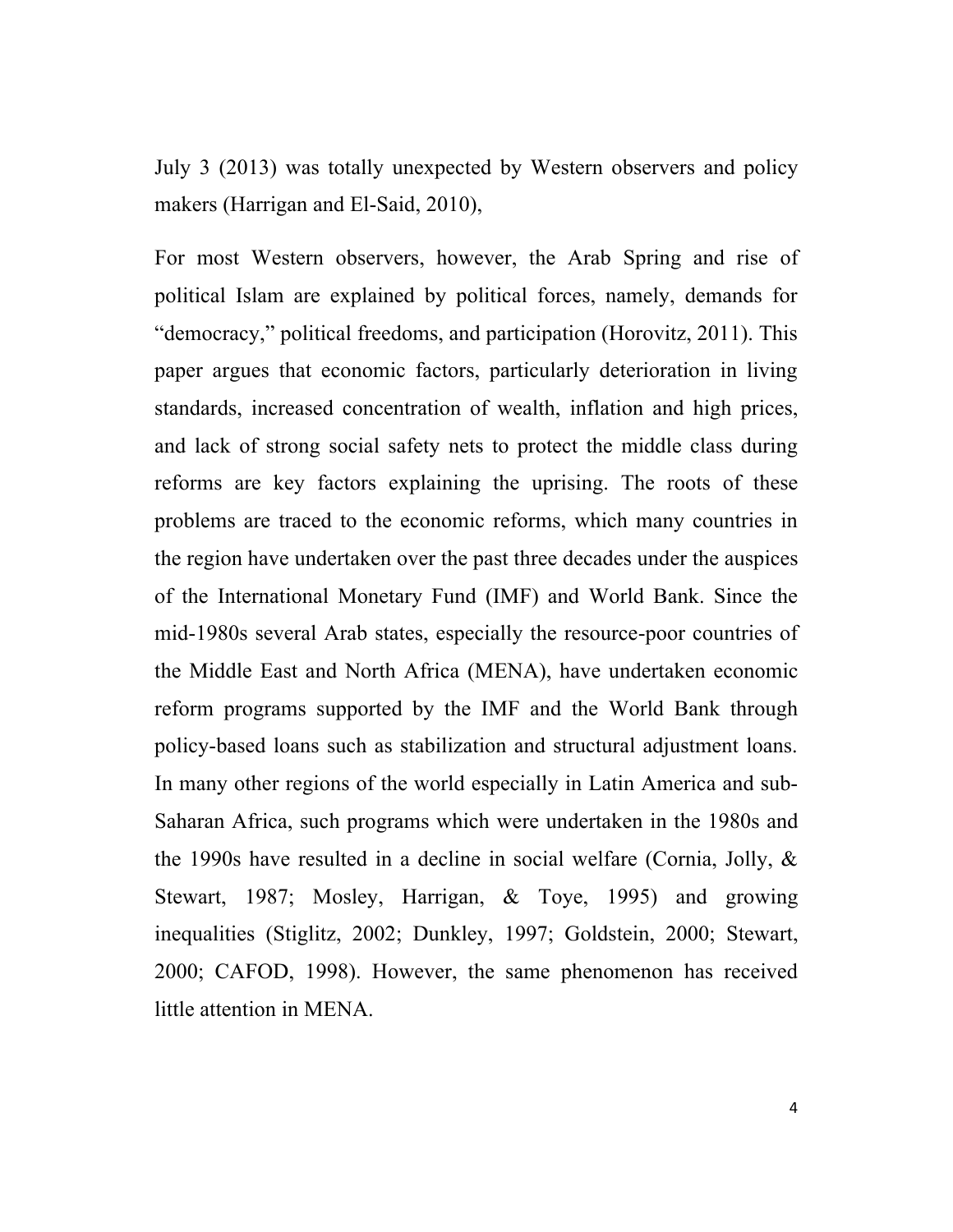This paper fills an important gap in the literature by exploring the trends in social welfare in four countries in the MENA region which have undertaken extensive economic liberalization programs under the auspices of the IMF and the World Bank, namely, Jordan, Egypt, Tunisia, and Morocco. These countries were chosen for two reasons. First, because of their prolonged adjustment efforts, and, second, because they are often put forward by the international financial institutions as cases of successful reformers, with regimes in Jordan, Morocco, and Tunisia generally perceived as the "most advanced" and "successful reformers" in the region (Shafiq, 1998, p. 8), "good pupils of the IMF" who followed its "commandments religiously" (Pfeifer, 1996, p. 40). Studying the experience of these countries with regard to economic reforms supported by international financial institutions provides a good opportunity to enhance understanding of the link between economic reforms, the level of social welfare provision, and political instability in the region and elsewhere.

In particular, the paper seeks to investigate an important question, namely whether economic liberalization as promoted by the IMF and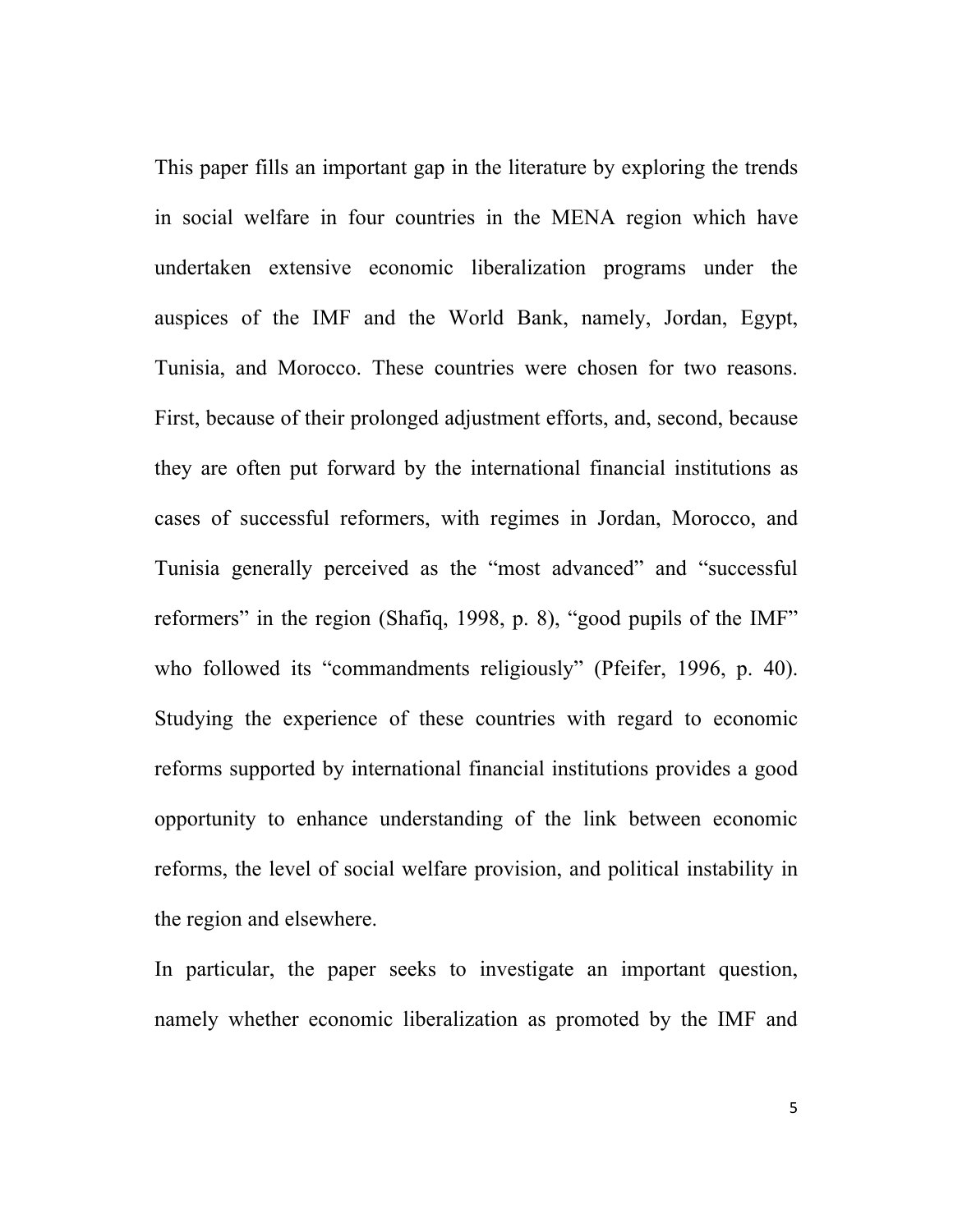World Bank has had a negative impact on formal social welfare provisions. Assuming this has been the case, one then would expect economic reforms to be associated with higher unemployment, poverty, and worsened inequities. The paper argues that by weakening social welfare provisions, promoters of economic reform (IMF and World Bank) undermined the most significant source of authority, which would have provided legitimacy not only to reforms, but also to the pro-western regimes of Egypt, Jordan, and Morocco, which the Washington institutions sought to support. The only exception is Tunisia, which refused to compromise the social aspect of reform. On the other hand, the weakening of social safety nets created a gap, which has been filled by the faith-based organizations through their vast charity network. This, we argue, played a key role in enhancing the legitimacy of political Islam at the expense of incumbent regimes.

To investigate the link between economic liberalization and poverty, equity, and social welfare provisions, the paper relies on a detailed country-case study approach, and uses data from international agencies (such as the World Bank and the IMF), as well as national surveys. Since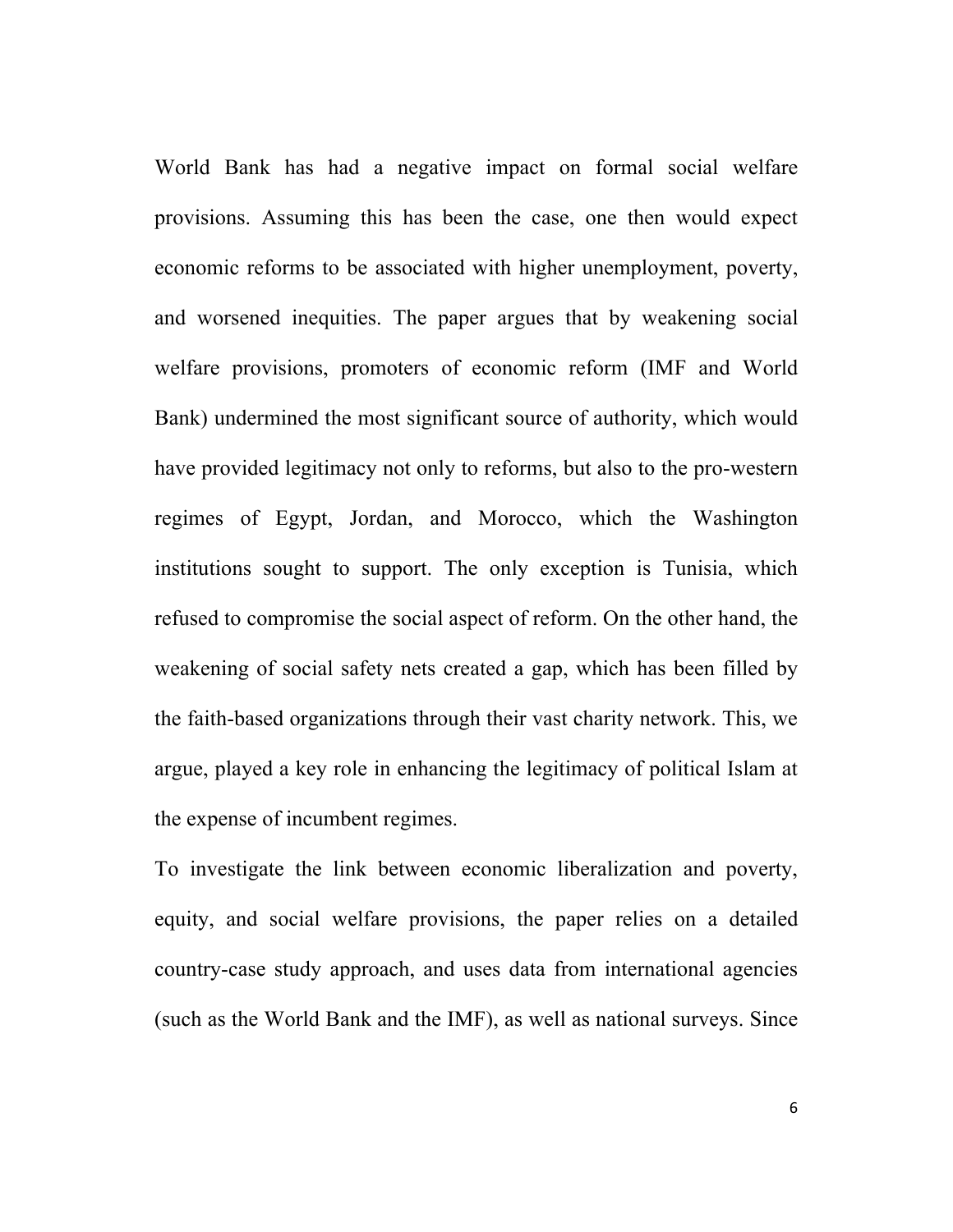both sets of data have limitations, using data from both international agencies and national surveys is deemed as a complimentary and appropriate approach to overcome the "limitations" of each data set (Adams & Page, 2003, 2027).

We should also emphasize that while the paper does not ignore the pre-1980s decades, its emphasis is mainly on the 1983 and 2004 period. The reason for the paper's focus on the 1983-2004 period is due to the fact that the early and mid-1980s was associated with economic collapse and weakening of statist policies in place in the region since independence. This led to, and was followed by, a period of rapid economic reform, liberalization and transition to more market-oriented policies, especially among four countries studied in this paper (Iqbal, 2006; Adams & Page, 2003). It is therefore appropriate to study the link between economic reform and social welfare provision through the experiences of Egypt, Jordan, Morocco, and Tunisia during this post-1983 transitional period. Finally, while the paper attempts to explain the causes of the Arab Spring, its does not include the main developments that occurred, and continue to occur in the post-Arab Spring era, since these remain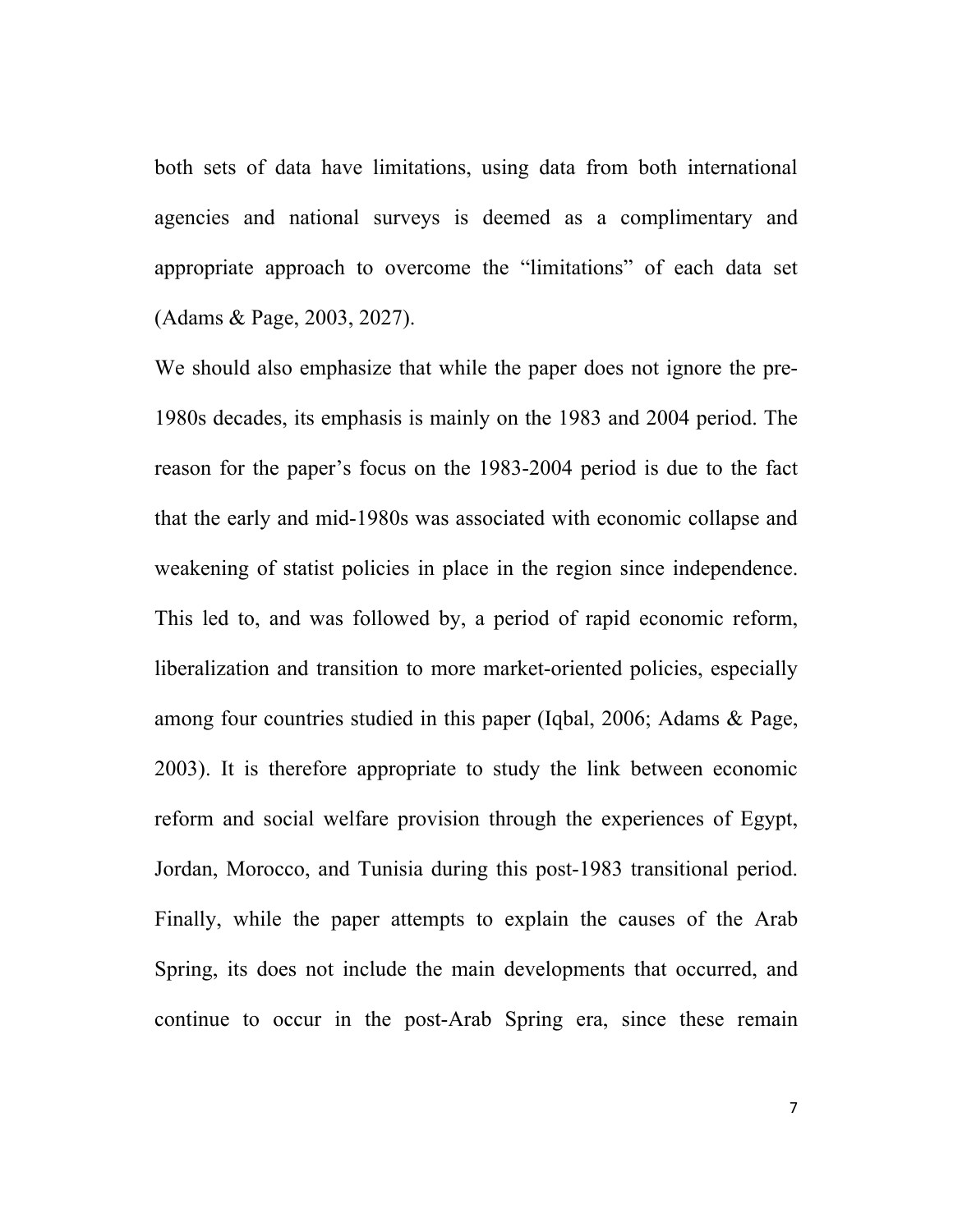incomplete and are still unraveling. The paper's analysis thus stops short of that period.

### **2. Economic Reform and Social Welfare**

In the period between independence and the economic collapse of the 1980s, the four countries we studied, namely, Egypt, Jordan, Morocco, and Tunisia all had a strong implicit social contract. Under this contract the state provided various forms of social welfare, including free health and education, subsidized food and utilities and guaranteed jobs in an overextended public sector. In return, this provisioning garnered loyalty from the population for the political regimes in power. This section of our paper looks at whether the period of economic reform under the IMF and World Bank led to a breakdown in this social contract with a retrenchment of the state in terms of social welfare provision and a worsening of poverty and social welfare. The reason for this investigation is the thesis that IMF austerity programs, as part of the stabilization process sought by the Fund in recipient countries, are often associated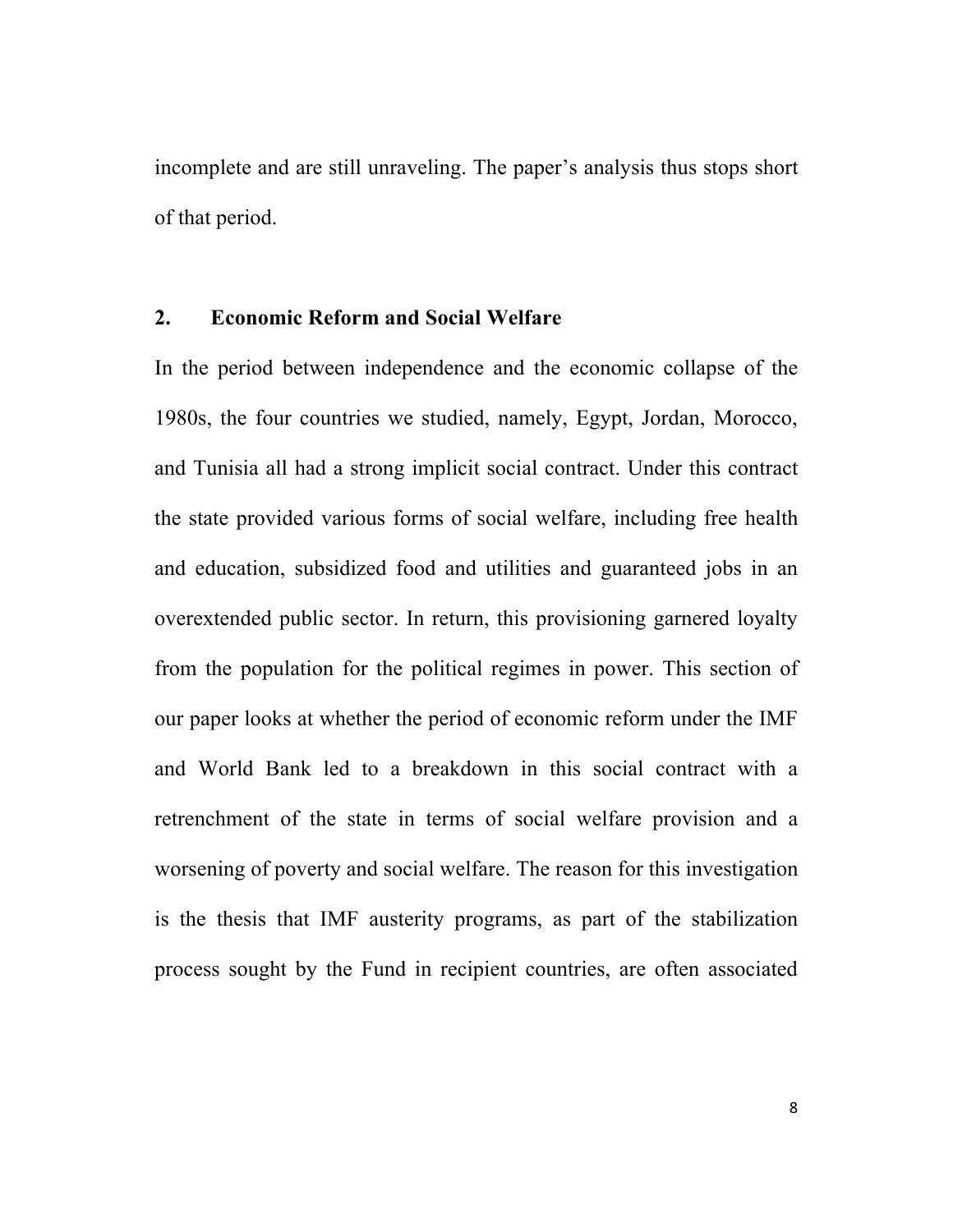with fiscal austerity and a decline in public expenditure, including that on social welfare, with large social implications.

Our four countries started their IMF and World Bank guided reforms at different times. Morocco was the first to commence in 1983, followed by Tunisia in 1986, Jordan in 1989, and Egypt in 1991. We analyze the trends in social welfare from the time their programs commenced through to 2004. Although starting at different times, all four programs displayed similar characteristics. The prescriptions of the IMF and World Bank, designed in a package of policy reform known as stabilization and structural adjustment programs were typical of the IMF and World Bank, embracing policies not much different from the ones prescribed by these international institutions to developing countries in other regions, such as Latin America and sub-Saharan Africa. In the Arab World, as elsewhere, the "Washington Consensus" demanded stabilization measures calling for massive cuts in public spending, new and broader taxes, and high and positive interest rates. They also called for immediate trade liberalization combined with large currency devaluations and massive reduction in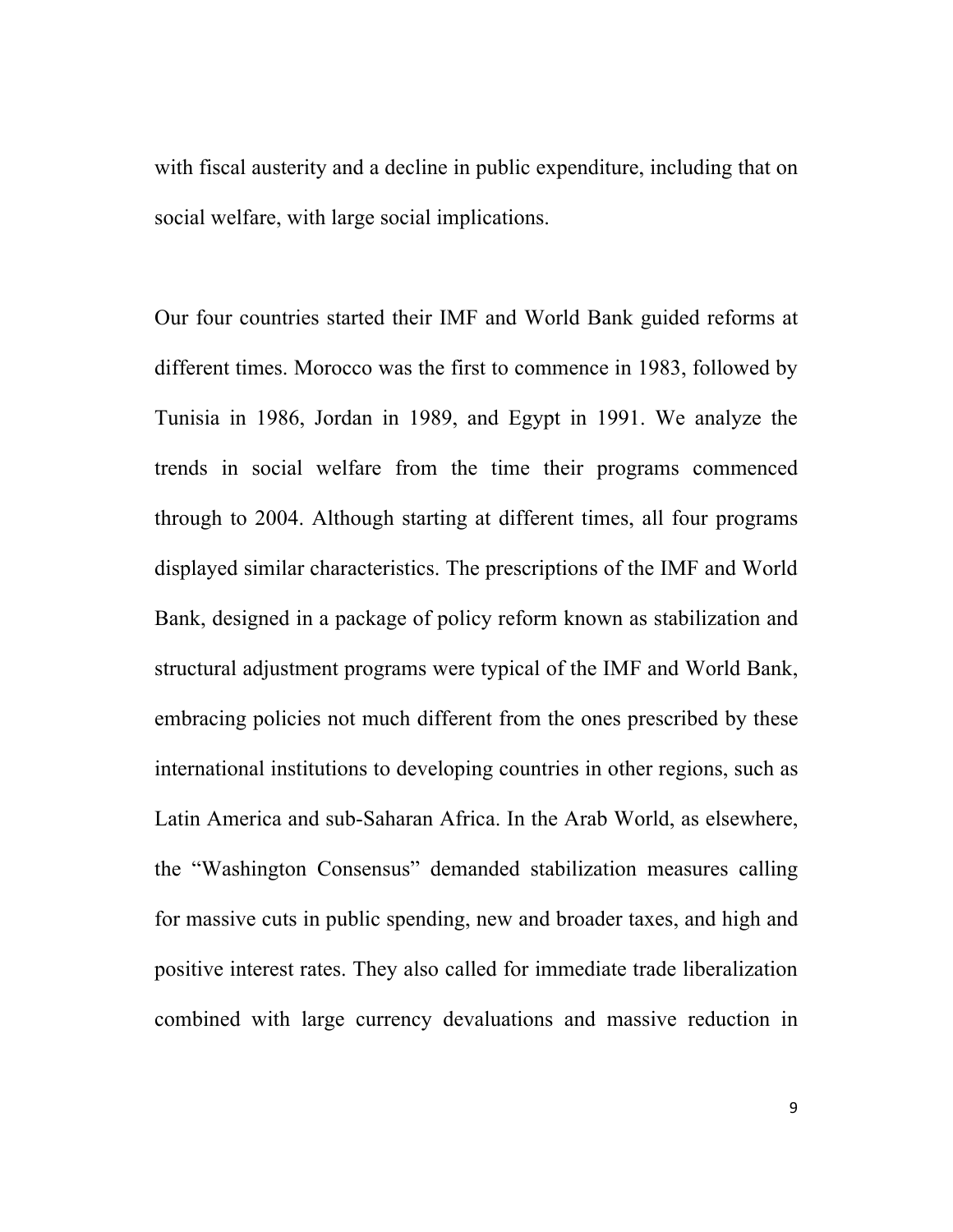tariffs and elimination of non-tariff barriers. Privatization of state-owned enterprises, price and financial deregulation also figured prominently in every SAL package signed with local governments (Niblock & Murphy, 1993; Harik & Sullivan, 1992; Vandewalle, 1996; Shafiq, 1998; El-Erian *et al*, 1996).

The available empirical evidence suggests the social implications of reform in the Arab world, despite their injection of a strong poverty focus in the 1990s, have been disappointing. While surveying eight countries that accepted co-operation with the IMF and World Bank in the 1980s (Egypt, Morocco, Tunisia, Jordan, Sudan, Turkey, Algeria, and Mauritania), El-Ghonemy (1998) found that, despite improvement in macroeconomic indicators, the social situation in each reforming country got "worse than before reform." Not only did unemployment and poverty increase, but also inequality of income worsened in most of them, except in Tunisia. Another more recent study (El-Said, 2002) found that the negative social impact of reform had been more severe in countries which were subject to international pressure to globalize rapidly, the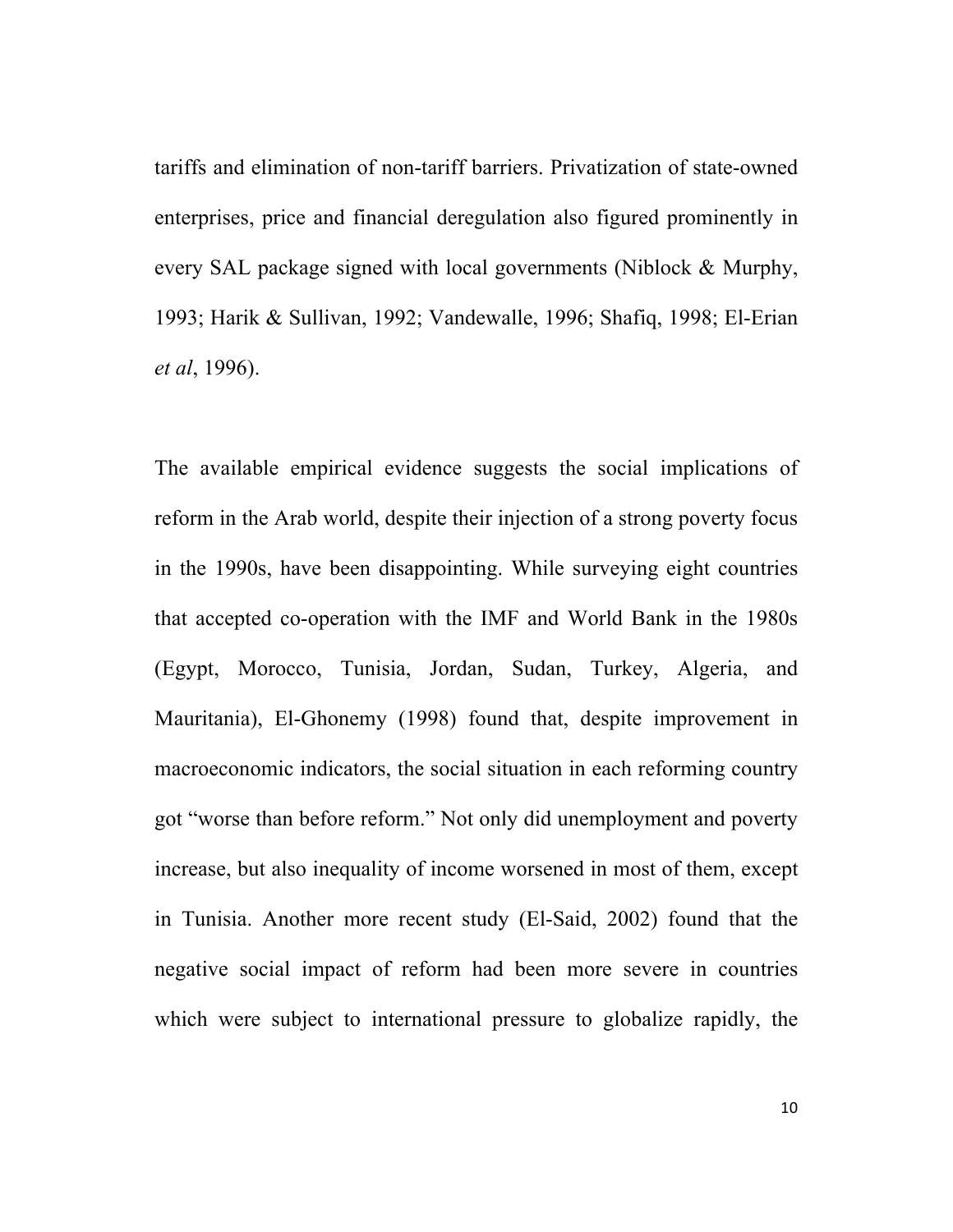"good pupils" of the IMF, particularly Morocco, Jordan, Egypt, and Algeria. In those four states, unemployment, poverty and inequalities had not only been much worse in the late 1990s than in the early 1990s, but also much worse than in other states that either followed the commandments of the IMF and World Bank less religiously or did not cooperate with them at all, such as Syria and Iran. Empirical evidence drawn from our four-country case studies is also supportive.

# **2a. Jordan**

Large scale and systemic official corruption, macroeconomic mismanagement, an unfavorable shift in the external environment and poor policy advice by the international financial institutions were all key factors in Jordan's 1989 acute twin currency and banking crisis (Harrigan, El-Said, & Wang, 2006). Immediately following the outbreak of the crisis, the Jordanian government signed its first stabilization and structural adjustment programs (SALPs), which marked the beginning of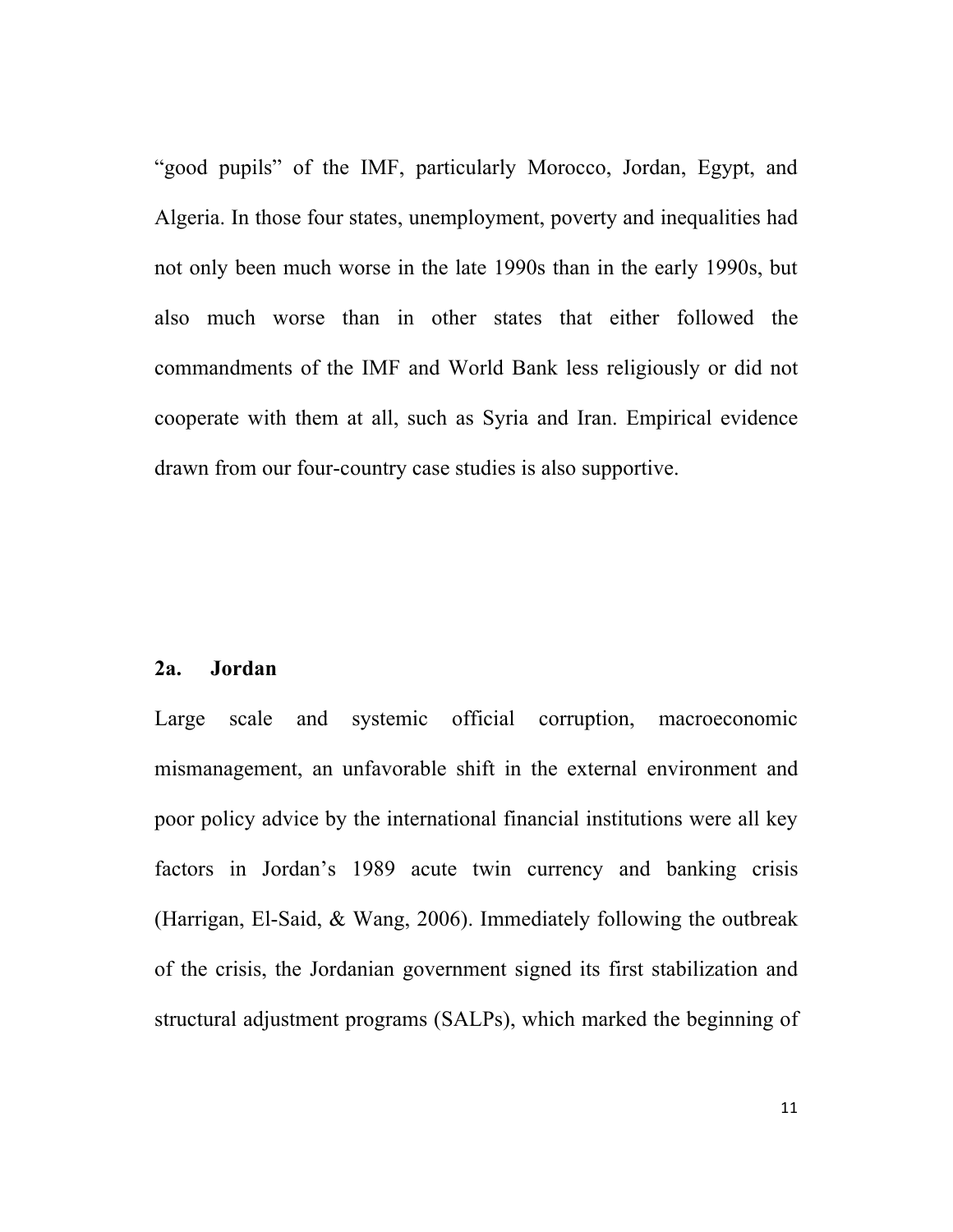what turned out to be a marathon of stabilizations and SALPs that lasted for more than 15 years up until 2005.

Typical of the IMF and World Bank programs, severe fiscal austerity measures were immediately imposed on the Jordanian economy, which was already suffering from contracted economic activities, a high level of foreign debt, and spiraling inflation, causing the collapse of the Jordanian Dinar, which lost almost 50 per cent of its value during early 1989. Worse, the IMF in particular insisted on expenditure reduction in a country where "expenditures were also rigid, leaving little scope for expenditure savings" (Mansur & Field, 2004, p. 32). Unable to reduce payments on interest or military expenditures (the largest two expenditure items in the budget), items that affected the poor most became the immediate target of austerity measures. This included food and energy subsidies, freezing public sector wages and employment, and introducing new cost-recovery charges for education and health. Food subsidies alone, which made up 7 per cent of government expenditure (or 3.3 per cent of GDP) in 1989, were slashed to 2.1 per cent and even to 1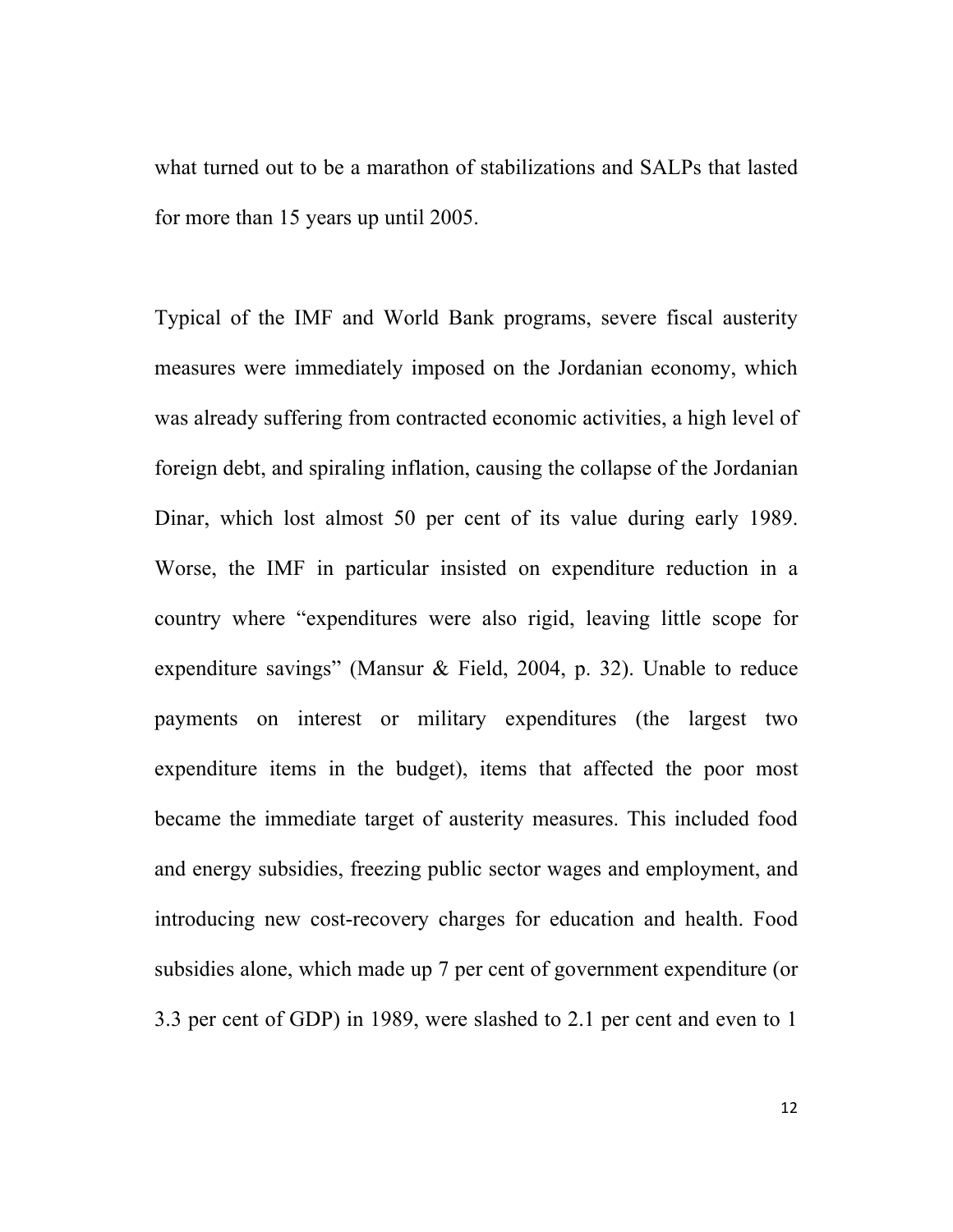per cent of GDP in 1991 and 1994, respectively (IMF, 2004, p. 102). This was accompanied by measures that gradually lifted energy subsidies and increased utility prices. A new Sales Tax was introduced in 1994, after four years of delay, at 7 per cent rate, rising to 10 per cent in 1995 and to 13 per cent in 1999 after which it was converted to a General Sales Tax (GST) (for a more detailed study of the IMF policy recommendations and implementation in Jordan, see Harrigan & El-Said, 2009a; IMF, 2004).

Naturally, introducing severe austerity in such circumstances confronted the government with serious poverty and unemployment problems. This situation was made worse by the forced return of more than 300, 000 Jordanians in 1991–2 as a result of the first Gulf war. According to the World Bank, the share of the population living under the poverty line jumped from 3 per cent in 1987 to over 14 per cent in 1992, before declining to under 12 per cent in the late 1990s. Similar upward trends were also observed with regard to unemployment (see Table 1). But these figures remain highly controversial. Other sources estimated the number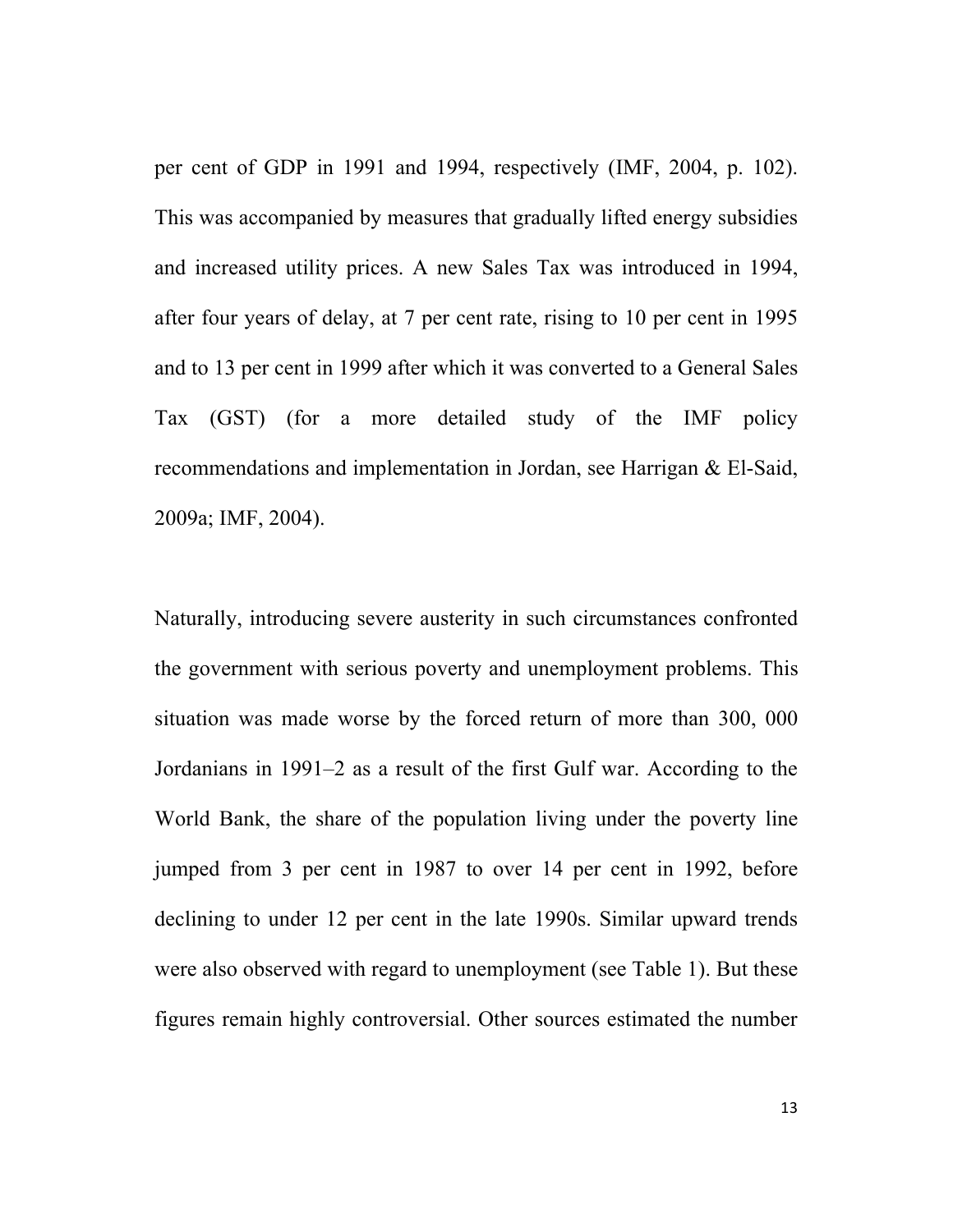of Jordanians living under the poverty line to have risen by two-thirds during 1987–91 to 19.8 per cent (Kossaifi, 1998, p. 6). The government of Jordan itself has been less optimistic than the IMF and World Bank regarding the levels of poverty and unemployment in the country, stating that "Depending upon the definitions used, anywhere from fifteen to more than thirty per cent of the population falls below the poverty threshold"; the same thing "applies to unemployment," the Jordanian government added (Ministry of Social Development, 2003, p. 5).

|      | <b>Poverty</b><br>Headcount % | <b>Gini Coefficient</b> | Unemployment   |
|------|-------------------------------|-------------------------|----------------|
| 1980 | 24.0                          | 0.40                    | $4.5\%$ (1983) |
| 1987 | 3.0                           | 0.36                    | $8.0\%$        |
| 1992 | 14.4                          | 0.40                    | 19.2%          |
| 1997 | 11.7                          | 0.36                    | 13.7% (2000)   |

**Table 1. Jordan: Key Social Indicators 1980-2002**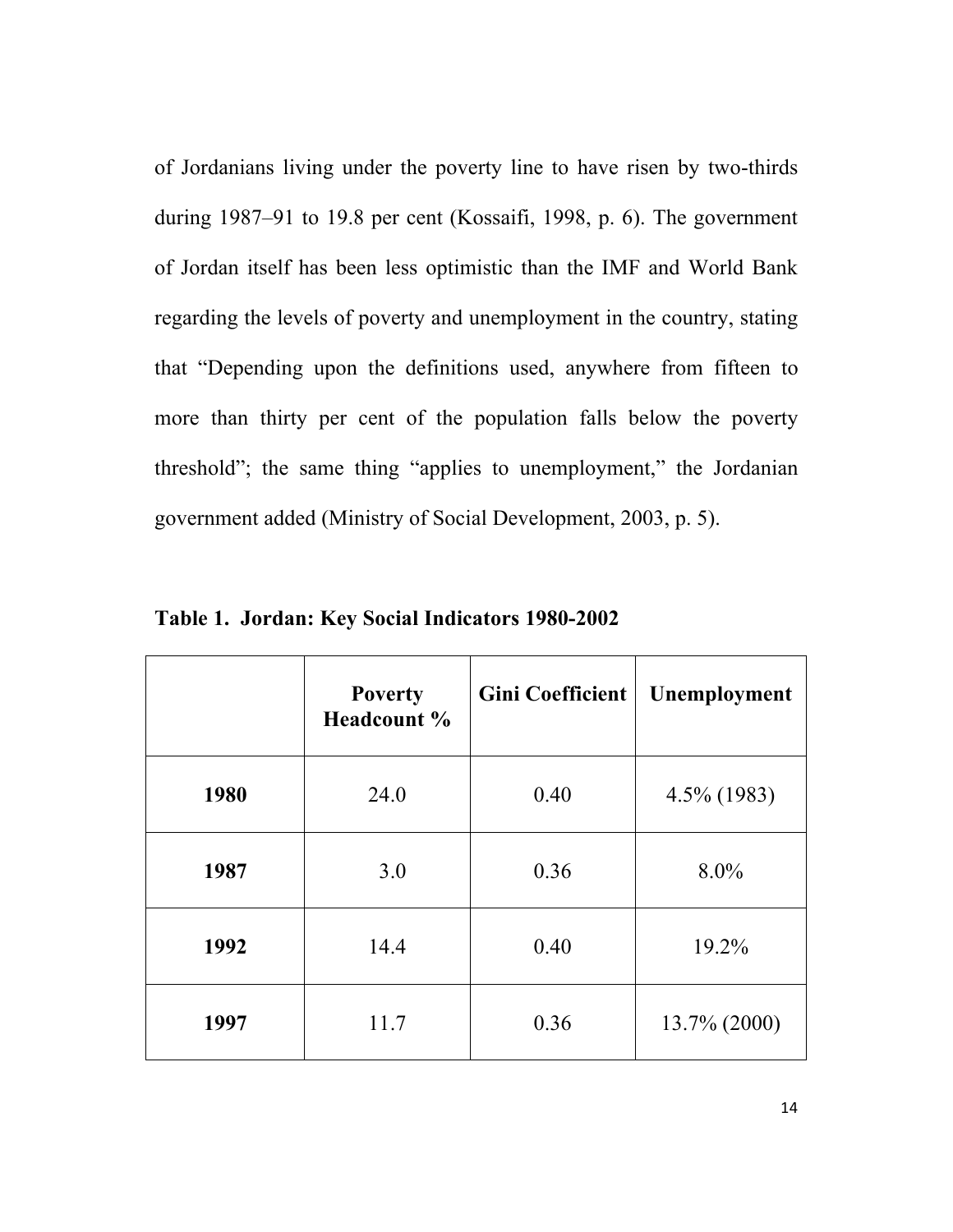| 2002 | $15.0 - 30.0$ <sup>ests.</sup> | 0.36 | $15.3\%$ |
|------|--------------------------------|------|----------|
|------|--------------------------------|------|----------|

**Sources**: MSD, 2003; Poverty Assessment Report, Washington, World Bank, 2004a.

During the IMF austerity period when subsidies were greatly reduced, Jordan's social safety net remained weak. The National Aid Fund (NAF) emerged as the most "comprehensive" and "single state-funded social safety net for the poor and most vulnerable segments of Jordanian society" (Zakharova, 2004, p. 111). The NAF's new role was consistent with the IMF and World Bank vision, which sought to substitute NAF for the previous general subsidy program as a mechanism, it was argued, to enhance the quality of public spending. But even the IMF officials acknowledge that "NAF [has major] coverage limitations" (IMF, 2004, p. 100). The government of Jordan itself also admits that the percentage of poor persons receiving NAF recurrent cash assistance to total poor does not exceed 40 per cent in best circumstances (Ministry of Social Development, 2003, p. 20).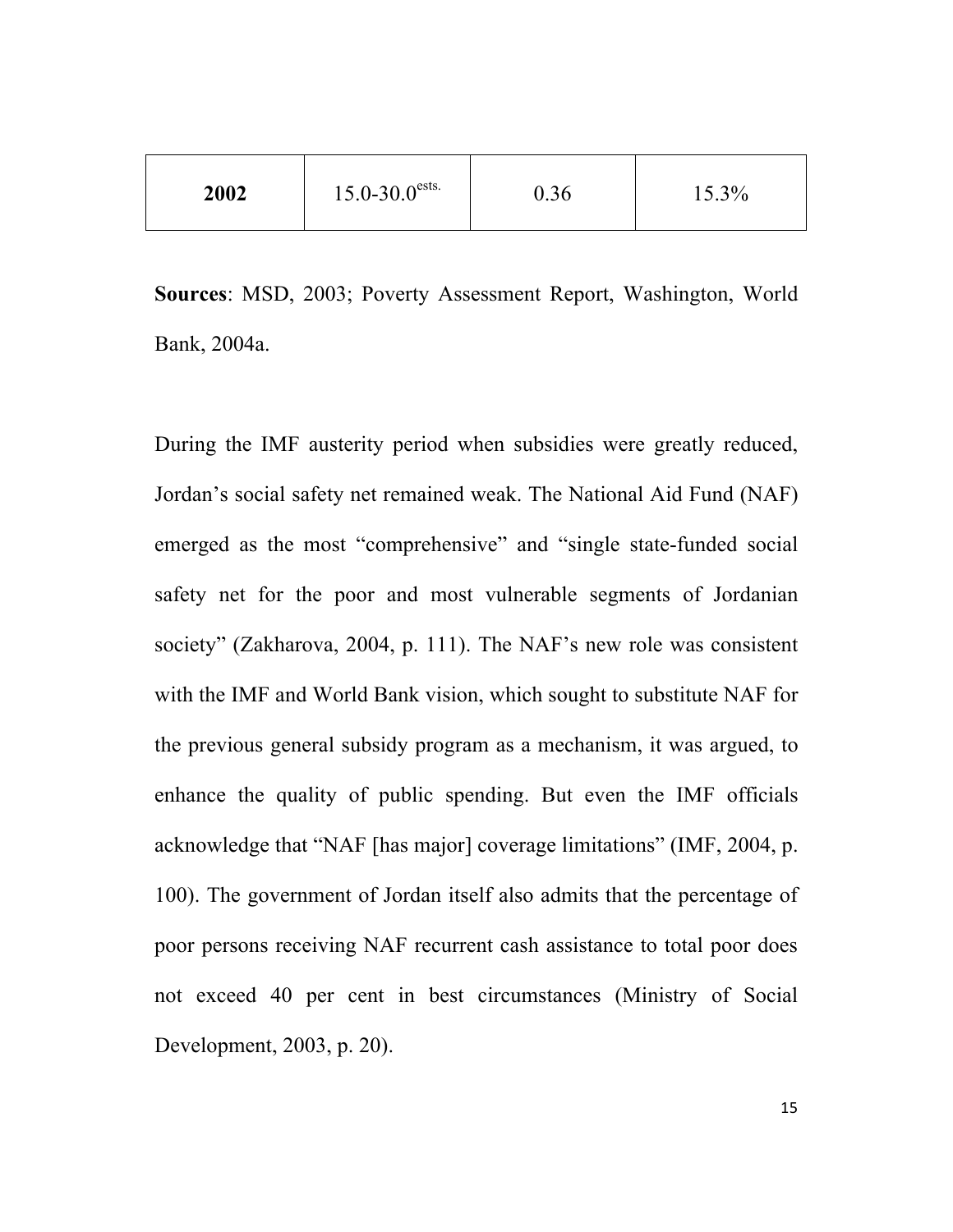Parallel to weak formal safety nets, Jordan's traditional, informal, and family-based social protection, largely relied on prior to 1989 to smooth occasional welfare shocks was also weakened during the reform period. The rapid rise in poverty and unemployment undermined the traditional family source of welfare support (UNDP, 2004, p. 62, El-Said & Harrigan, 2009). Poor Jordanian families' ability to participate in social ceremonies and networks (an important mechanism to build social capital) has been weakened because they "could not afford having a social life or attending social events like wedding parties or exchanging visits with their neighbours …" (DFID, 2001, pp. 18 and 22).

Following the stabilization phase of reform, Jordan witnessed two spurts of economic growth in the period under analysis, namely 1992-5 when growth registered an annual average of 8.6 per cent and 2000-04 when it averaged 4.81 per cent. However, we have shown elsewhere (Harrigan & El-Said, 2009a, pp. 75-104) that this growth was not sustained. Rather than being sustainable growth brought about by productivity increases,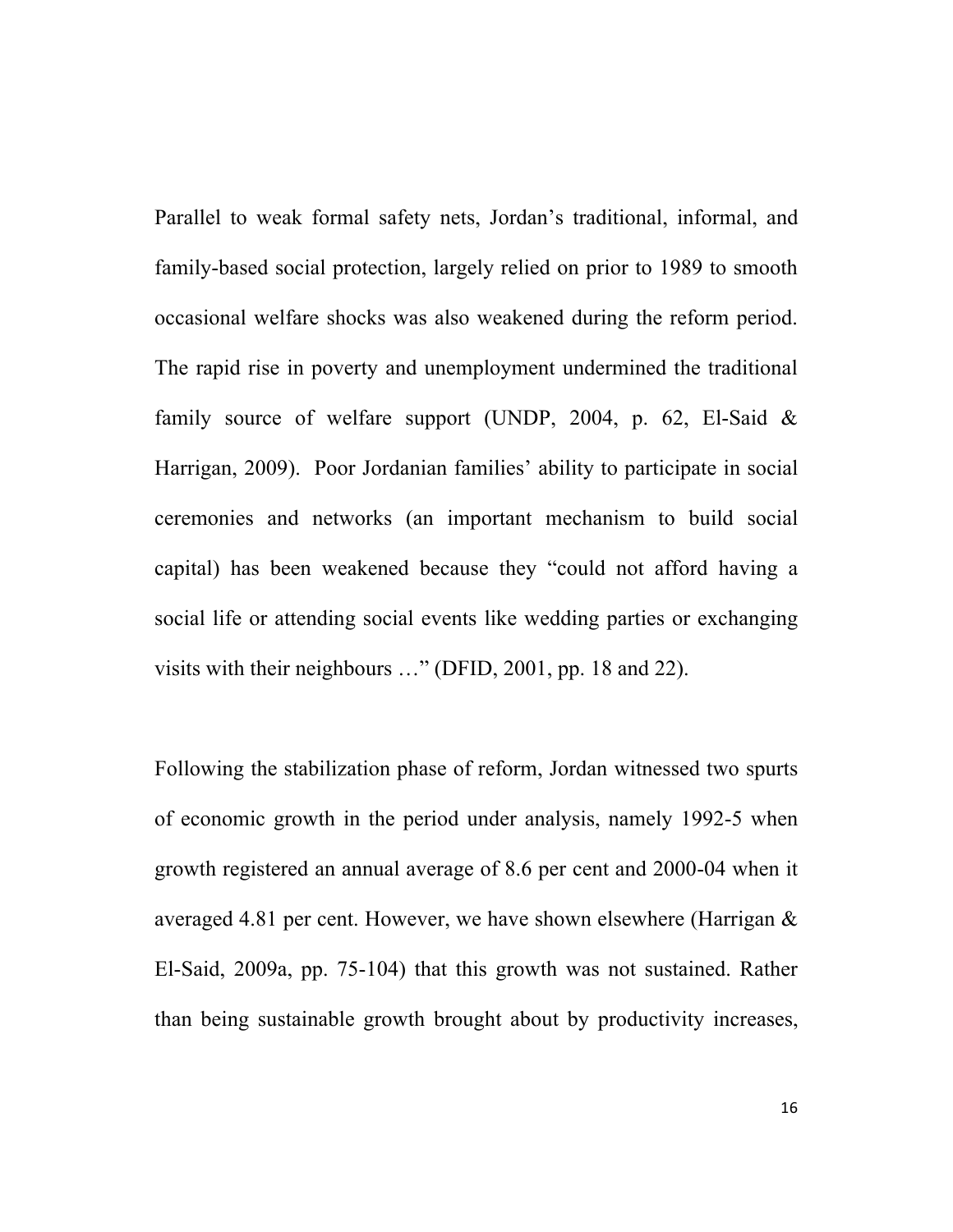growth was largely extensive and unsustainable, brought about by factor accumulation. In addition, much of the growth was in the non-tradable sectors, especially the construction sector, rather than being the type of sustainable export-led growth one would normally expect from World Bank reform programs. The brief period of growth 1992-5 was accompanied by poverty reduction but Jordan's growth spurt in the 1990s was much more short-lived than that in Egypt and Morocco, and as a result the decline in poverty from 14.4 per cent in 1992 to 11.7 per cent in the late 1990s was less marked (see Table 1). Jordan's first growth phase was not sustained and as growth collapsed, poverty again increased from 11.7 per cent of the population in 1997 to the government's claim that poverty was anywhere between 15 per cent and 30 per cent by 2002 (see Table 1). Hence, by the year 2002, after over a decade of IMF and World Bank guided reforms, poverty was significantly above its 3.0 per cent level of 1987. In addition unemployment has also gone up during the reform period from 8 per cent in 1987 to 15.3 per cent in 2002 (see Table 1).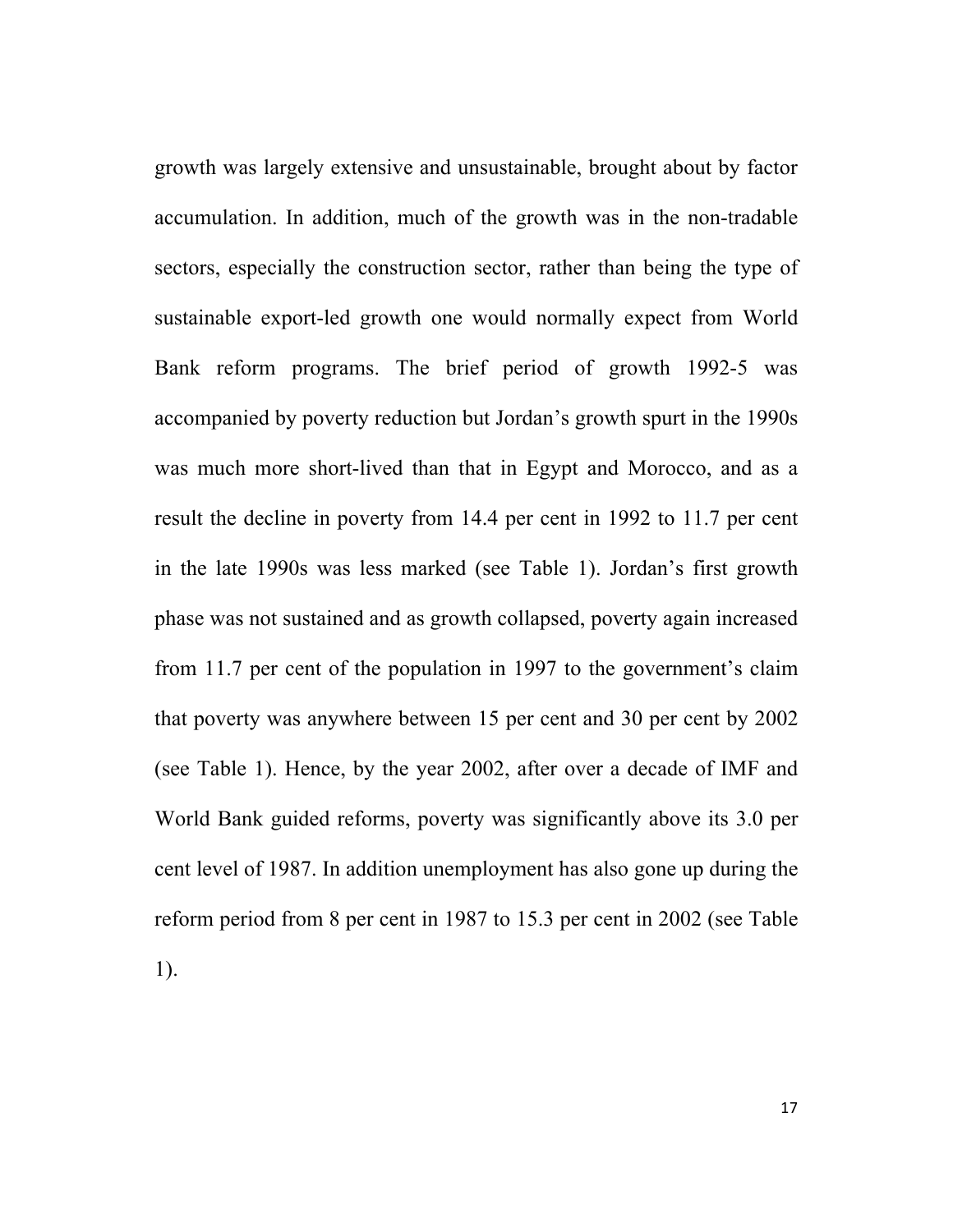It is notoriously difficult to ascribe causation in terms of the increase in poverty and unemployment to reform programs (Cornia, Jolly & Stewart, 1987). However, undoubtedly some of the increase in poverty and unemployment in Jordan was a result of the reform measures introduced. As argued above, fiscal austerity under the IMF led to cut backs in government expenditure on social welfare, reduced employment in the public sector, a freeze on civil service wages and salaries as well as reductions in subsidies. World Bank reforms such as privatization and trade liberalization contributed to unemployment whilst reforms in the agricultural sector such as the removal of subsidies on farm inputs led to increased rural impoverishment (Harrigan *et al*, 2006).

## **2b. Egypt**

The general welfare state system in place since the Nasserite revolution has meant that Egypt has made tremendous strides in improving different dimensions of social welfare since 1952. The aggressive ration and subsidy program was effective in protecting the food security of the majority of the population and the system favors the poor relatively more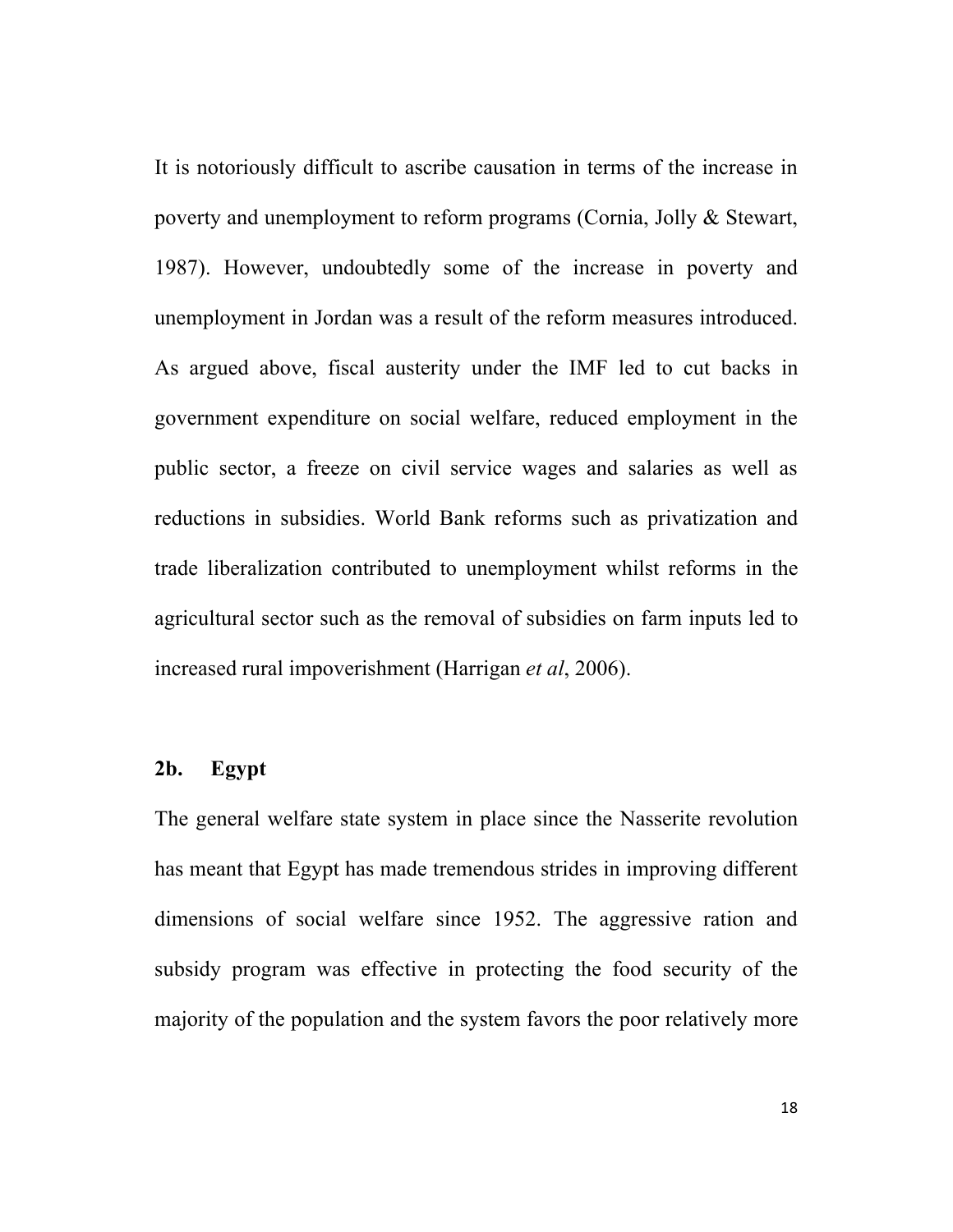than the rich (World Bank, 1991, p. 58; Alderman & von Braun, 1984). Income distribution remained fairly stable and improved somewhat in the 1980s as a result of both economic growth and distributive policies, including land redistribution. By 1991 when the Economic Reform and Structural Adjustment Programme (ERSAP) was launched, Egypt had a more egalitarian income distribution than many comparator countries. Despite the large improvements in social welfare indicators, the onset of economic crisis at the end of the 1980s hampered continued improvements. By the time the ERSAP was launched in 1991, it was obvious that the economic crisis was exacerbating poverty and that the government's social safety net was inadequate (World Bank, 1991).

After a long period of economic growth the Egyptian economy faced crisis by the end of the 1980s. Growth had been based on a rentier economy model with rents in the form of aid, migrant remittances, oil, and Suez Canal revenue boosting an otherwise inward looking and interventionist economy. With the collapse in oil prices in the 1980s this model of growth could no longer be sustained and by the late 1980s Egypt faced a major external debt problem, high inflation, a large budget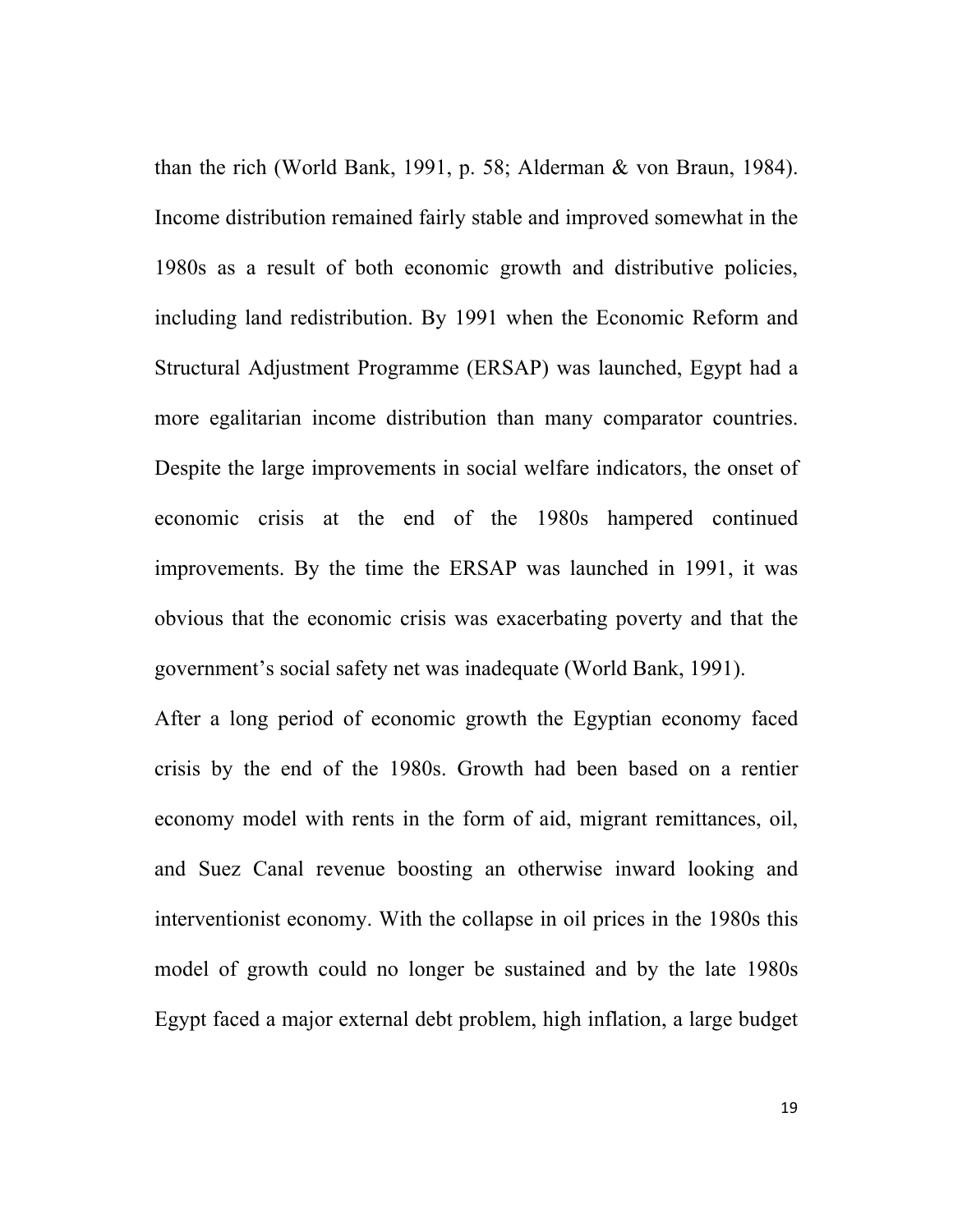deficit, and an unsustainable balance of payments. Her support for the Allies in the first Gulf War brought a huge debt forgiveness package and an IMF and World Bank policy-based lending exercise designed to support a program of economic liberalization.

The first phase of the reform program consisted of a rapid period of stabilization in which the fiscal deficit was dramatically improved, inflation brought down, and the nominal exchange rate stabilized. This attracted a large surge of capital inflows, yet Egypt managed to avoid the financial sector and currency crises so often associated with such inflows. Structural adjustment however, was much slower. Although progress was made with trade liberalization and privatization, Egypt remained a largely inward looking economy and the growth that materialized in the 1990s was based on domestic demand not export-led growth. By the turn of the century this growth had slowed considerably and in 2004 a more reformist government was appointed by the President to speed up the pace of structural reform.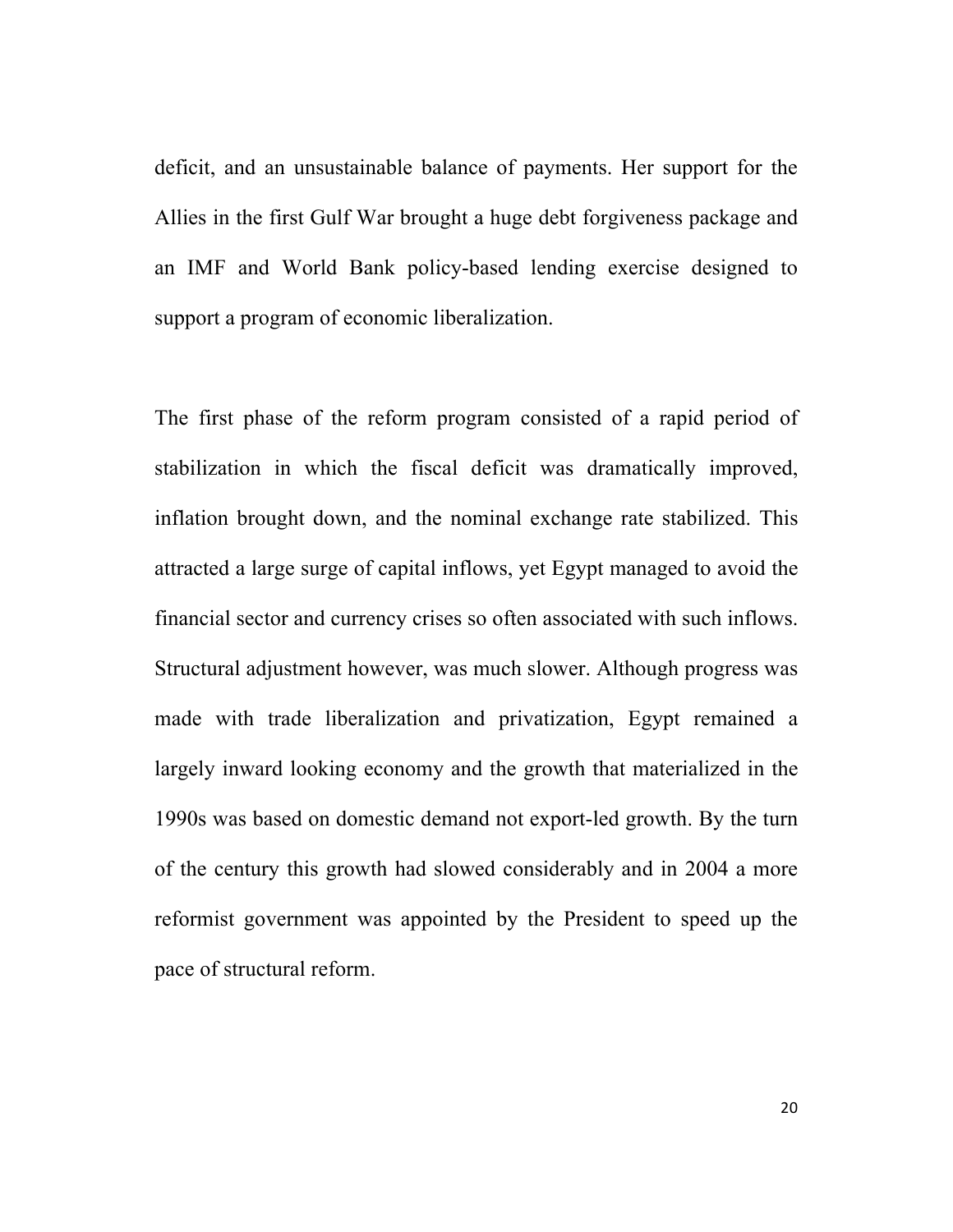Despite a well thought out poverty alleviation strategy for the reform period as articulated in World Bank (1991), including prioritizing subsidies and social welfare expenditure for the neediest, protection of government expenditure on health and education, and the creation of a Social Fund, not all of the strategy was implemented during the ERSAP. As a result, poverty trends were mixed during the reform period. Two Household Income, Expenditure and Consumption Surveys carried out in 1995–6 and 1999–2000 enabled the World Bank and the Government to present a detailed analysis of poverty trends in the reform period (World Bank, 2002) and it is possible to construct a detailed picture of poverty trends in the first decade of the ERSAP as presented in Table 2.

Table 2 shows that, according to two measures, the national poverty line headcount and the US\$2/day measure, poverty worsened between 1990– 1 and 1995–6. If so, this is not surprising. The rapid stabilization program in the first half of the 1990s took place before the government had sensitized itself to the issue of poverty and it seems that there was a willingness to push for stabilization and liberalization with an acceptance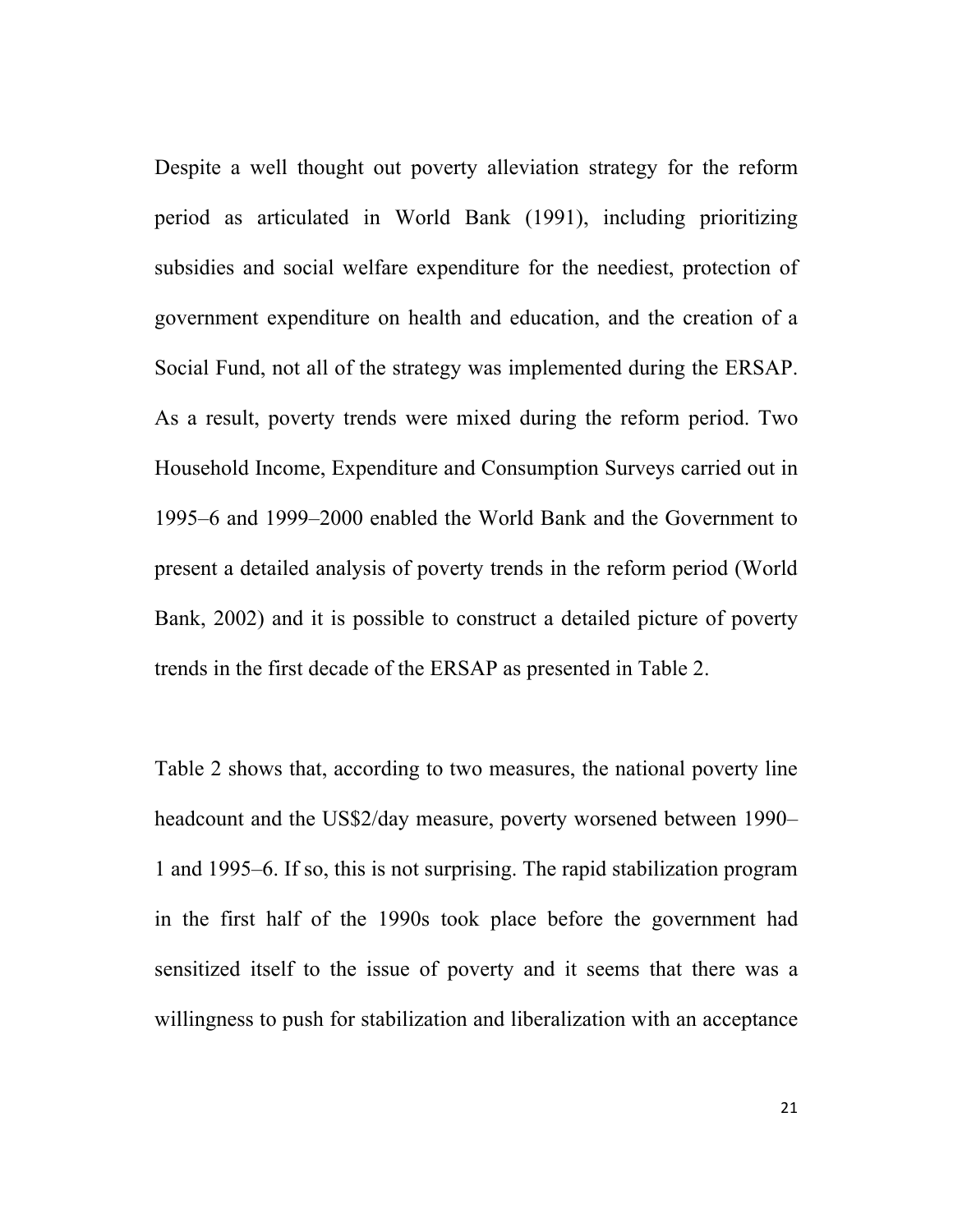of short-term negative social consequences in the hope that eventually growth would trickle down. Other studies also confirm this trend (El-Laithy & Osamn, 1997; Cardiff, 1997; El-Laithy *et al*, 1999). By contrast, all indicators show an unambiguous improvement in poverty in the second half of the 1990s. Again, this is not surprising. By the mid-1990s the difficult phase of rapid stabilization, including a swift improvement in the government's deficit, had been successfully completed, structural reforms were only slowly implemented and the government embarked upon a more expansionary policy bringing a short phase of economic growth. According to the Bank the moderate poverty improvements of the latter part of the 1990s were the first since the early 1980s, and the World Bank report (2002) indicated that by 1999– 2000 poverty in Egypt stood at 16.7 per cent using the lower national poverty line.

|  | 1990-91   1995-96   1999-2000 |  |
|--|-------------------------------|--|
|  |                               |  |

**Table 2: Poverty Trends in Egypt 1990-2000 (per cent of population)**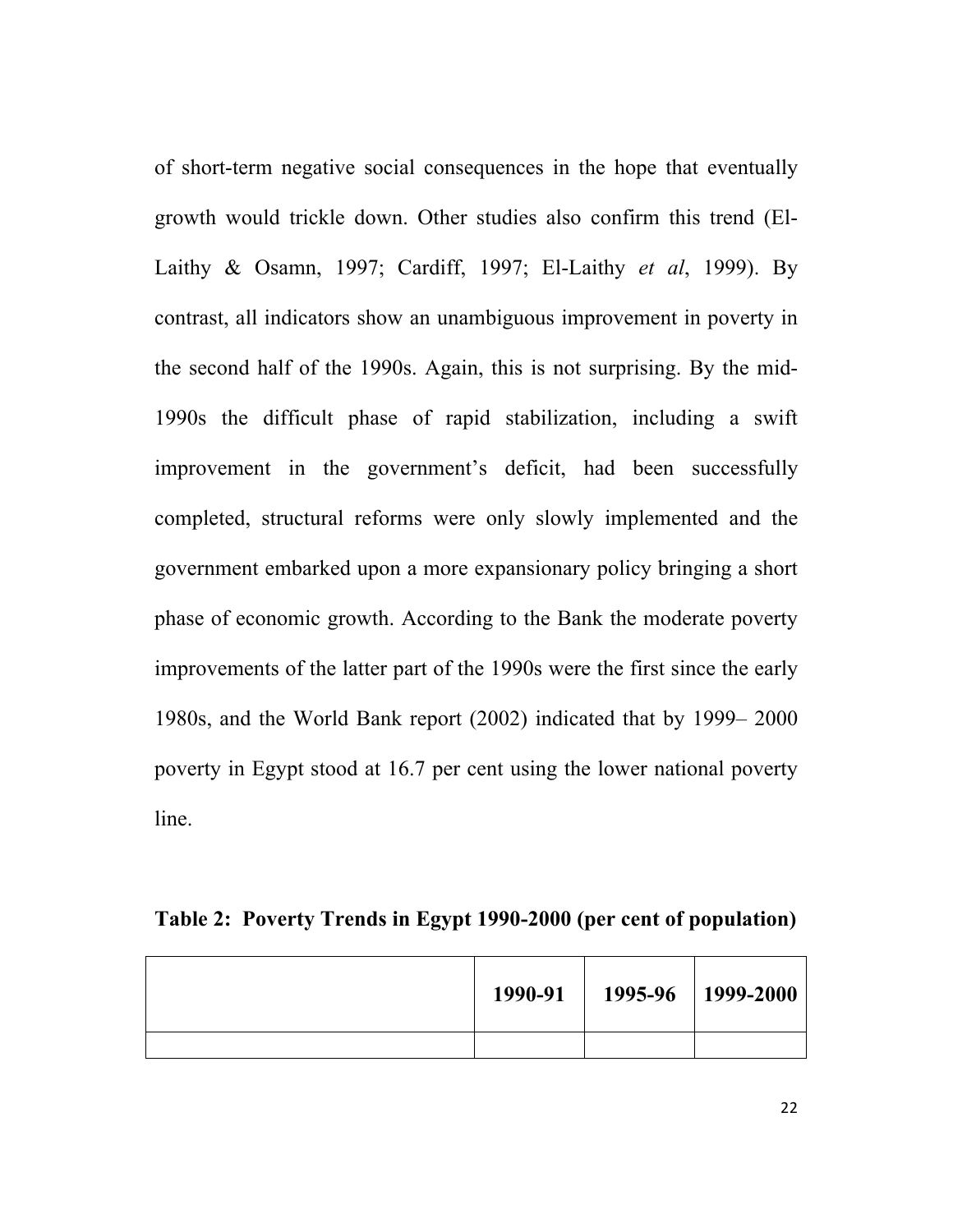| <b>Lower National Poverty Line</b><br><b>Headcount</b>   | 24.32 | 19.41 | 16.74 |
|----------------------------------------------------------|-------|-------|-------|
|                                                          |       |       |       |
| <b>Poverty Gap (Nat. poverty line)</b>                   | 7.08  | 3.39  | 2.97  |
| <b>National Poverty line Headcount</b>                   | 49.27 | 51.43 | 42.63 |
|                                                          |       |       |       |
| <b>Poverty Gap (Nat. poverty line)</b>                   | 16.98 | 13.92 | 10.83 |
| <b>Poverty Line at US\$/day PPP</b><br><b>Headcount</b>  | 8.24  | 2.50  | 0.68  |
| <b>Poverty Gap</b>                                       | 2.27  | 0.33  | 0.07  |
| <b>Poverty Line at US\$2/day PPP</b><br><b>Headcount</b> | 39.45 | 41.52 | 24.84 |
| <b>Poverty Gap</b>                                       | 12.41 | 9.93  | 5.00  |
| <b>Food Poverty Line</b>                                 | 8.93  | 3.05  | 2.87  |

Source: El-Saharty *et al*, 2005

The 2002 World Bank report also dissected regional trends in poverty. Even though for the nation as a whole poverty improved between 1995–6 and 1999–2000, with the greatest improvement in the Metropolitan area and moderate improvement in Lower Egypt, this was not the case for Upper Egypt where the poverty incidence increased substantially from 29.3 per cent to 34.2 per cent in rural areas and from 10.8 per cent to 19.3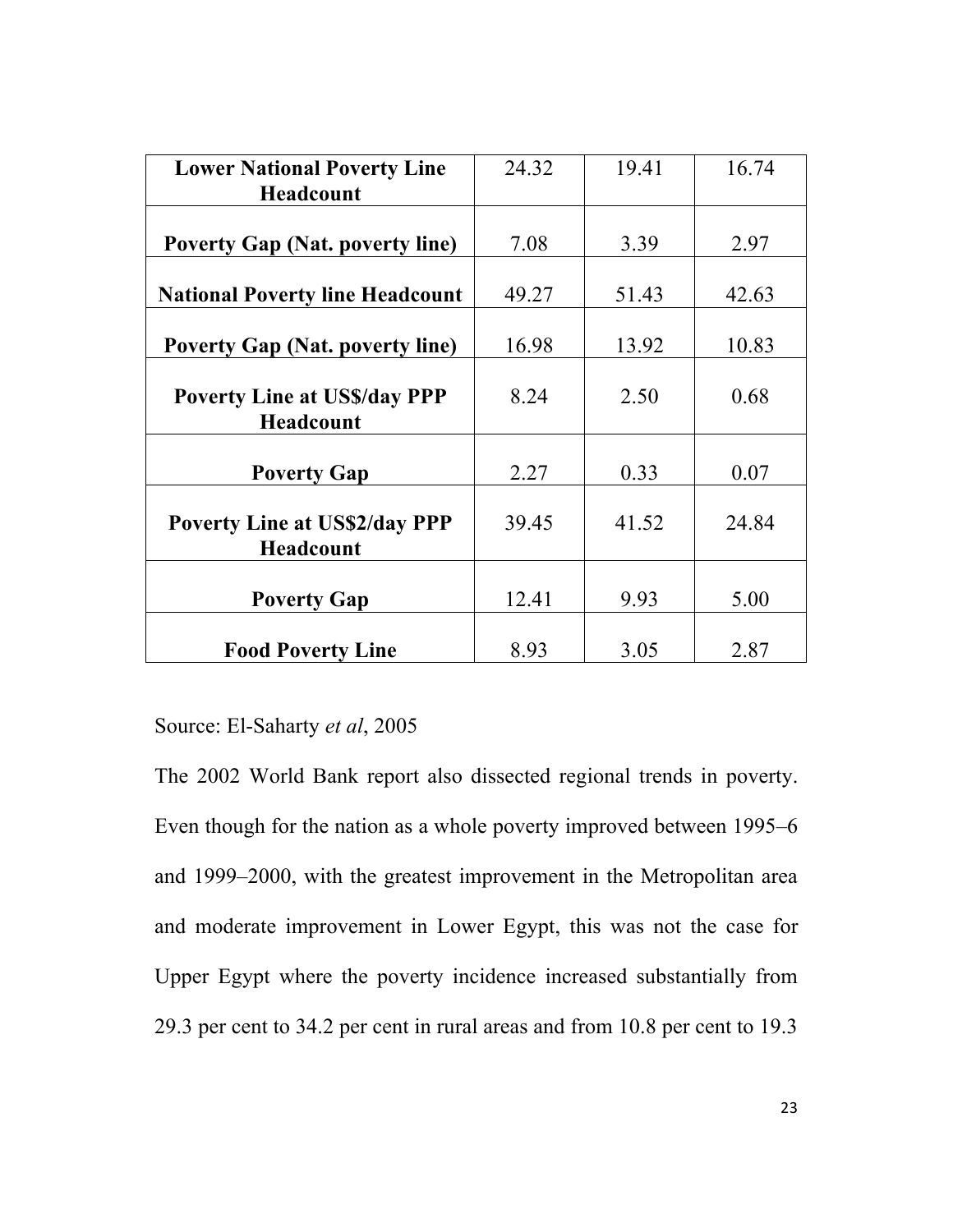per cent in urban areas. The depth and severity of poverty also increased in Upper Egypt, which has traditionally been the poorest region in Egypt. As a result, the previous national urban/rural poverty divide was replaced by a regional poverty divide. The reason for the new regional poverty divide was the regionally biased pattern of growth during the late 1990s. Import substituting manufacturing, the construction sector, and trading fuelled by expansionary policies grew rapidly in the second half of the 1990s and these activities were concentrated around the Metropolitan area and Lower Egypt with its proximity to the large Metropolitan area whilst Upper Egypt experienced virtually no growth. This helped create jobs and reduce poverty in Lower and Metropolitan Egypt.

The above indicators of poverty have all used money metrics. One broader indicator which confirms the pattern observed above is child malnutrition. In the first half of the 1990s there was an alarming increase in the percentage of children under 5 who were malnourished and underweight. This is not surprising given that we have already seen that this was a period in which poverty as a whole increased according to the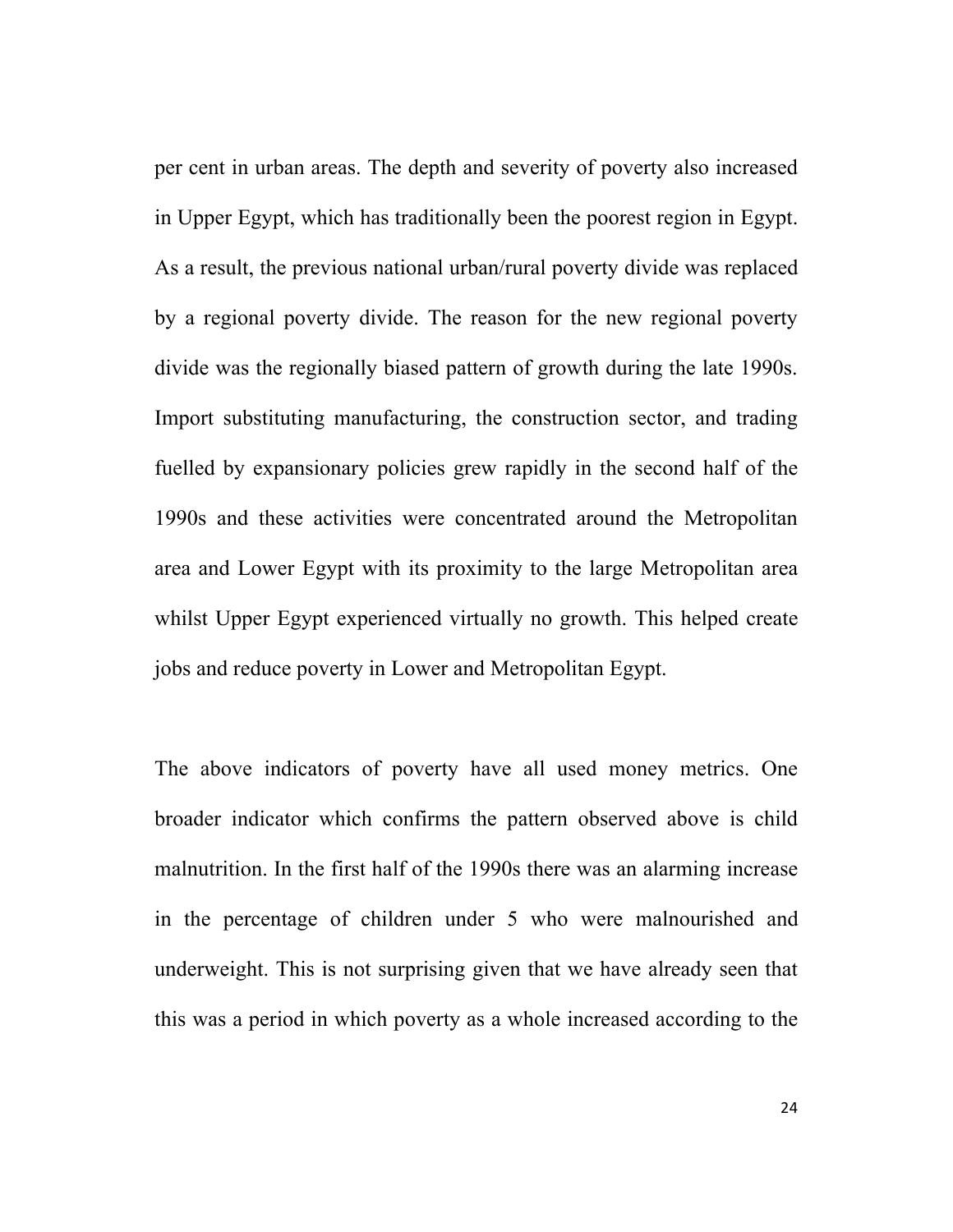national poverty line and stabilization was aggressively pursued with little concern for social welfare.

In spite of the rosy gloss put on poverty trends in the second half of the 1990s by the World Bank (2002), bank officials acknowledge that poverty is likely to have increased since 2000 and that the poverty and employment gains of the second half of the 1990s are probably unsustainable (personal interviews, Cairo, August 2005). Using the 2004–5 Household Survey, poverty was estimated to have increased to 19.6 per cent compared to 16.74 per cent in 1999–2000 using the lower national poverty line, whilst for Upper Egypt the figure was around 40 per cent. One of the main reasons for this seems to be that of rising prices in the face of devaluations of the Egyptian pound and reductions in subsidies. In fact, despite robust economic growth between 2004-08, the available empirical evidence points to a definite increase in poverty levels in Egypt. As Lynch (2008) noted:

"Although the last ambitious economic reforms launched in 2004 have won plaudits from the business community they have done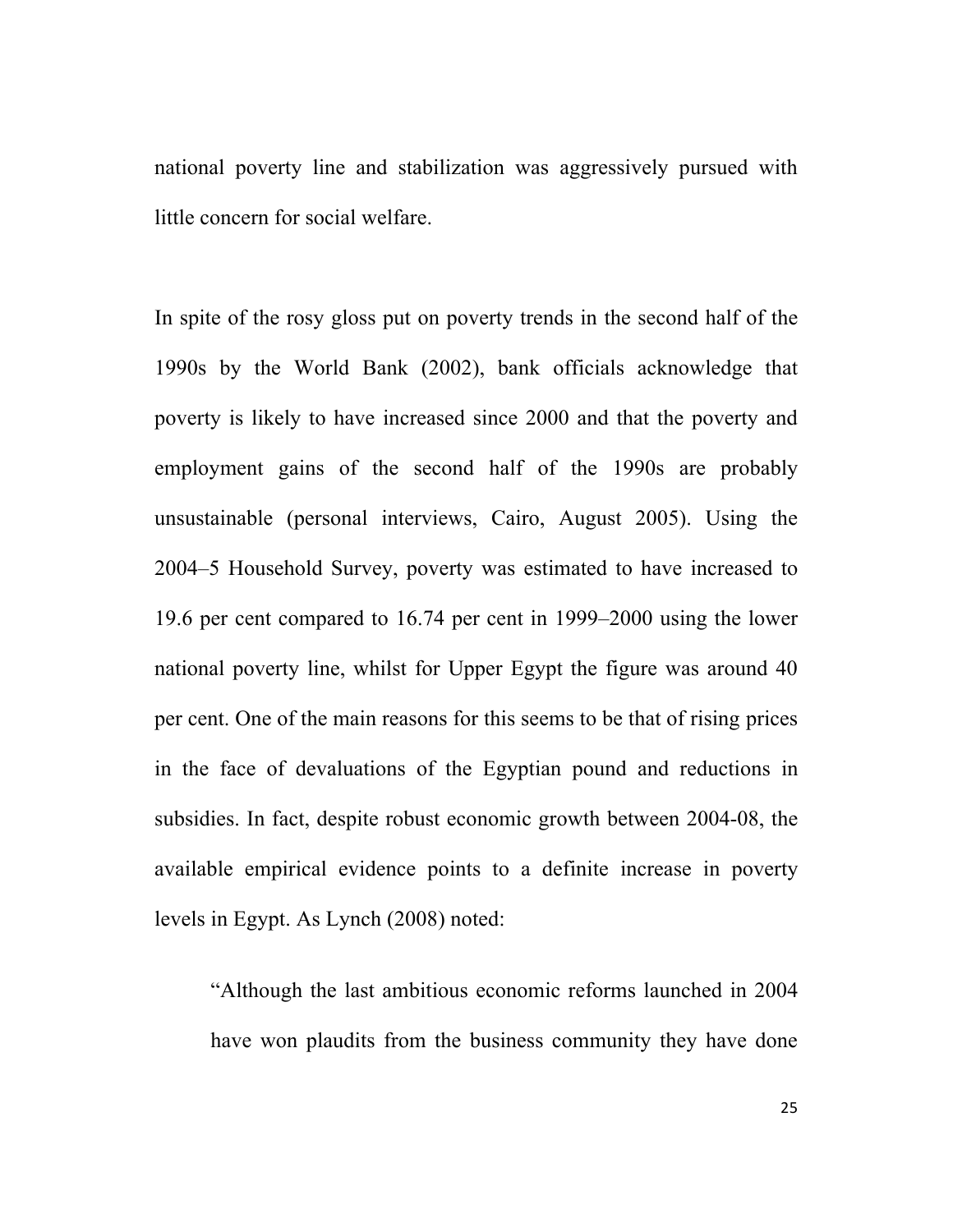little for the average Egyptian. Poverty, in fact, has increased slightly over the past three years despite an economy growing at an annual rate of about 7%. That disconnect raises questions about whether the government can sustain its reforms amid mounting labor unrest and a generalized air of complaint."

One clear indicator that poverty has increased since 2000 is the rise in child malnutrition, an indicator closely linked to poverty trends. Between 2000 and 2004 the percentage of under-five year olds who were underweight more than doubled from 4.0 per cent to 8.6 per cent. To quote the Bank: "Given that poverty in Egypt is shallow, there is a chance that many of those whom escaped poverty during the 1995–2000 period may have slipped back into poverty again" (World Bank, 2002, p.v).

Summarizing the above it would seem that during the ERSAP period Egypt experienced mixed results in terms of the social consequences of stabilization and structural adjustment. In the first half of the 1990s stabilization was aggressively pursued with little regard for poverty and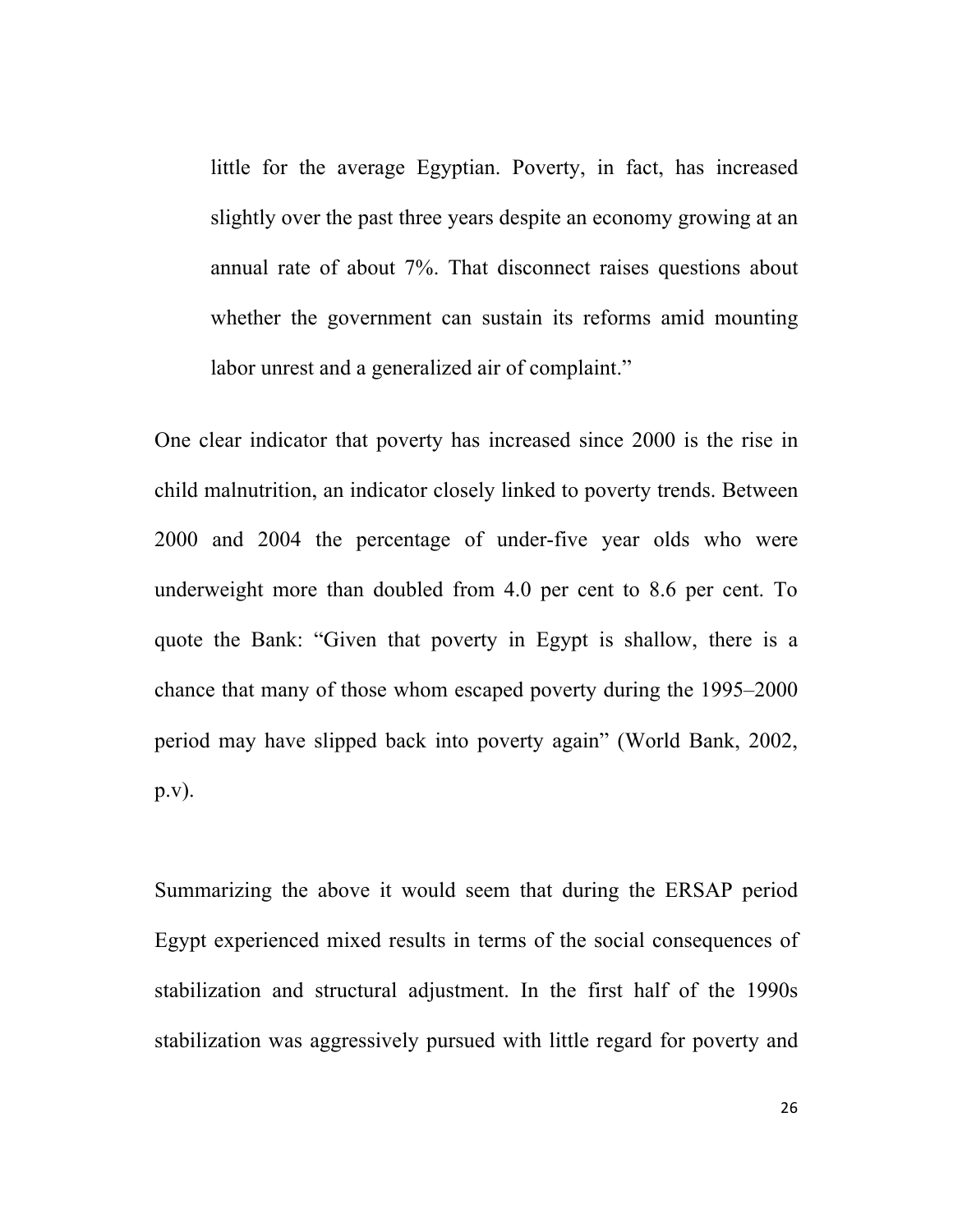social welfare. As a result the number below the national poverty line increased and child malnutrition also increased. In the second half of the 1990s there was a spurt of economic growth and poverty for Egypt as a whole fell (although not for Upper Egypt), employment increased<sup>2</sup>, and unemployment fell. However, this was not sustained and since 2000 poverty and unemployment has again been increasing. Taking these trends for the reform period as a whole, many Egyptians feel their living standards have declined since the ERSAP was launched in 1991 and that poverty has got worse and many are now looking to alternative sources of welfare provision.

# **2c. Morocco**

 

Morocco, like many other MENA states, has a long history of populist state welfare provision in the form of an implicit Social Contract whereby the state provides for its citizens in return for loyalty to the

<sup>&</sup>lt;sup>2</sup> Exports did little to help address poverty and unemployment in Egypt as indicated by the stagnant share of labor-intensive products in the export basket since 1990 and the growth of capital-intensive exports. Growth was concentrated in the non-tradable sectors serving the domestic market – construction, inward-looking manufacturing, services, and government employment, which, given the limited size of the domestic market spending on non-tradables were not sustainable sources of income growth as seen by the decline in growth after 2000.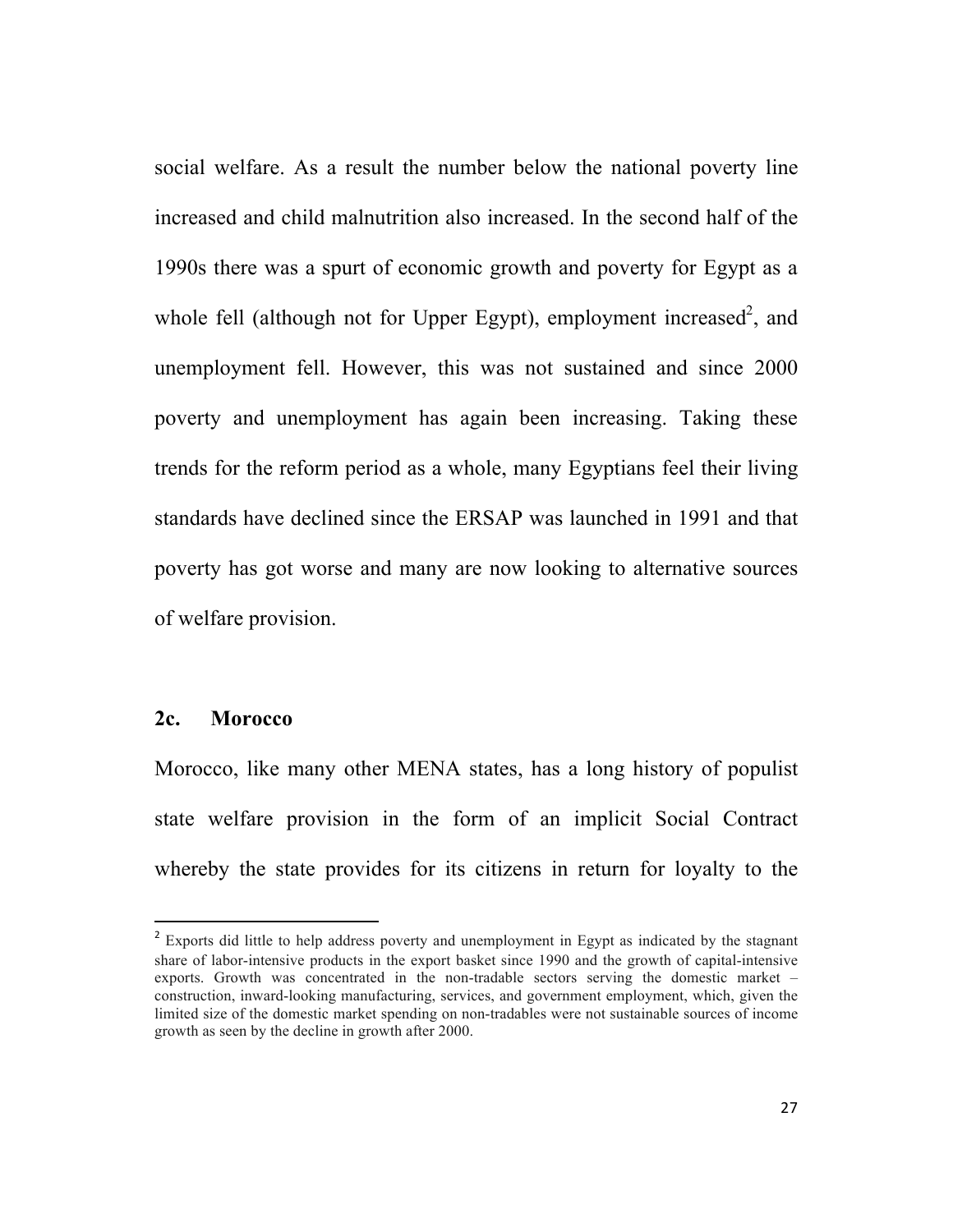regime. However, although the country has made huge strides since independence in improving social welfare, most of its social welfare indicators remain below those of comparable lower middle-income countries. This is because state welfare provision, although based on a populist model, has been biased towards urban areas and the better off (Walle, 2004, p. 1). Since the early 1980s the government has no longer commanded the resources it needs to sustain the Social Contract.

A weakness of social policy in Morocco is the inadequacy of social safety nets to protect the most vulnerable such that indicators like child malnutrition are much higher than in comparator countries. Most safety net programs are *ad hoc* and fail to catch many of the poor when they are adversely affected by livelihood shocks. The lack of organized social safety nets became particularly evident during the stabilization policies of the mid- to late-1980s when the poor were hit by subsidy reductions and increased living costs.

In the midst of the economic crisis of the early 1980s, austerity measures and structural reform measures were introduced under the auspices of the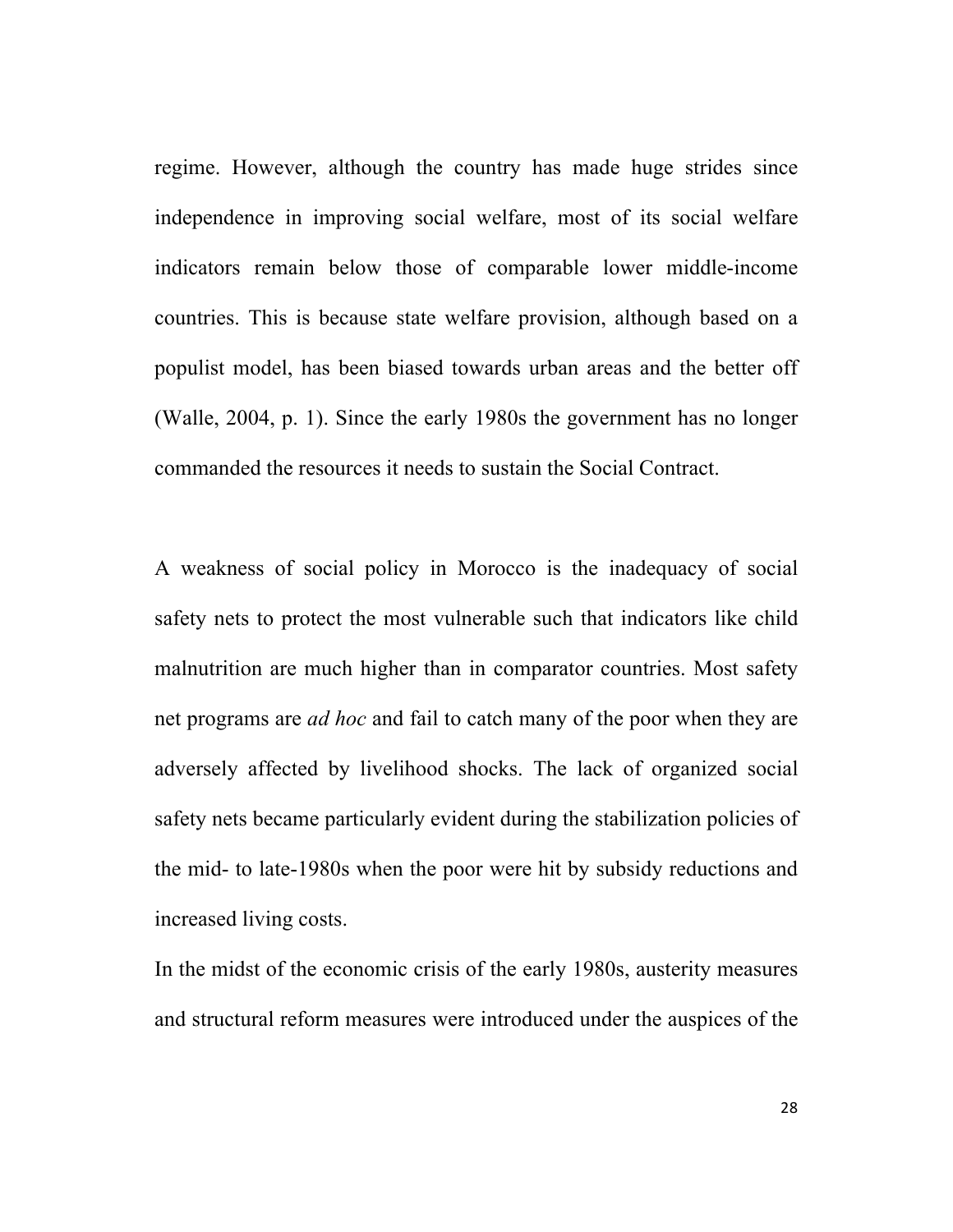IMF and World Bank. Trends in poverty and social welfare have fluctuated since these programs were introduced and follow a similar pattern to those witnessed in Egypt. In the first part of the 1980s poverty and social welfare both deteriorated. With the generation of export-led growth from the mid-1980s to the early-1990s poverty improved significantly. However, this was not sustained and in the economic slowdown of the 1990s poverty crept back up again to levels commensurate with the early 1980s. During the period 2000-4, Morocco experienced an economic upturn and poverty again declined but much of this growth was based on domestic demand rather than on exports.

Morocco launched its IMF and World Bank-guided reform program in 1983, when the powerful King Hassan II turned to the IMF and World Bank, leading to a ten-year long stabilization program promoted by the IMF accompanied by a series of structural adjustment and sectoral loans with the World Bank aimed at addressing Morocco's macroeconomic and structural imbalances. As in Jordan, Egypt, Tunisia, and elsewhere, the Fund and the Bank called for, amongst other things, fiscal consolidation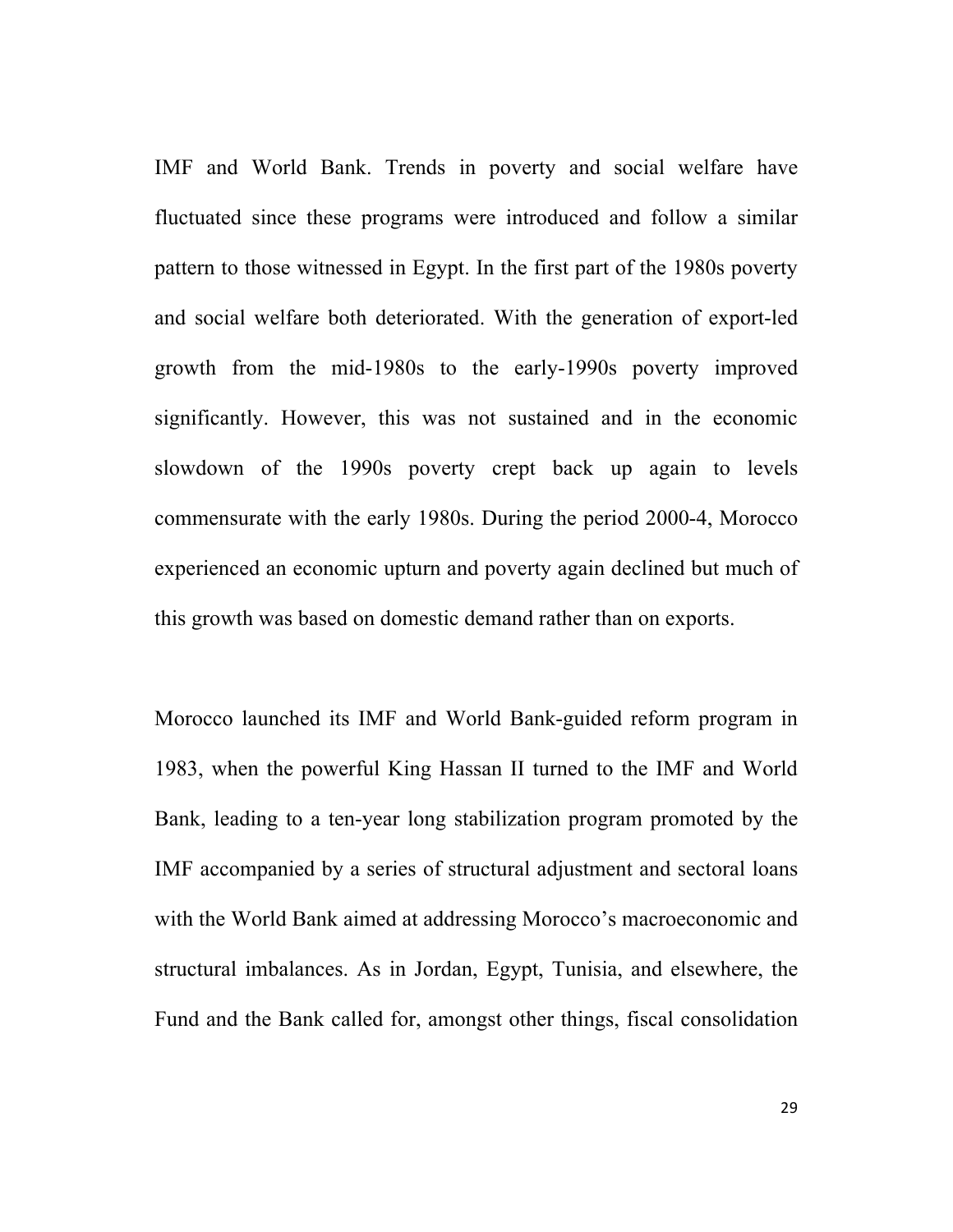in return for support. Fiscal consolidation was achieved by reducing absorption, mainly by lowering public investment. Government capital expenditure fell by half in real terms between 1983 and 1986, with large, negative consequences for development and operations of both economic infrastructural and social facilities. It was not surprising that cutting public investment, along with raising interest rates (a key condition in the IMF's stabilization package), also drastically reduced private investment, especially in rural areas where large segments of the population lived. In addition, Morocco's entire rural economy depends heavily on public investment for infrastructure, extension services, fertilizers, and mechanization. Reducing public investment in rural areas led to delays in the provision of infrastructure (transportation, telecommunication, etc) and social sector services (education, health, training, houses, etc), with severe implications for the poor in rural areas (Hamdouch, 1998; Achy & Hamdouch, 2003).

The initial years of reforms also involved severe fiscal austerity in the form of a civil service wage freeze from 1981–5, limited public sector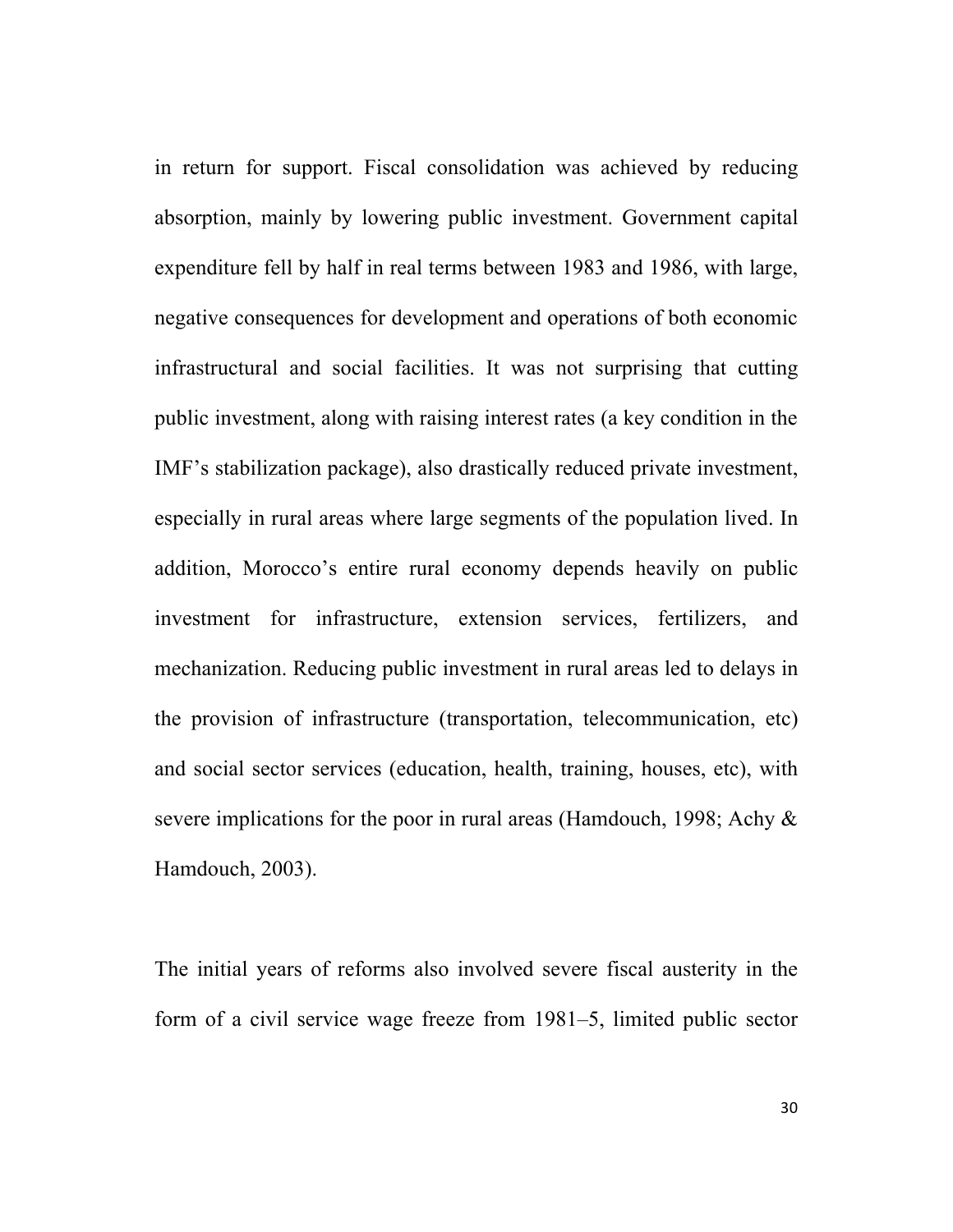recruitment to 10,000 per year for three years, higher taxation, a cut in subsidies with sugar, oil, and flour prices up by 30 per cent, 52 per cent and 87 per cent respectively. In addition the prices of about 45 products were decontrolled between 1983 and 1985 and the price of subsidized food, fertilizers, electricity, water, and petroleum were increased.

Macroeconomically, the reform measures were considered a success; the budget deficit was reduced from 10.9 per cent of GDP in 1983–4 to 2.6 per cent in 1992–3 and inflation was brought under control and declined from 12.5 per cent in 1984 to less than 3 per cent in 1988 (Achy  $\&$ Hamdouch, 2003, p. 19).

The social impact of stabilization, however, has been dramatic. As in Jordan, figures regarding poverty and unemployment have been contentious and highly debatable. For example, while the official unemployment rate in Morocco was 17 per cent in 1989, "in reality [unemployment was] probably closer to 20–25 per cent" (Joffe, 1992, p. 142). Similarly, the unofficial but generally recognized poverty rates were much higher than publicly published figures. Anecdotal evidence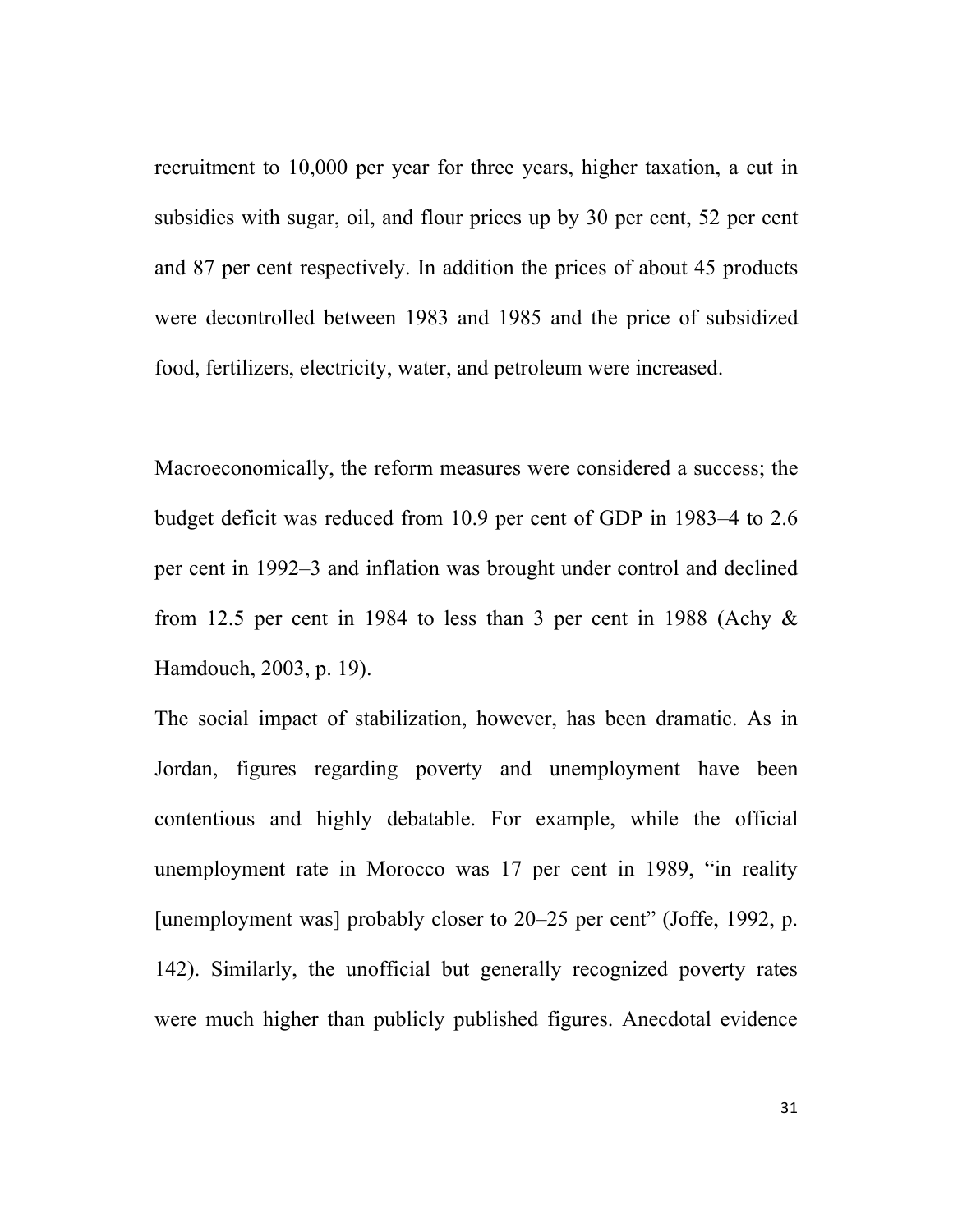(such as a decline in the primary school enrolment rate, continued high illiteracy rate, rapid rural–urban migration) pointed to higher poverty rates than formally recognized. In fact, the social impact of reform was so traumatizing that the Moroccan government terminated its agreement with the IMF in 1993 although it continued to collaborate with the World Bank on sectoral basis (Hamdouch, 1998, p. 17).

The stabilization effort of the early 1980s brought a brief contraction in economic growth but growth resumed during the period from the mid-1980s to the early-1990s. But an improved growth rate was caused by exceptionally good weather conditions and growth in the export sector, not by IMF austerity measures. During this period, official poverty fell (see Table 3) from 21 per cent in 1984 to 13 per cent by 1991. The success came from generating labor-intensive economic growth which created considerable employment opportunities for the poor.

Poverty reduction in urban areas was driven by government policies to boost industry and exploit its historically close ties with the EU. This led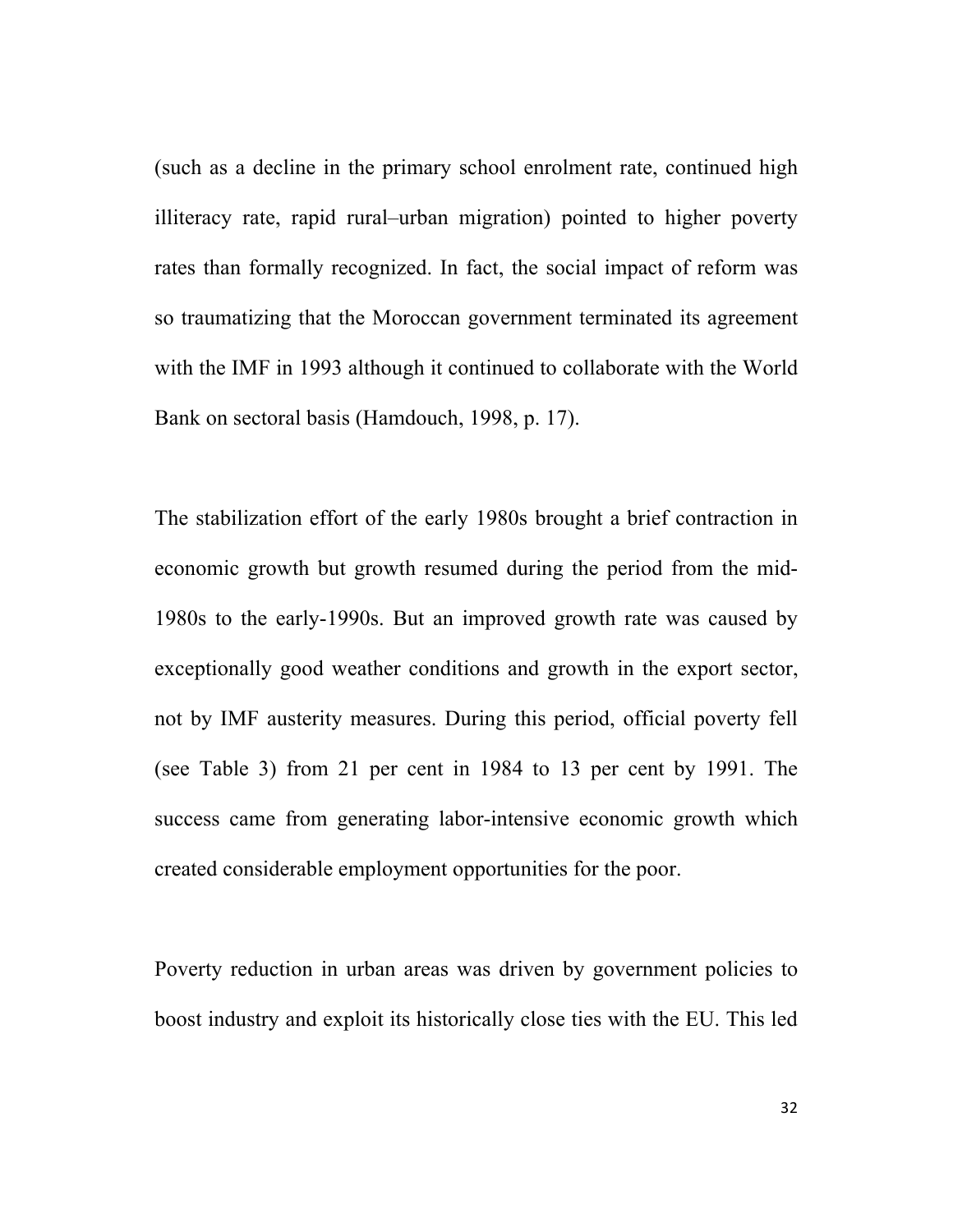to rapid expansion of employment in the manufacturing sector, especially in export-orientated enterprises such as textiles, leather, and agroindustries, and by a rapid growth in the informal sector. Labor-intensive growth was partly due to the relative decline in labor costs and an increase in capital costs. Throughout the period real wages fell, particularly in the manufacturing sector where there was a move towards temporary low-skilled employment. But employment gains more than made up for this in terms of the impact on poverty and increases in the minimum wage protected the very poor.

**Table 3: Morocco National Poverty Headcount**

| 1984 | 1991 | 2000 | 2005          |
|------|------|------|---------------|
| 21%  | 13%  | 19%  | $14\%$ (19%)* |

\* In fact, while official rates of poverty were estimated to be 14 per cent in 2005, just one year earlier the World Bank's Poverty Report (2004b, p. 2) estimated poverty in Morocco at 19 per cent. The same Report also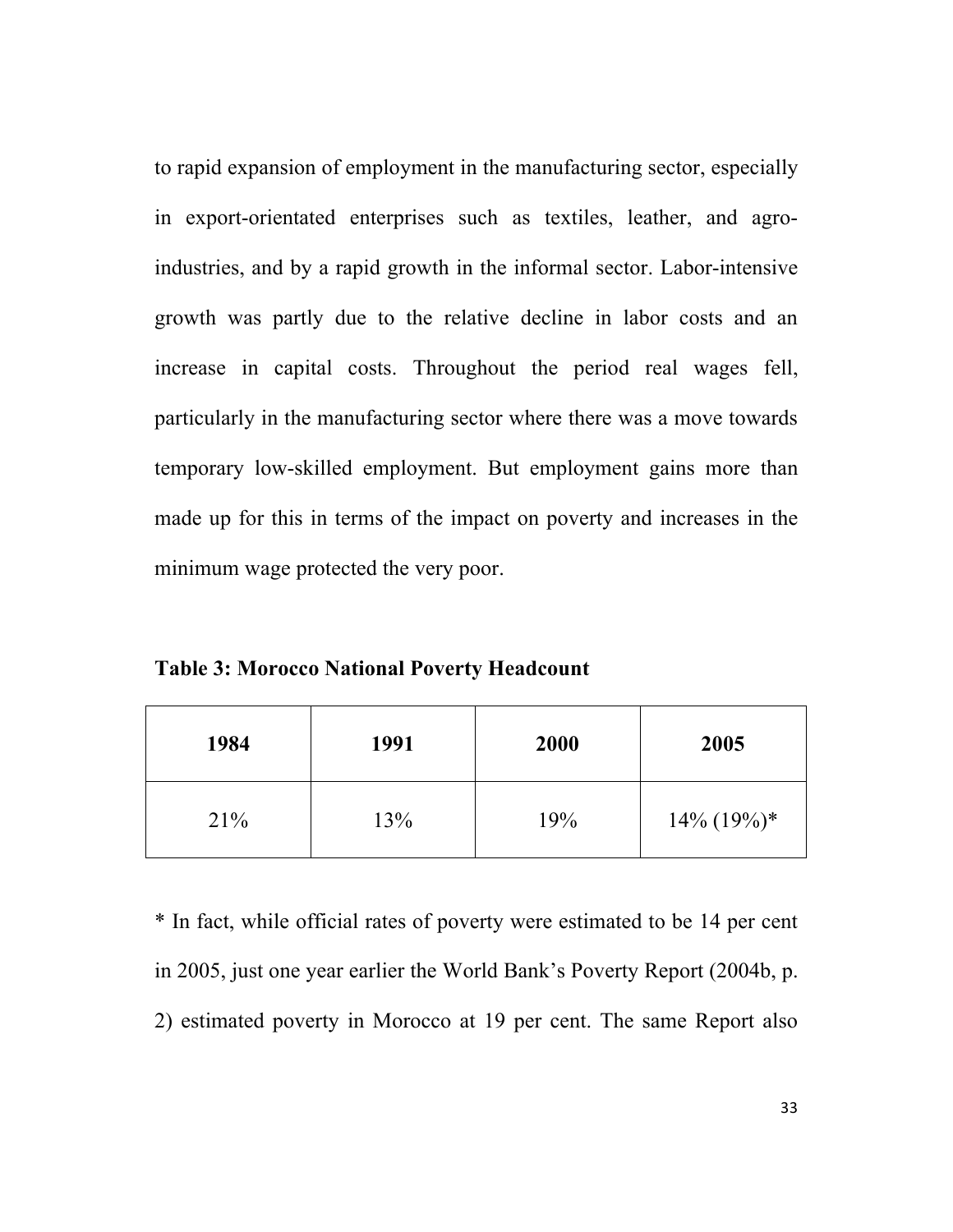added that "another 25% of the population is considered 'economically vulnerable'," and need careful monitoring (Ibid).

Rural poverty also declined in the latter part of the 1980s largely due to good weather, which created rapid agricultural growth. During the 1980s the agricultural sector grew by an annual average of 8 per cent, twice the rate of overall economic growth. Private sector investment in agriculture increased by about 31 per cent. per annum in nominal terms between 1985 and 1991. Although this mainly benefited the irrigated areas, the latter provided a major source of employment for the rural poor, who relied more on wage employment than on land ownership. The rise in the agricultural minimum wage also helped alleviate rural poverty. Hence agriculture made a major contribution to the increase in rural incomes.

Government expenditure trends also contributed to the decline in poverty in the late 1980s to early 1990s. After an initial sharp reduction in government expenditures in the first phase of stabilization between 1983–8, expenditure started to rise again in the late 1980s. The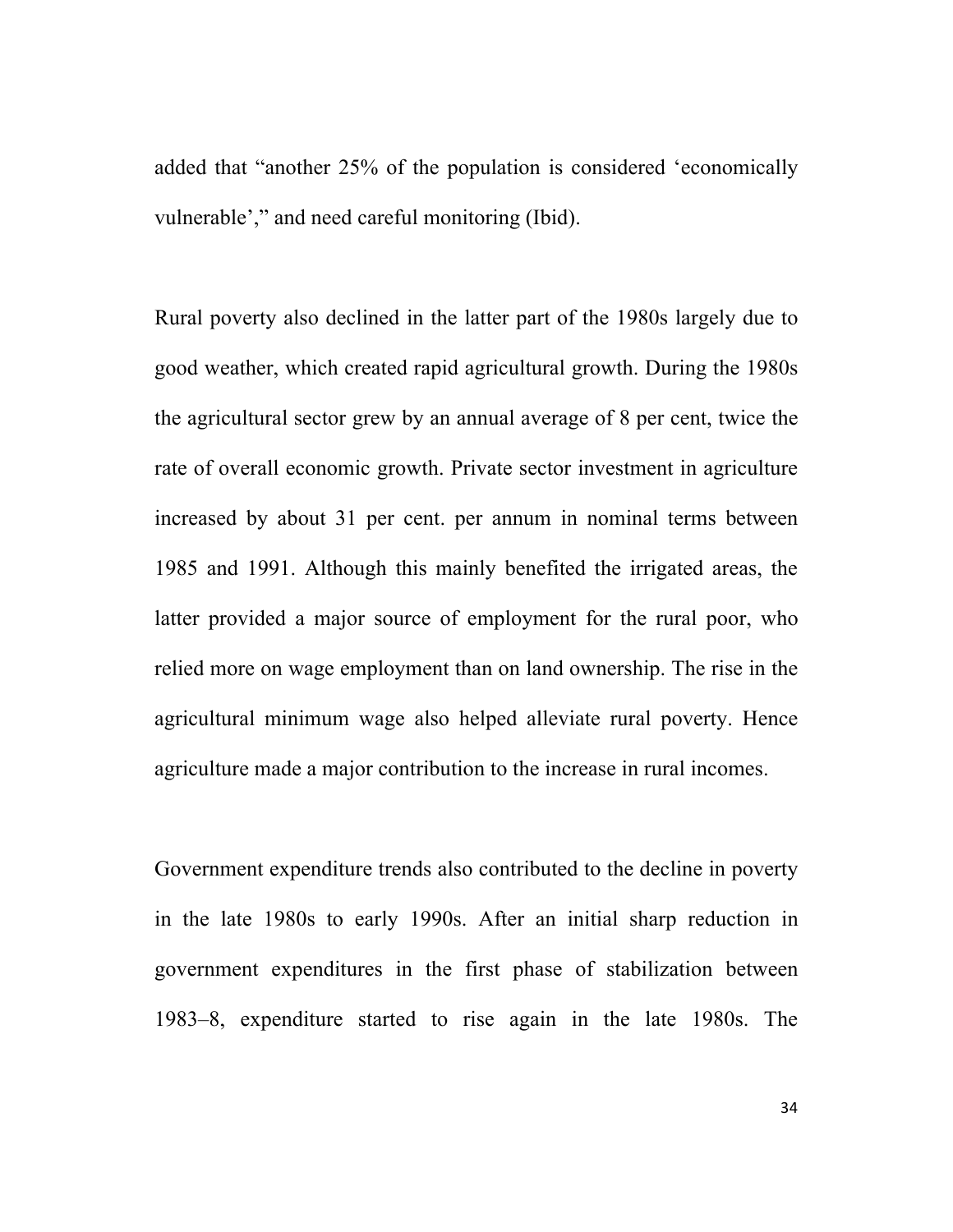government made a firm effort to protect social expenditures with public expenditure on health only falling from 1.1 per cent of GDP to 0.9 per cent of GDP between 1982 and 1991 and expenditure on education only falling from 6.2 per cent GDP to 5.3 per cent.

Macroeconomic stabilization, particularly in the form of inflation reduction, financial sector reform including higher interest rates and exchange rate polices, also contributed to a surge in migrant remittances which by 1991 accounted for 11 per cent of private consumption and 7.5 per cent of GDP. These remittances played an important role in boosting incomes including those of the poor. The World Bank has estimated that about 180,000 or 5 per cent of the estimated poor in 1991 would be added to the number of the poor if it were not for transfers from abroad (World Bank, 1994, p. 26).

However, although poverty fell from the mid-1980s to the early-1990s, a large number of the population remained close to the poverty line and thus vulnerable to even small deteriorations in economic conditions. This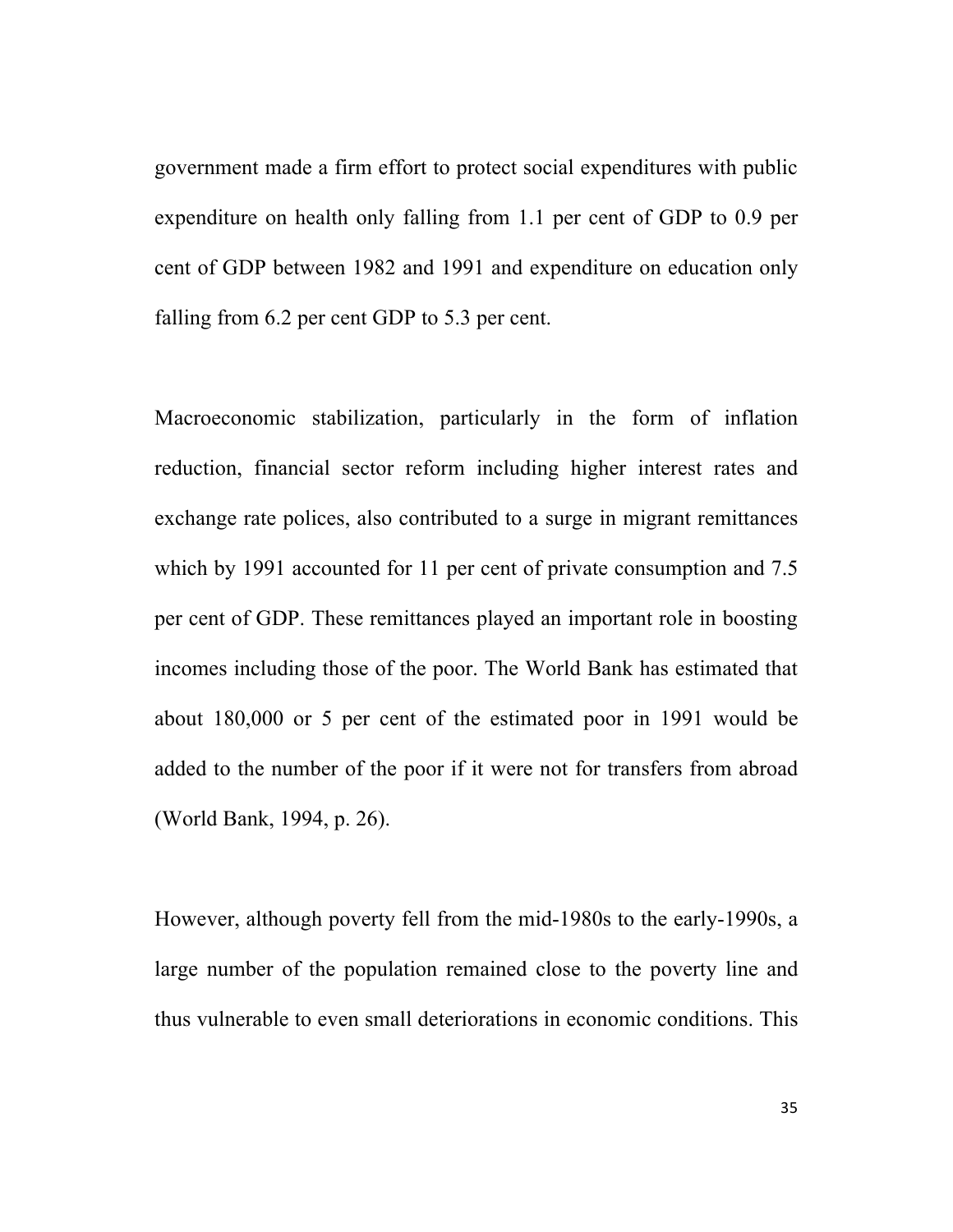was clearly illustrated during the 1990s when an economic slowdown, particularly in the manufacturing sector, and droughts reduced growth to an annual average of only 2 per cent and increased poverty from 13 per cent in 1991 to 19 per cent in 2000 (see Table 3).

The rise in poverty rates to 19 per cent in the latter part of the 1990s meant that 5.3 million were poor in Morocco. During the 1990s the number of people just above the poverty line also increased such that 12 million were economically vulnerable. The depth and severity of poverty also increased during the latter 1990s particularly in rural areas. For example, the number of extreme poor, that is, those living beneath the food poverty line (the threshold that distinguishes those with only enough means to maintain minimum calorific intake required for survival) increased in rural areas from 255,000 people in 1990–1 to 844,000 in 1998–9. This increase in poverty occurred despite an increase in government expenditure on social protection from 9 per cent of GDP in the late 1980s to 12.5 per cent in 1998 equivalent to 43 per cent of total government expenditure. In particular, social security outlays increased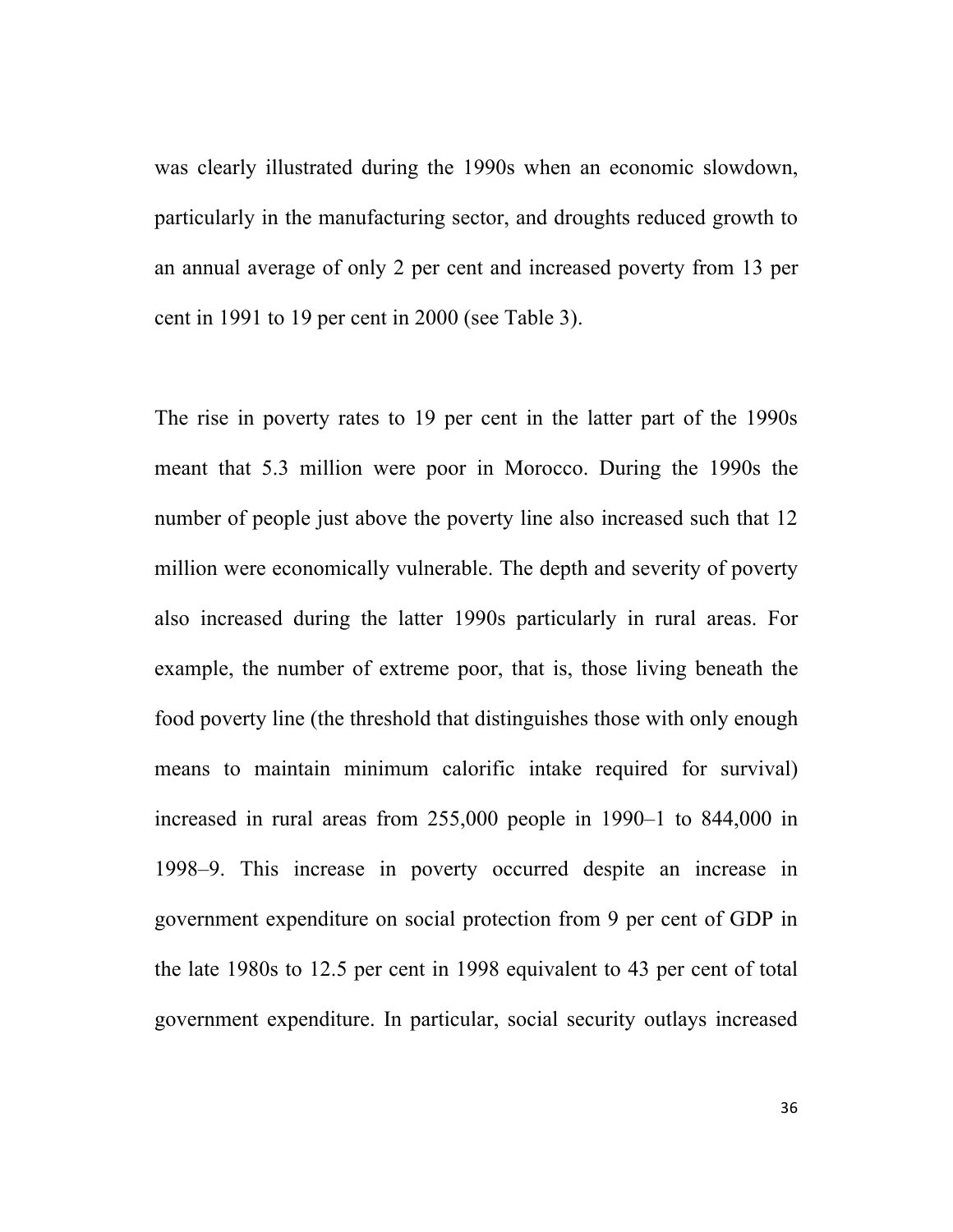as did expenditure on drought relief and rural public works schemes, but still fell well short of requirements.

The economic slowdown of the 1990s can be partly explained by an appreciation of the real exchange rate (which appreciated by 17 per cent in the 1990s), poor infrastructure, drought (almost one every two years during the 1990s), and a decline in agricultural investment. External causes included the economic recession in Europe, a slow-down in DFI and deterioration in terms of trade resulting from falling phosphate prices and rising oil prices due to the crisis in the Middle East. Growth turned negative in 1992 and 1993 and remained low for the rest of the decade. During this period unemployment grew and low labor productivity meant that real wages could not be increased without losing international competitiveness. Hence, increasing labor productivity became essential for further poverty reduction and this did not materialize. Demographic pressures also added to the unemployment and poverty increase. Between 1985 and the end of the 1990s unemployment rose from 11.5 per cent to 15 per cent with most of the increase concentrated in urban areas. The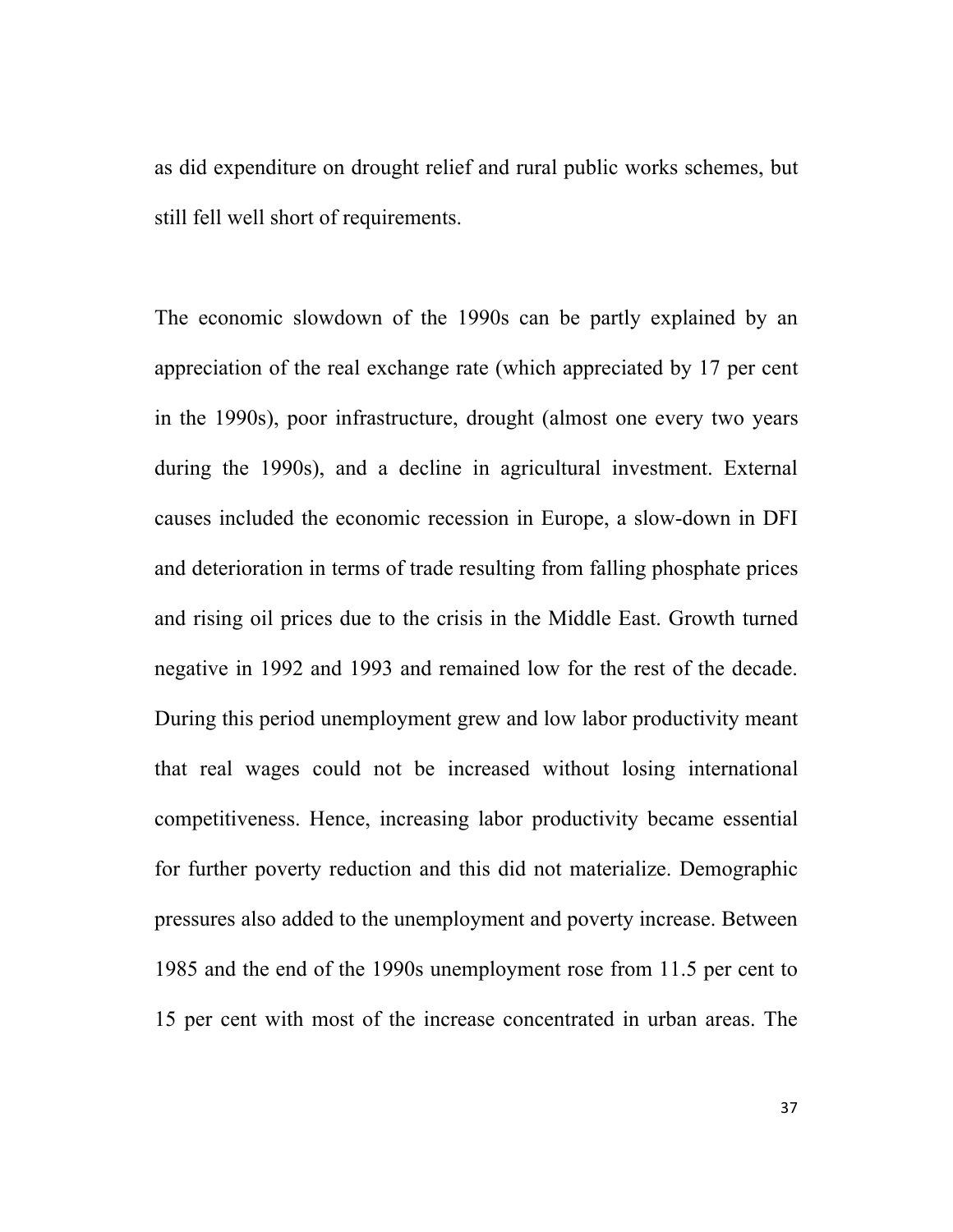growth of urban unemployment during the 1990s was fuelled by rural to urban migration and to a lesser extent by growth in the population and rising labor force participation rates. The appreciation of the real exchange rate during this period also had adverse effects on unemployment by encouraging a return to more capital-intensive production methods. Urban unemployment peaked in 1995 at 23 per cent. One marked feature of the increase in unemployment has been the extent to which it has hit the young and the educated. Growing urban unemployment has been accompanied by an increase in urban slums (World Bank, 2006). Although poverty remains predominantly rural in Morocco, the 2004 Census on Population and Housing showed a clear increase in the incidence of urban poverty.

Other non-income indicators of poverty also deteriorated in the early 1990s. For example between 1987 and 1992 the nutritional status of children declined. Non-income measures of poverty were adversely affected by the fact that not enough income was channeled into categories of public spending which help the poor such as primary health

38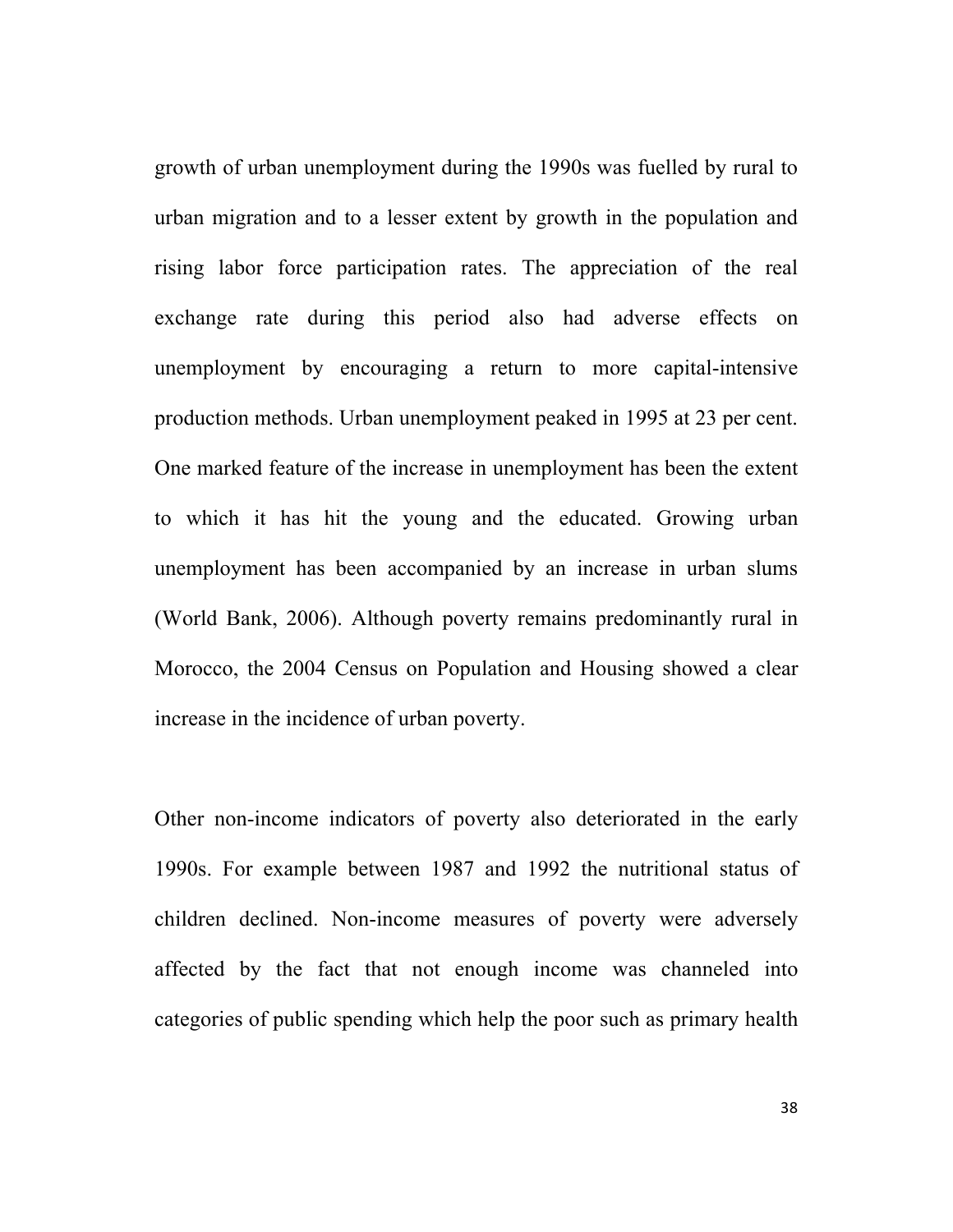and education and essential infrastructure services. In addition, the quality of health care and education deteriorated as expenditures failed to keep pace with population growth. The growth of poverty during the 1990s has led the Bank to conclude that although Morocco was successful in the mid- to late-1980s in terms of growth and poverty reduction this had fallen short in the 1990s (World Bank, 1997).

As growth picked up again since 2000, official sources believed that poverty had fallen to 14 per cent in 2005. However, no accurate figures for poverty rates existed, and these figures are highly contentious. The World Bank believes that poverty remained at the same level as it was in 2000 (see Table 3). It is true that between 2000 and 2004, GDP growth increased to 4.5 per cent per annum with strong growth in agriculture due to favorable weather (agricultural growth accelerated from -1.3 per cent in the 1990s to an annual average of 8.2 per cent in the early years of the 2000s) and in manufacturing, services, tourism, and IT. But the employment opportunities as a result of this growth have not been sufficiently high enough to achieve a big dent in poverty or even

39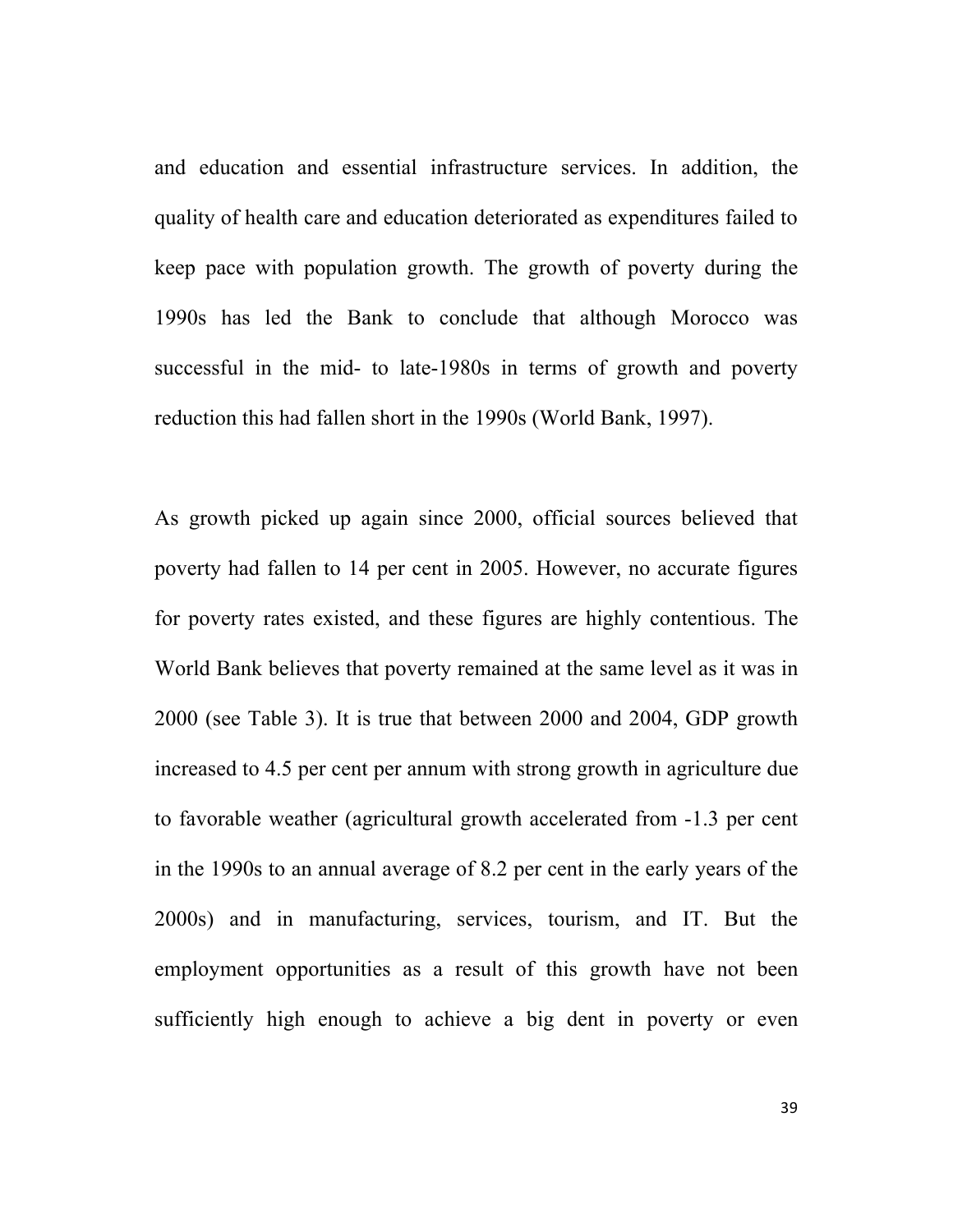unemployment. According to World Bank officials, Morocco needs an annual average growth rate of 7–8 per cent in order to cause a real dent in poverty and unemployment. A 5 per cent growth rate, they add, will only prevent the current levels of poverty and unemployment from deteriorating (cited in Achy & Hamdouch, 2003, p. 25). It remains to be seen whether the growth upturn of the 2000s translates into sustainable long-term growth and poverty reduction. Much of this growth is based on remittances and tourism receipts along with growth of domestic demand and agriculture as opposed to being export driven.

Poverty reduction in Morocco is firmly on the Bank's agenda in the new millennium. In the 2005–9 Country Assistance Strategy (World Bank, 2005) the "overarching objective" of the strategy was poverty reduction in response to lackluster economic growth, inadequate social indicators relative to the country's income levels, and high unemployment. Coinciding with a greater Bank emphasis on poverty and social exclusion was a major re-orientation of government policy in the same direction. Shocked by the vast disparities between rural and urban areas, as well as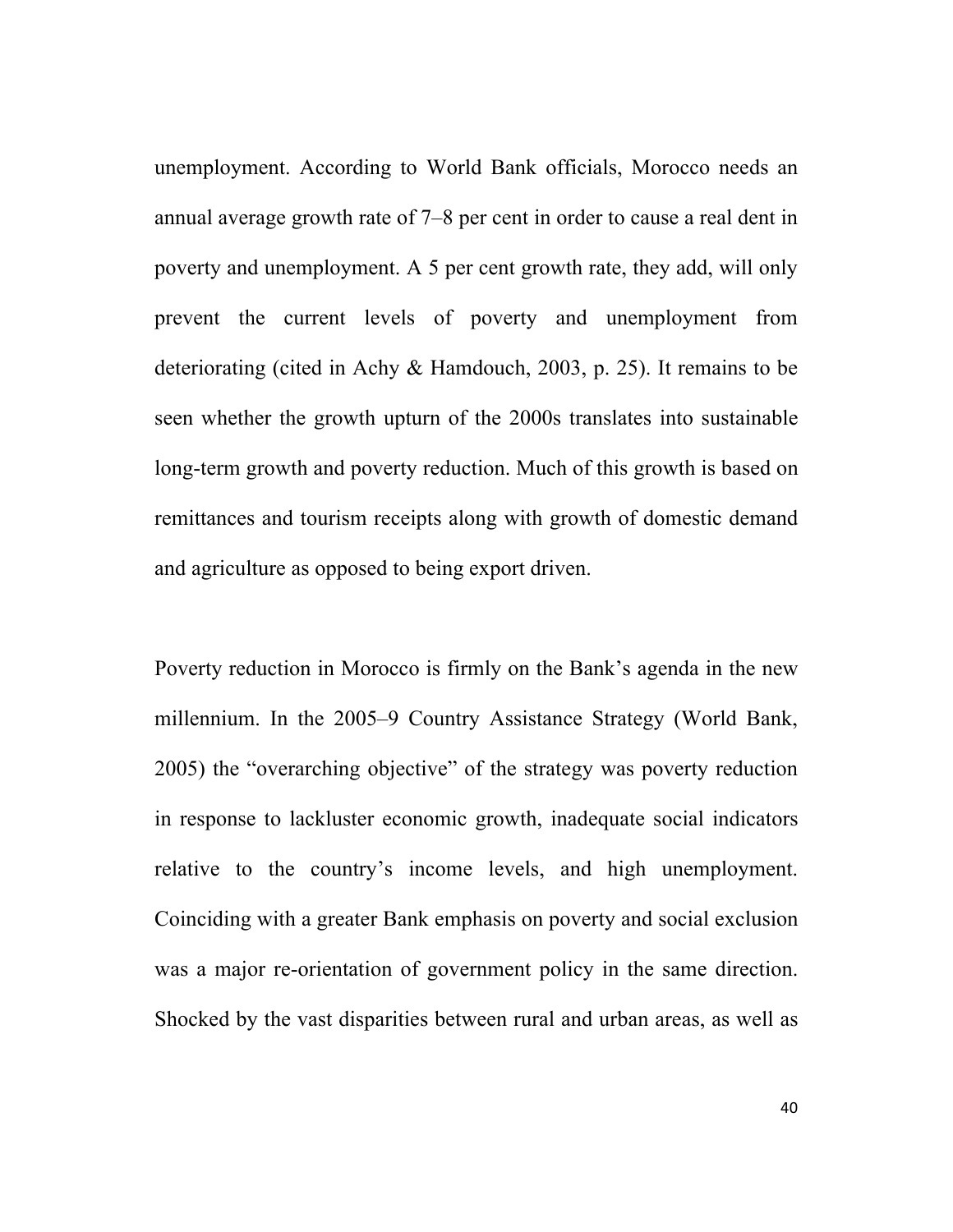by a rapid rise in the level of poverty and unemployment, the government introduced in 1997 the Social Priority Programme. The accession to the throne of King Mohammed VI in 1999 marked a major turning point in political and social policy in Morocco. Under the new King not only was economic reform sped up, but considerable emphasis was placed on social policy.

## **2d. Tunisia**

Unlike Jordan, Egypt, and Morocco, the implementation of Bretton Woods policy packages did not lead to an increase in poverty or the disengagement of the state in social provisioning in Tunisia. On the contrary, throughout the 20 years of structural adjustment started in 1986, the Tunisian government has reformed, but preserved its strong role in social provisioning. As a result, poverty has been reduced considerably, while inequality has remained stable. Admittedly, there remain some pockets of poverty especially in rural areas, and social problems such as unemployment have persisted, but on aggregate, it can be argued that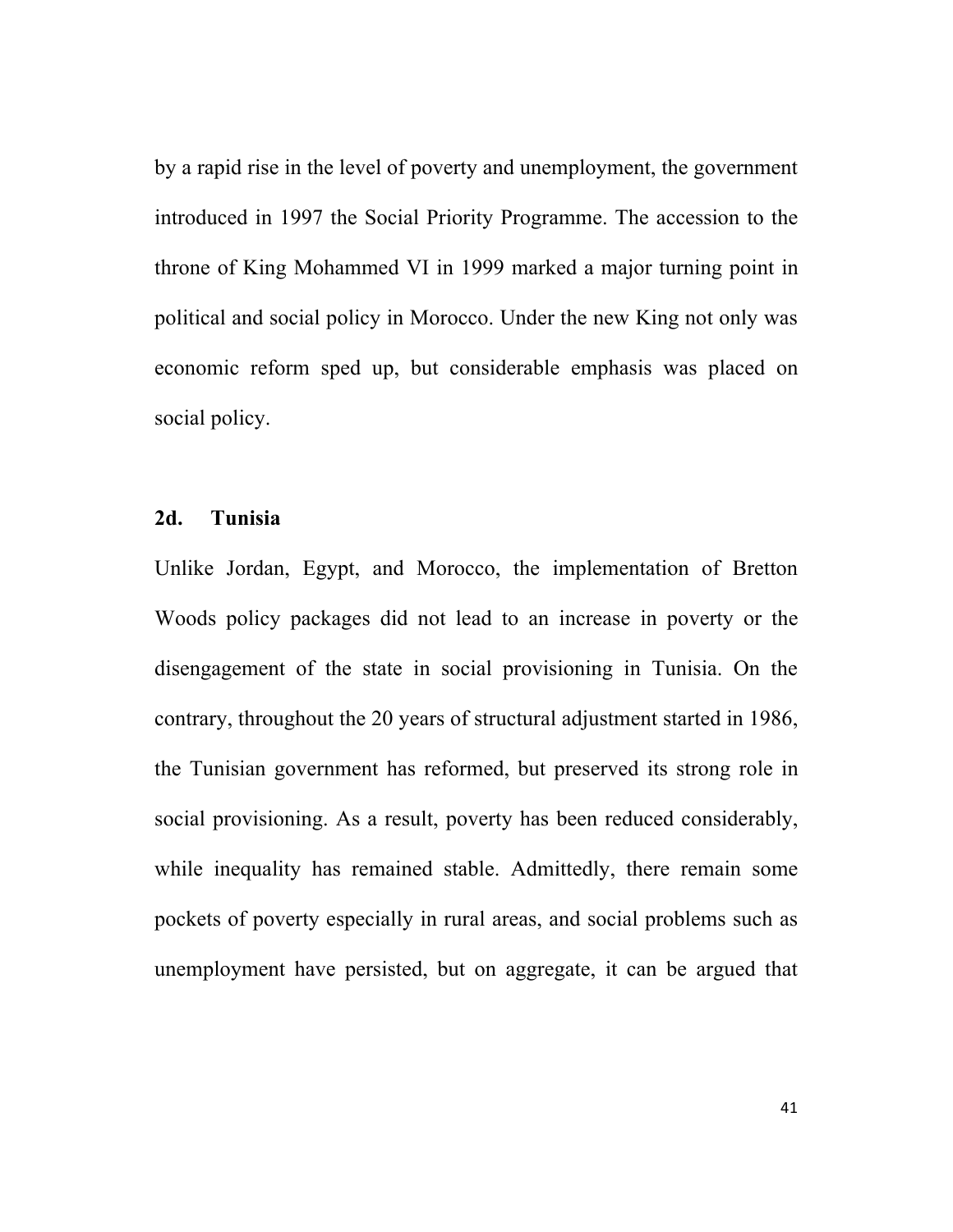Tunisia was successful in implementing structural reforms while simultaneously reducing poverty.

The commitment to social development has always been part of the Tunisian government's priorities. Since independence, social spending had remained high, making it one of Tunisia's key characteristics. In 2004, social spending represented 16 to 20 per cent of GDP depending on the measure (Ben Romdhane, 2006), and in 2003 social transfers were equal to 258.4 Tunisian Dinars (TD) per household per month, that is 1.2 times the guaranteed minimum wage. In fact, Tunisia is the highest social spender in the MENA region. There was particularly large spending in education, health, and diverse social welfare programs such as maternity benefits, food subsidies, and aid for poor families. These large social transfers translated into impressive social achievements. Most impressive has been the reduction in poverty; according to the INS, in 1975, 22 per cent of the population lived under the national poverty line; by 1985 this rate was reduced to 7.7 per cent. Improvements in human indicators were equally impressive, in particular for women. Overall, the commitment to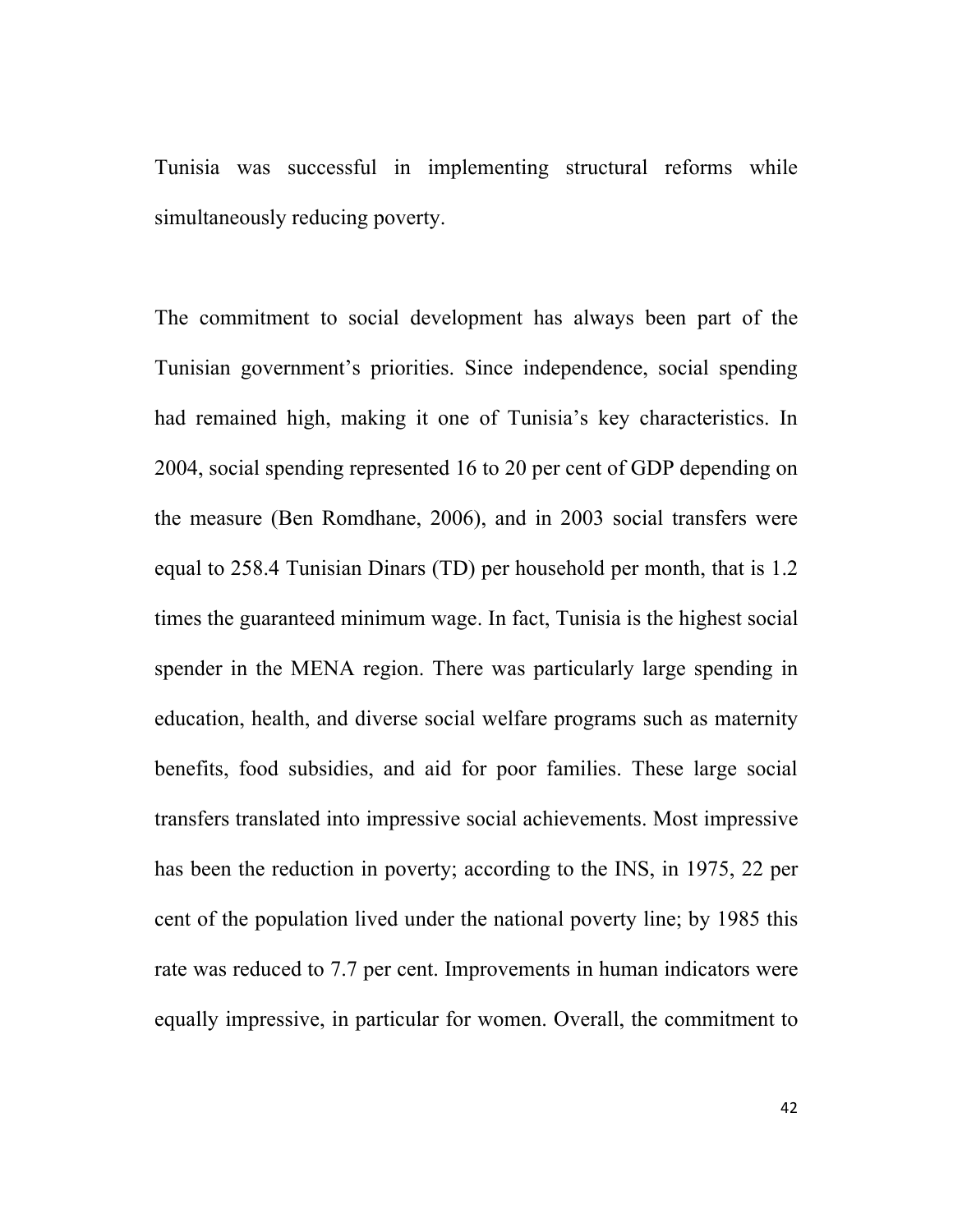social policies prior to structural reform implied a dramatic improvement in the well-being of a majority of Tunisians.

In 1986, Tunisia implemented stabilization and structural reforms in association with the World Bank and the IMF. The reforms were a relative success, with key macro indicators stabilized and, unlike Jordan, Egypt, and Morocco, continued economic growth during the stabilization phase. The structural adjustment phase was very gradual and implemented through a twenty-year period, and consisted of the traditional structural reform policies: trade liberalization, financial liberalization, price liberalization and privatization. The reforms were relatively successful in diversifying the economy, maintaining a relatively high level of growth rates, but little improvements were made in private investment levels and employment creation.

The implementation of structural reforms in 1986 could, in theory, have jeopardized the commitment to social provision in Tunisia and led to an increase in poverty. In fact, just before the reform, there were signs that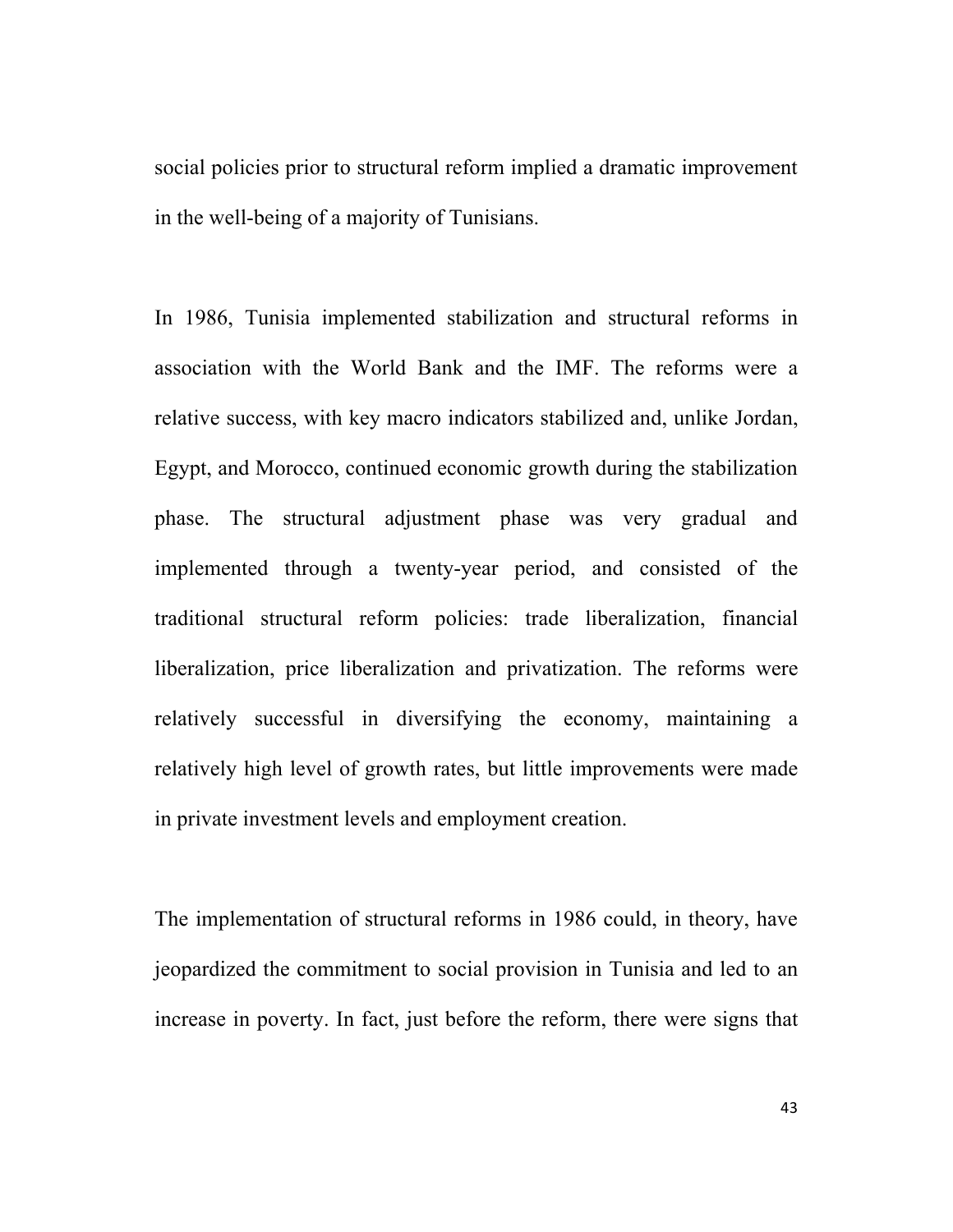the World Bank and IMF might push for a reduction in the social spending, since in 1983 these organizations were quite influential in pushing for a reform of the food subsidy system which at the time cost almost 4 per cent of GDP, sucking out fragile government finance. The price of wheat, flour, and semolina were increased by 70 per cent and the price of bread by 100 per cent in 1984 (Ben Romdhane, 2006). The reform inevitably led to street riots which spread across the country, and after a month of protests and riots the price increase was abolished and calm restored. The Tunisian government learned from the failure of the drastic subsidy reform and subsequently succeeded in preserving social policy throughout the structural reform.

During the two phases of structural reforms (1987–94 and 1995–2005), social spending as a proportion of GDP has been maintained at around 19 per cent, representing a two-fold increase in social spending in constant terms. Social transfer per habitant increased by 55 per cent, from 386 TD in 1987 (representing 0.8 times the minimum wage) to 599.3TD in 2002 (representing 1.2 times the minimum wage) (Ben Romdhane, 2006). All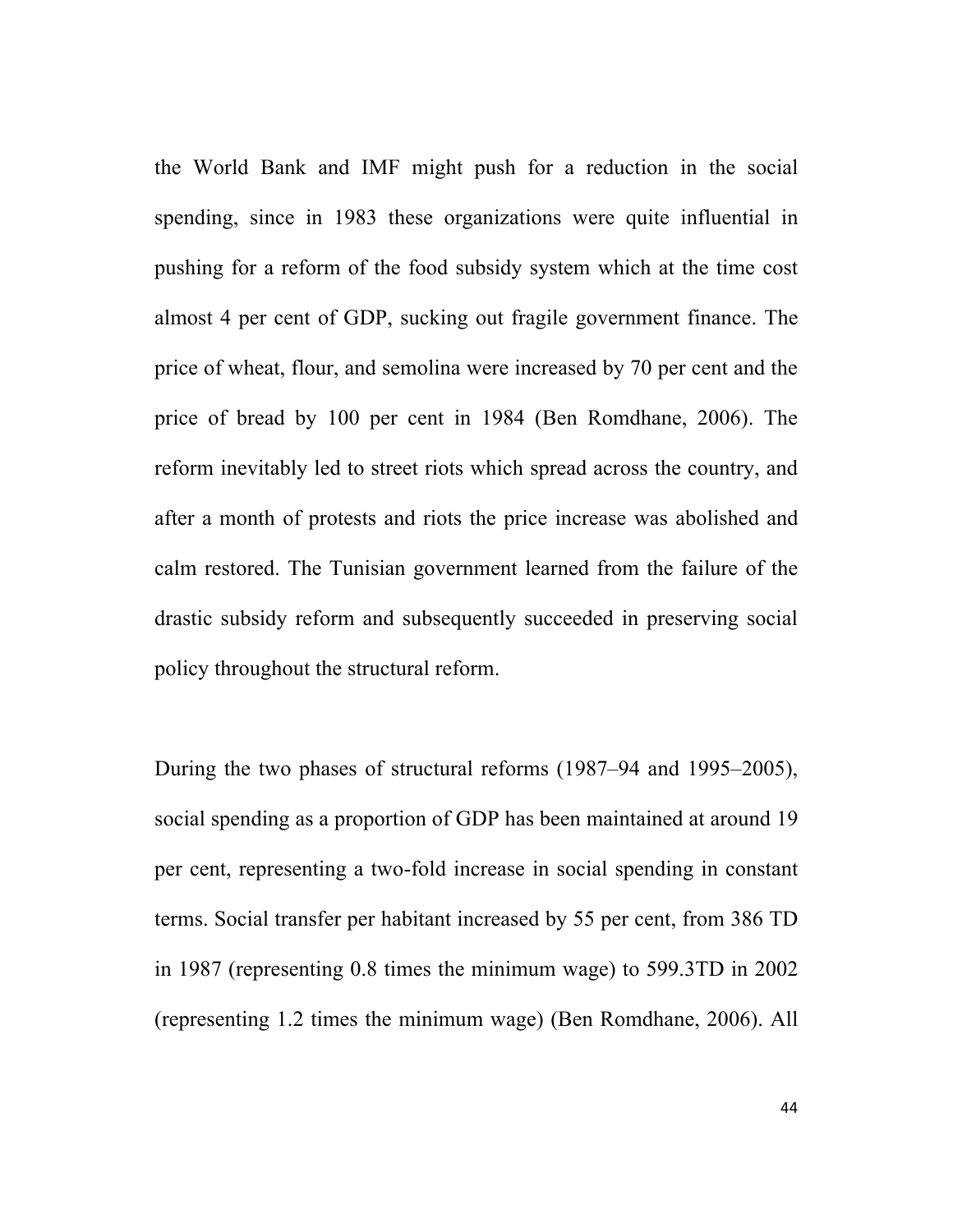sectors apart from the General Compensation Fund saw an increase in spending in constant terms: spending on education and health both doubled during that period, while social welfare spending increased by 214 per cent -an average annual increase of 13.4 %.

During the 1986–2002 period, the government was under pressure from the World Bank to reform its social protection system (see for example World Bank, 1996; Dimitri, 1993), and to some extent the Tunisian government has responded to many of those pressures (for example, the government reformed the food subsidy system and the health compensation system). But the government has also created new institutions that systematically compensate the losers of these reforms. Furthermore, the period was characterized by an expansion of the social security system, which, however, is not financed by the government budget.

One significant reform during the adjustment program concerns the General Compensation Fund (GCF) (food subsidy system), which led to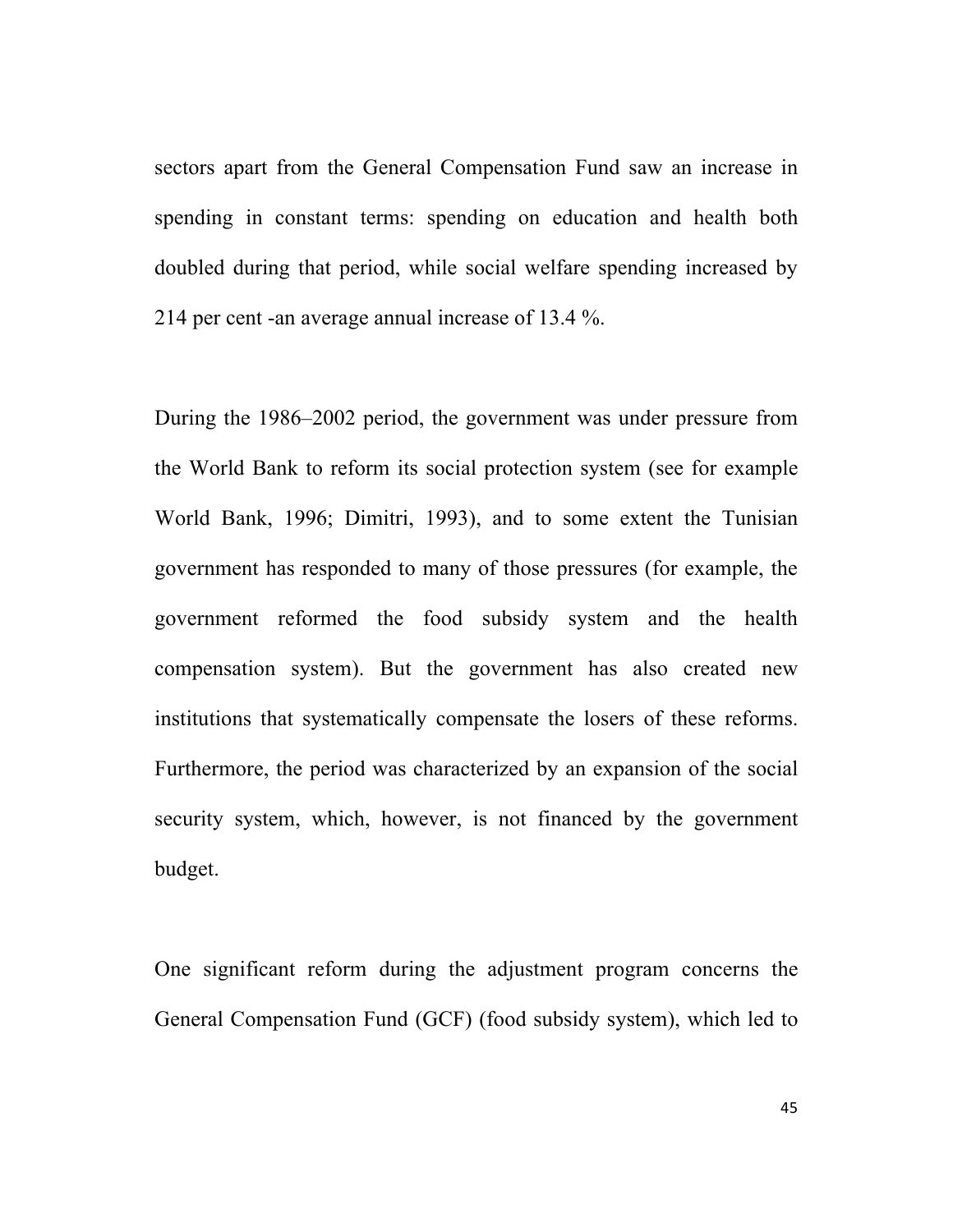the most drastic drop in spending by the government. After the bread riots of 1984, the government opted for a self-targeted system with a gradual reduction in subsidies. In effect, government spending on GCF decreased by almost 52 per cent. Ben Romdhane (2006) however, highlights that each increase in basic food prices tended to be followed by an increase in the minimum wage. Furthermore, in order to compensate the poor for the increase in basic food price the National Programme for Aid to Needy Families (NAPNF) was created in 1986. Under this scheme, households receive on average 478 TD per annum, on top of free medical care. During the Structural Adjustment period, there has been great expansion of the social security system with two-fold increase in membership and a large increase in amount spent in contributions, with pension and health capturing the largest share in expenditure (Ben Romdhane, 2006).

The most significant change in social provisioning during the reform period, or, rather, the most original one, has been the set up of Presidential programs by Ben Ali. These are partly financed by the

46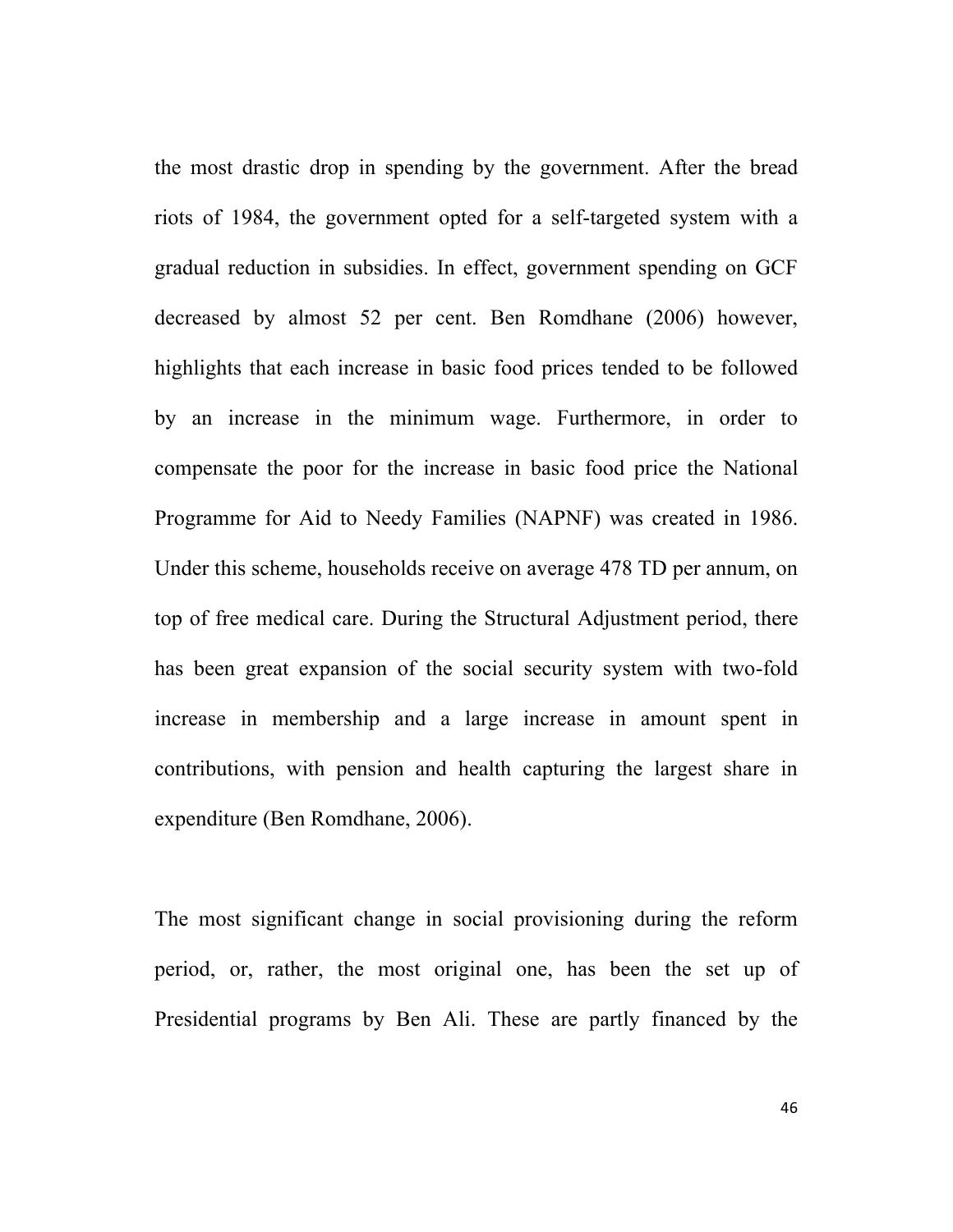government, but mostly, funding comes from the private sector (Hibou, 2006; Ben Romdhane, 2006). The two most important programs are the National Solidarity Fund (NSF or project 26:26) and the National Job Fund (NJF or project 21:21). The NSF fund (created in 1993) offers a series of programs directed at low-income groups and covers needs and activities not provided by existing public schemes. The National Job Fund was set up in 2000 to promote job creation and provides support for micro-investment projects and training. Other Presidential programs such as the "Back to School" Program and the Religious Festival Program are also in place. These programs are likely to have contributed to some improvements in social conditions and to some extent cushioned the impact of the second phase of the reform. The Presidential programs cost little to the government since a majority of the funding comes from the private sector through the form of supposedly voluntary contribution by employers. As a result, a whole proportion of social provisioning in Tunisia is directly financed by the private sector, allowing the government to increase social provisioning while keeping its budget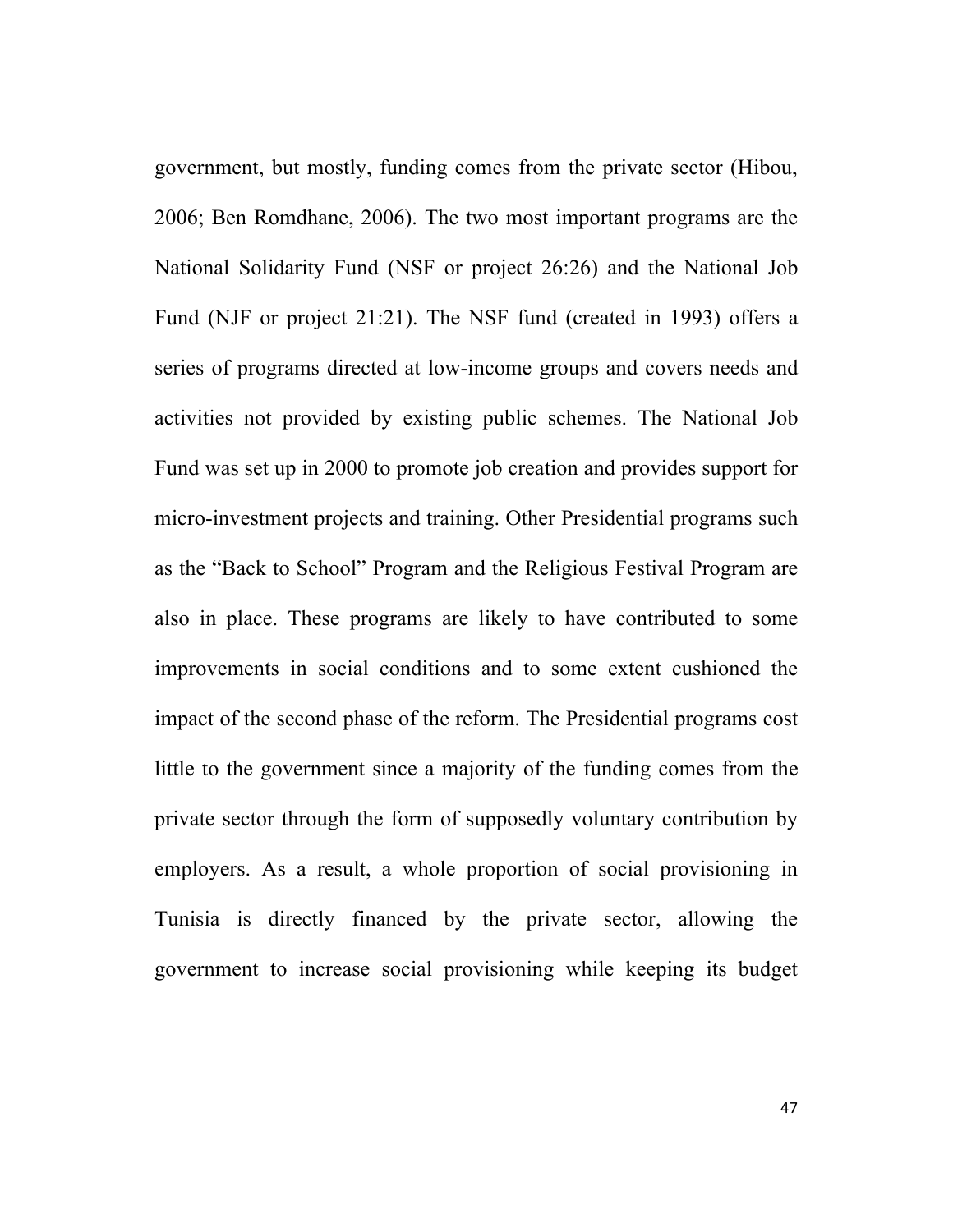under control (simultaneously satisfying the IMF and World Bank budget deficit targets).

Overall, despite some reduction in social spending in the GCF for example, the structural adjustment period in Tunisia has been one of social provisioning expansion with increased spending per capita in education, health, and social welfare throughout the period. As a result, that period also translated into impressive improvement in the social conditions of most Tunisians, with a significant decrease in poverty between 1986 and 2002, therefore continuing the trend of the 1960s to 1980s.

After the reduction in poverty from 22 to 9.6 per cent in the 1975–85 period, poverty continued to decrease, and in 2000 reached 4.1 per cent; a drop in the number of people from half a million in 1985 to 400, 000 in 2000 (see Table 4). During that period, poverty increased between 1990 and 1995 (from 6.7 per cent to 8.1 per cent), mainly because of droughts between 1993 and 1995, impacting agricultural production and increasing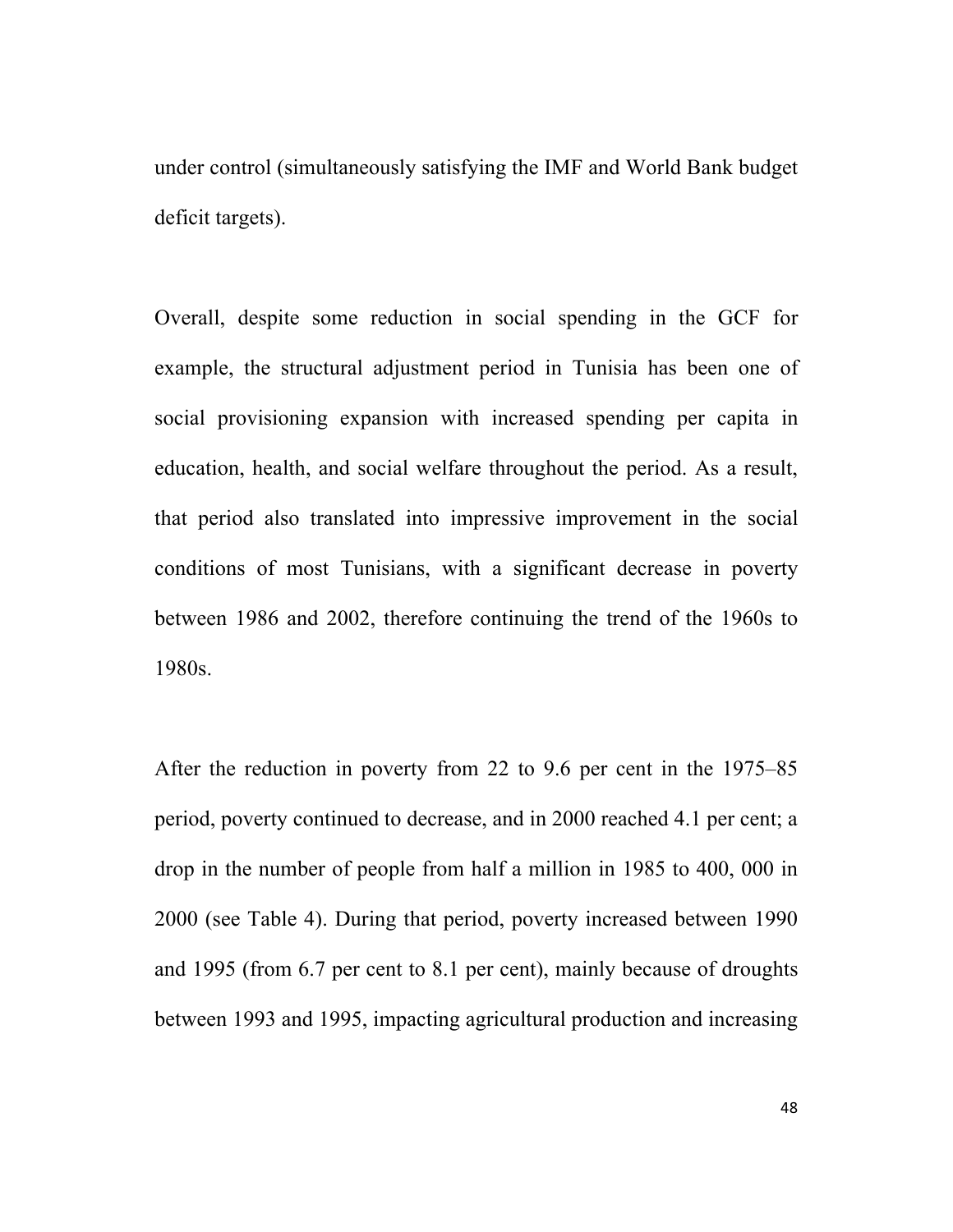inequality (Ghali & Mohnen, 2004). The second half of the 1990s largely compensated for that increase, and poverty was halved between 1995 and 2000 (ironically this drop occurred in the most intensive liberalization phase in Tunisia).

**Table 4: Poverty Incidence in Tunisia (Regional Headcount, 1980- 2000)**

| <b>Region</b>        | 1980 | 1985 | 1990 | 1995 | 2000 |
|----------------------|------|------|------|------|------|
| <b>Greater Tunis</b> | 4.3  | 2.3  | 2.1  | 2.4  | 1    |
| <b>North East</b>    | 15.6 | 8.9  | 5.9  | 6.3  | 3.5  |
| <b>North West</b>    | 30.1 | 17.9 | 14.3 | 11.1 | 3.7  |
| <b>Centre West</b>   | 33.8 | 18   | 12.5 | 20   | 10.8 |
| <b>Centre East</b>   | 16.5 | 6.2  | 3.9  | 3.5  | 1.9  |
| <b>South West</b>    | 13   | 6.7  | 8.8  | 8.2  | 6.4  |
| <b>South East</b>    | 15.7 | 12.1 | 3.1  | 10.5 | 6    |
| <b>All Tunisia</b>   | 20.1 | 9.6  | 6.7  | 8.1  | 4.1  |

Source: Ayadi *et al*, 2005.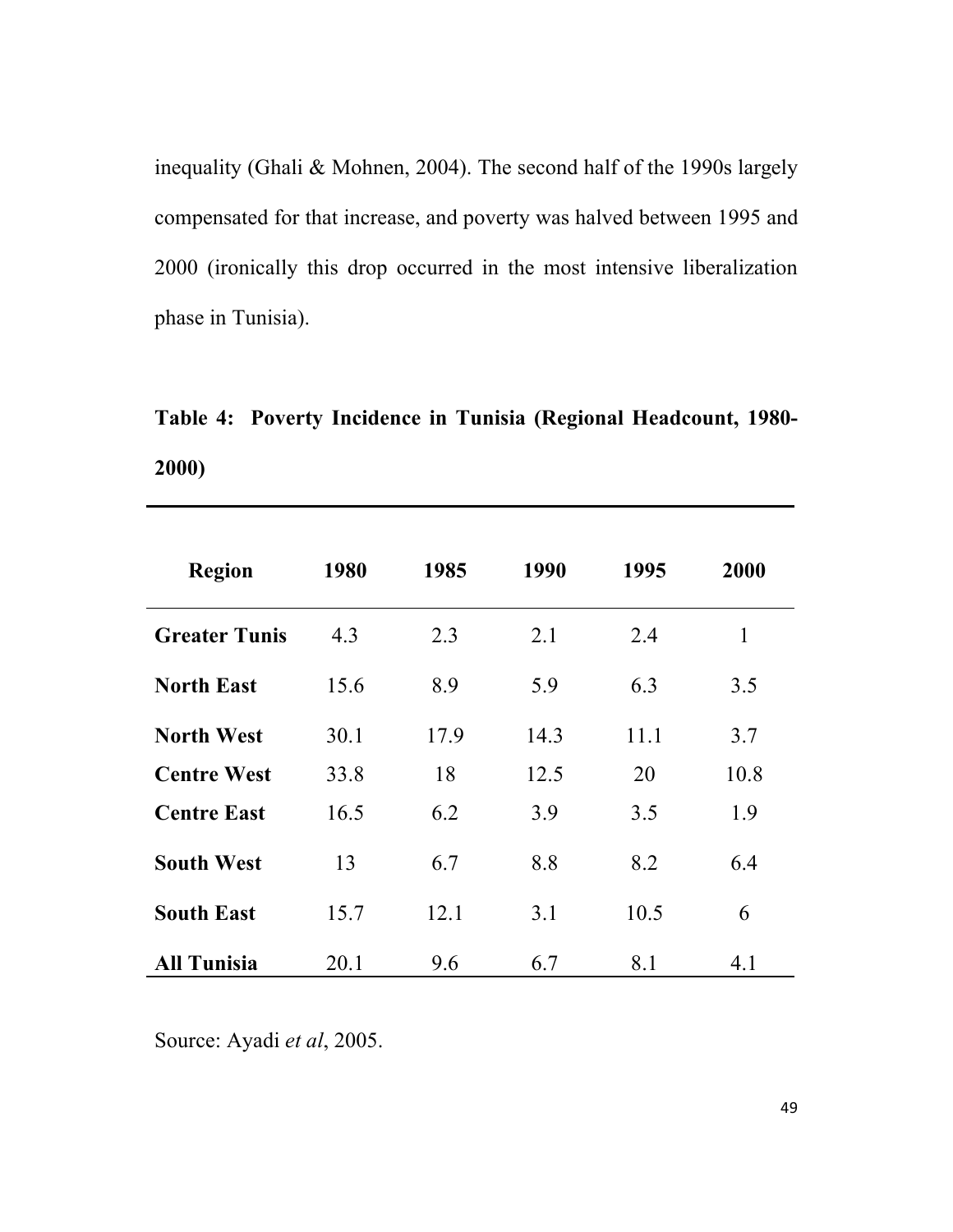Table 4 shows that there are strong regional disparities, and that poverty is particularly concentrated in the west of the country. The North, North West, and Centre East, which have benefited from particularly strong growth rates through tourism and offshore activities, are the regions that saw the most impressive drops in poverty.

Consumption poverty reduction in Tunisia has been matched by a drop in capability poverty. Education has seen the most improvement in both primary and secondary levels. Adult literacy rate has also increased dramatically from 53 per cent in 1984 to 86 per cent in 2000. Women remained behind with 17 per cent of adult women still illiterate. Reduction in consumption poverty has also been accompanied by an improvement in health status. Tunisian women and men lived, respectively, 9 and 7 years longer in 2004 as compared to 1985, while under-five child mortality rate was reduced from 70 per thousand live births in 1985 to 25.4 per thousand live births. Tunisia has achieved better health indicators than average for lower-middle income and

50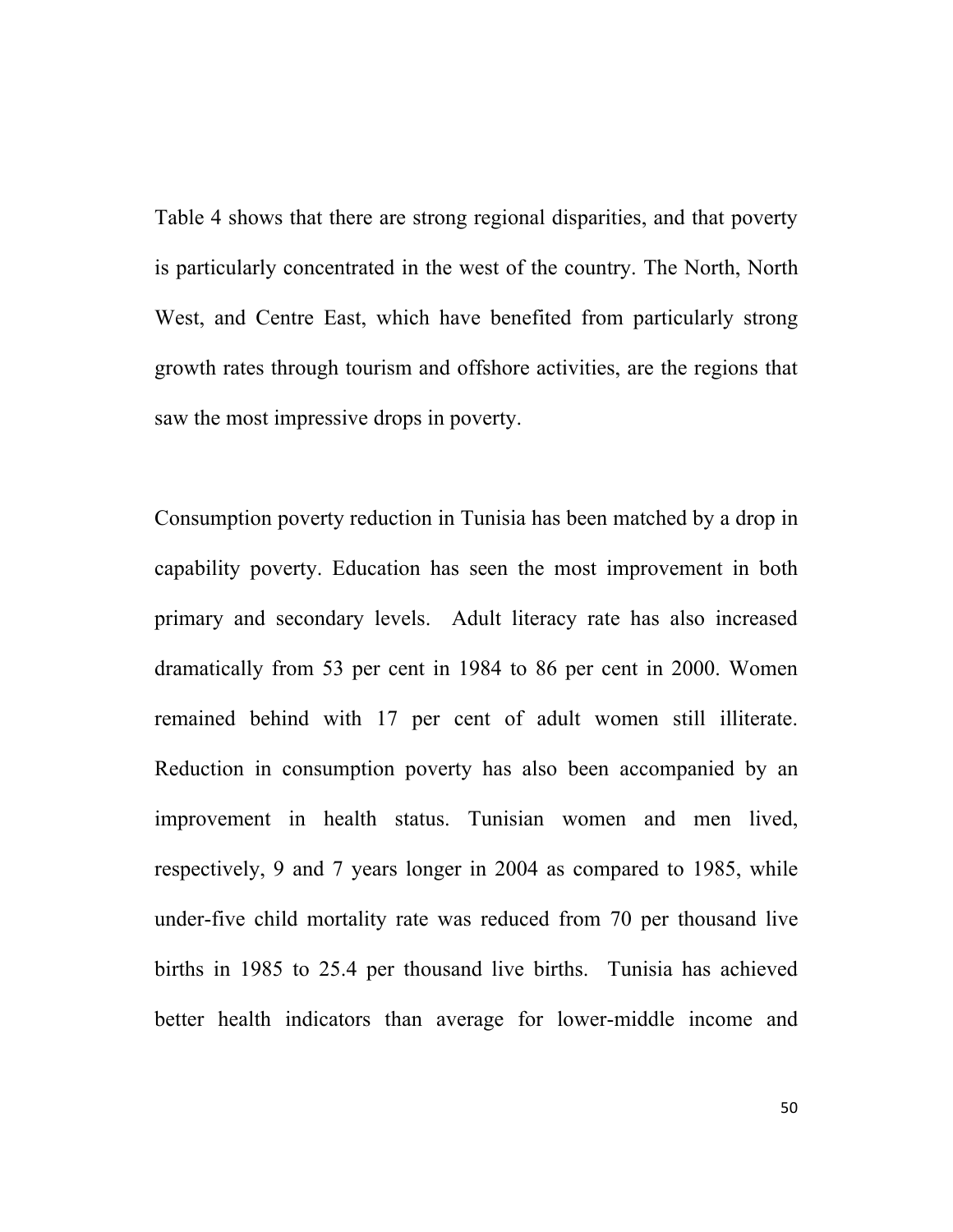middle-income countries (World Bank, 2000). Infrastructure data are scarce, but by combining World Bank data with National Household Survey data it can be shown that there has been a large improvement in access to basic infrastructure by the poor in both urban and rural areas, but with rural population still lagging behind urban population.

During the structural reform, reduction in poverty has been stronger in urban as compared to rural areas; between 1985 and 2000, poverty decreased by 65 per cent in urban areas, but only decreased by 56 per cent in rural areas. The structural reforms as such, are unlikely to have helped poverty reduction in rural areas, since the reforms have mostly benefited middle and large private farmers (King, 2003; World Bank, 2000). Similarly, further liberalization of agricultural markets under the EU agreement and World Bank pressure is unlikely to work in favor of the rural poor. Agricultural activities are likely to struggle to compete internationally, affecting mostly those who already constitute a large proportion of the rural poor: small farmers and landless agricultural workers.

51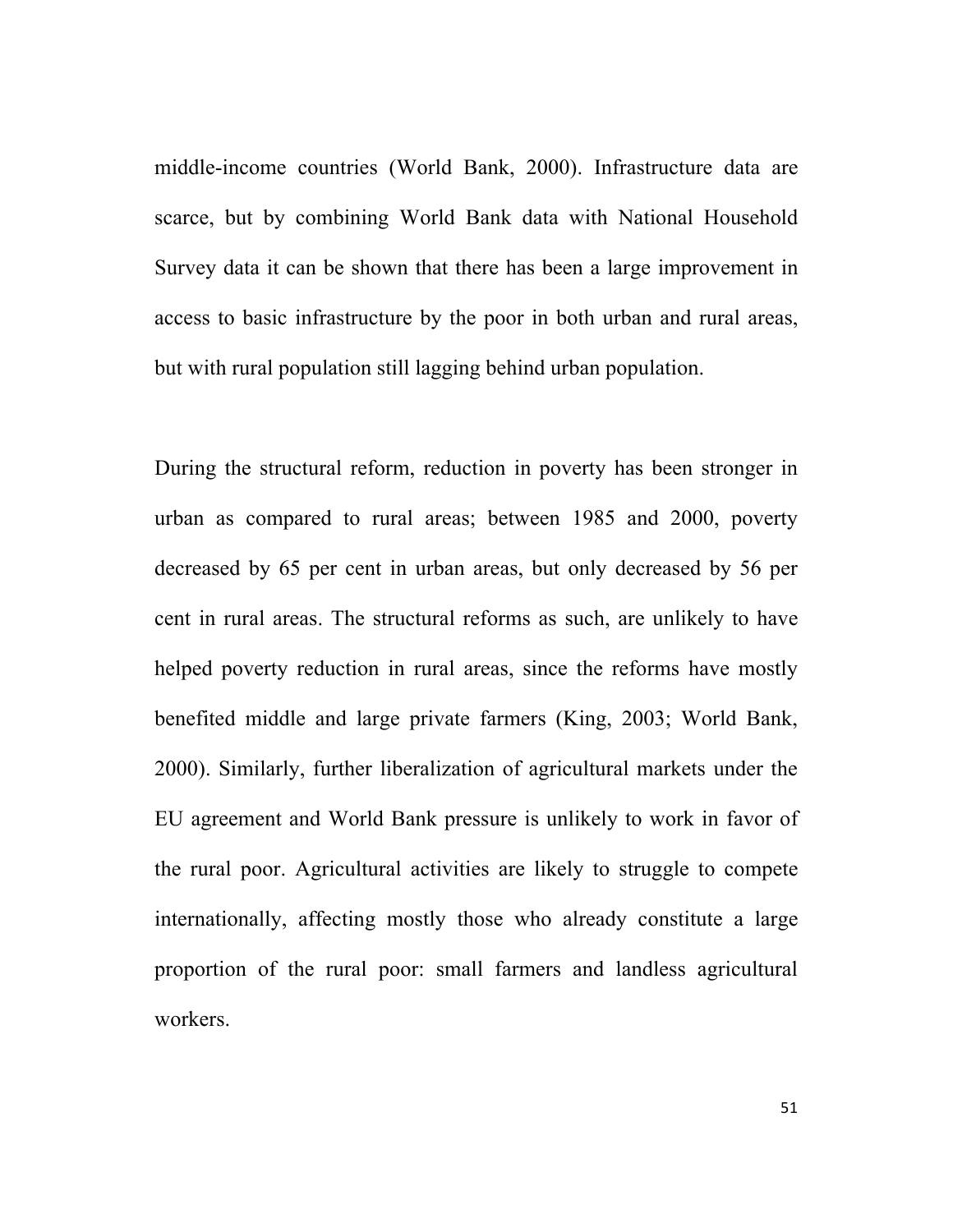Despite impressive improvements in poverty during the reform period, structural reforms in Tunisia failed to redress the high unemployment rate the country has been experiencing for more than twenty years. At a probably underestimated 14 per cent at the national level, the unemployment rate is relatively high amongst the poor (22 per cent of the unemployed are poor). One of the reasons for high unemployment rates is likely to be the extremely rigid labor market legislation making it almost impossible to lay off workers. Ironically, these legislations are there to protect workers and make them less vulnerable to poverty, but they also prevent potential new entrants entering the labor market and therefore growing out of poverty. High unemployment rates are also related to low investment levels and the wide gap between employment creation in urban as compared to rural areas. Unemployment is also particularly high for young graduates and first-time job seekers. Unemployment is likely to become a growing problem as liberalization strengthens with the end of the MFA and the Euro-Med agreement. The labor-intensive sectors such as textile and clothing will be the hardest hit;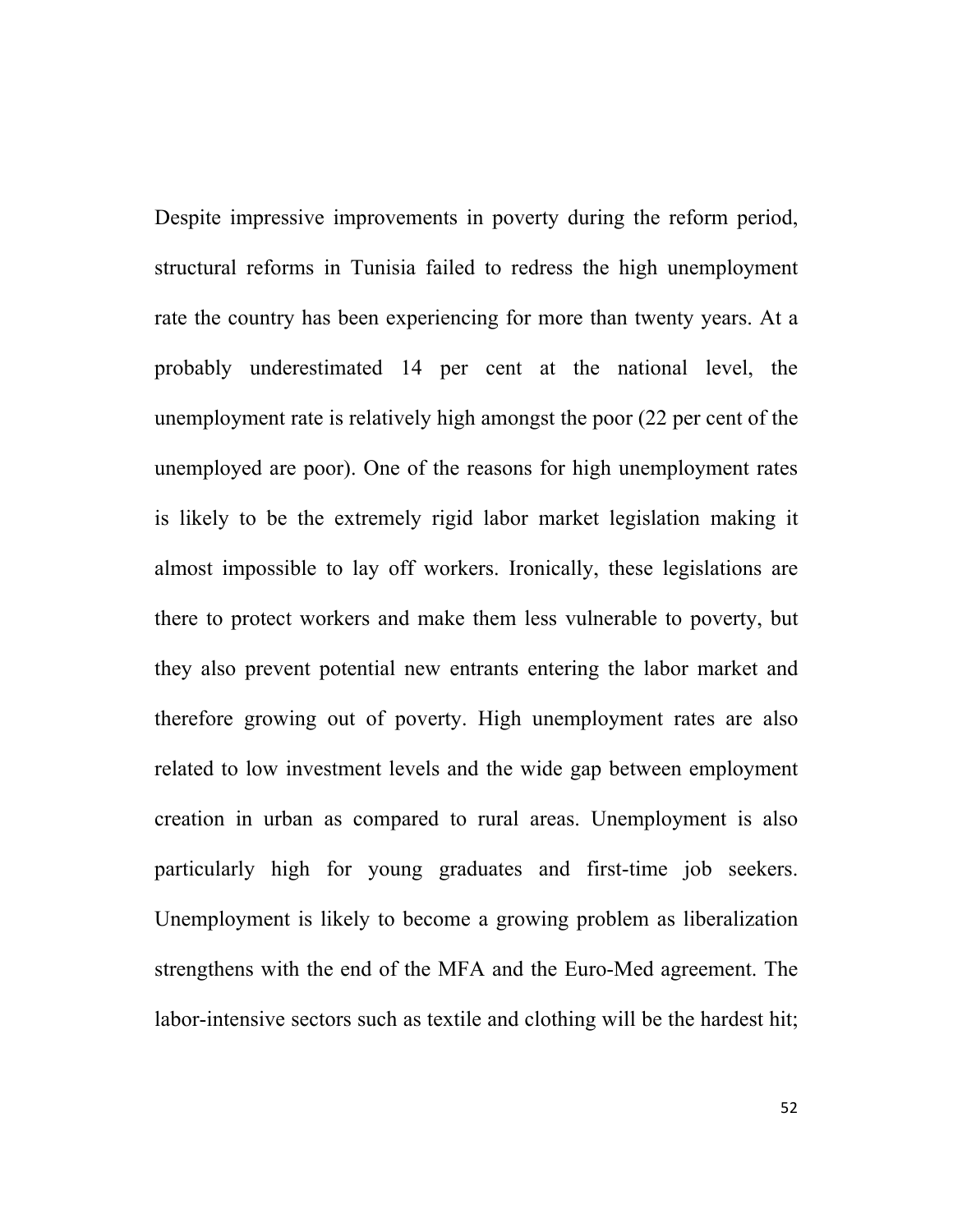yet these are the sectors which have benefited the poor the most. As a result, we would expect further liberalization to increase inequality and either freeze poverty trends or worsen poverty rates.

The above discussion suggests three main trends: first, despite undergoing a stabilization and structural adjustment program between 1985 and 2000, that period was characterized by a dramatic reduction in income and capability poverty, with a simultaneous drop in inequality. Rural areas and the West of the country seem to exhibit strong pockets of poverty both in terms of income and capability poverty. The rural/urban difference in Tunisia is largely explained by the fact the economic development has concentrated in the north and east of the country (mostly urban). Finally, the Tunisian government's commitment to social policy, despite its limitations and relative inefficiencies, is likely to have played a crucial role in the impressive poverty reduction the country has experienced. Nonetheless, it is possible that some of the structural reform policies, in particular the food subsidy reform and the agricultural reform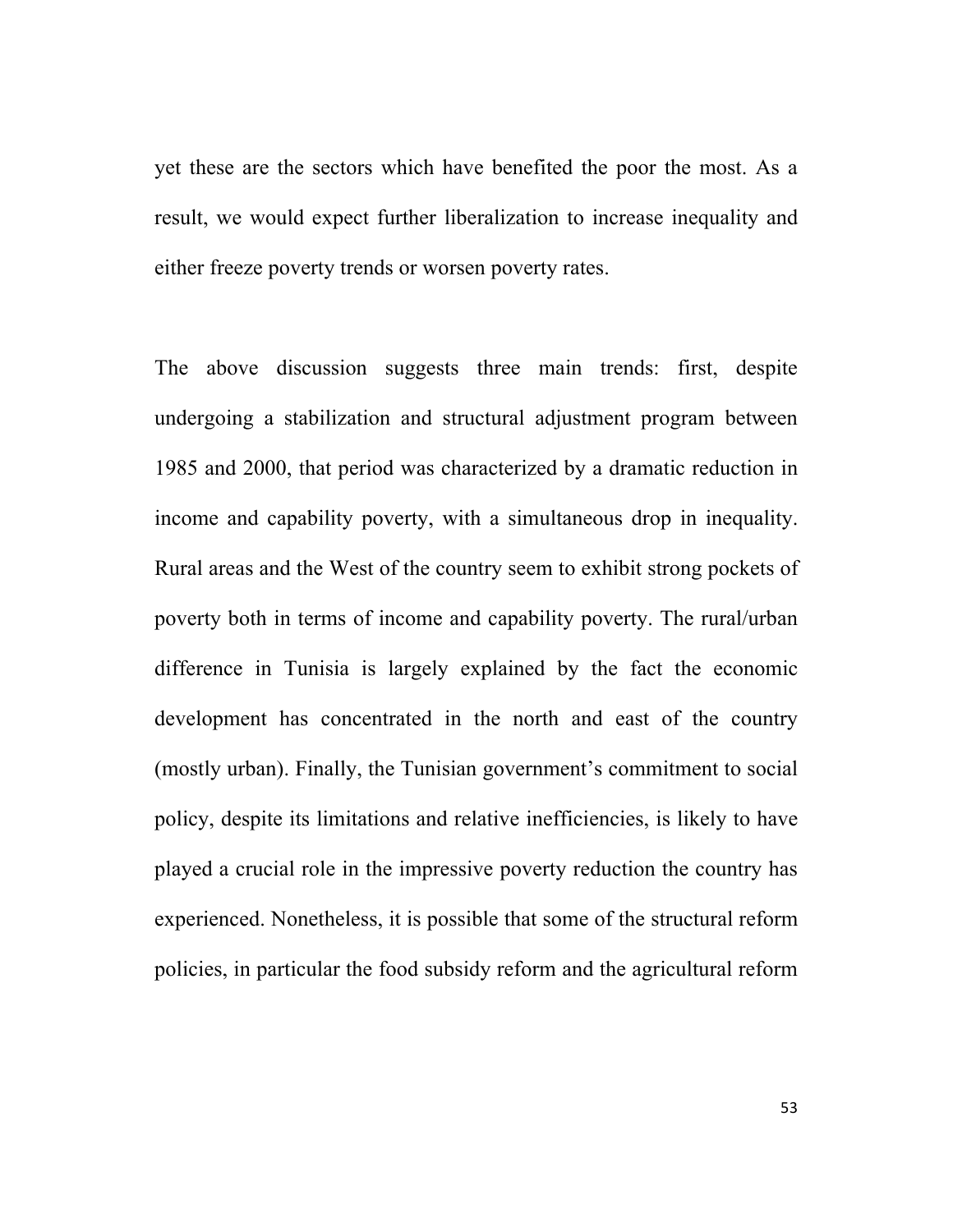have slowed down poverty reduction in rural areas and that poverty has been disguised by biased national poverty measures.

Three phenomena explain why the Tunisian government has been so committed to social development, and how it managed to implement these policies despite pressures from the World Bank and IMF to reduce government spending. First, social policy is historically an integral part of the Tunisian social contract; second, the Tunisian State had the capacity to negotiate with the Bretton Woods Institutions, and finally, social policy has been a key source of legitimacy as well as a tool of control for the government (Harrigan & El-Said, 2009b, pp.163-7).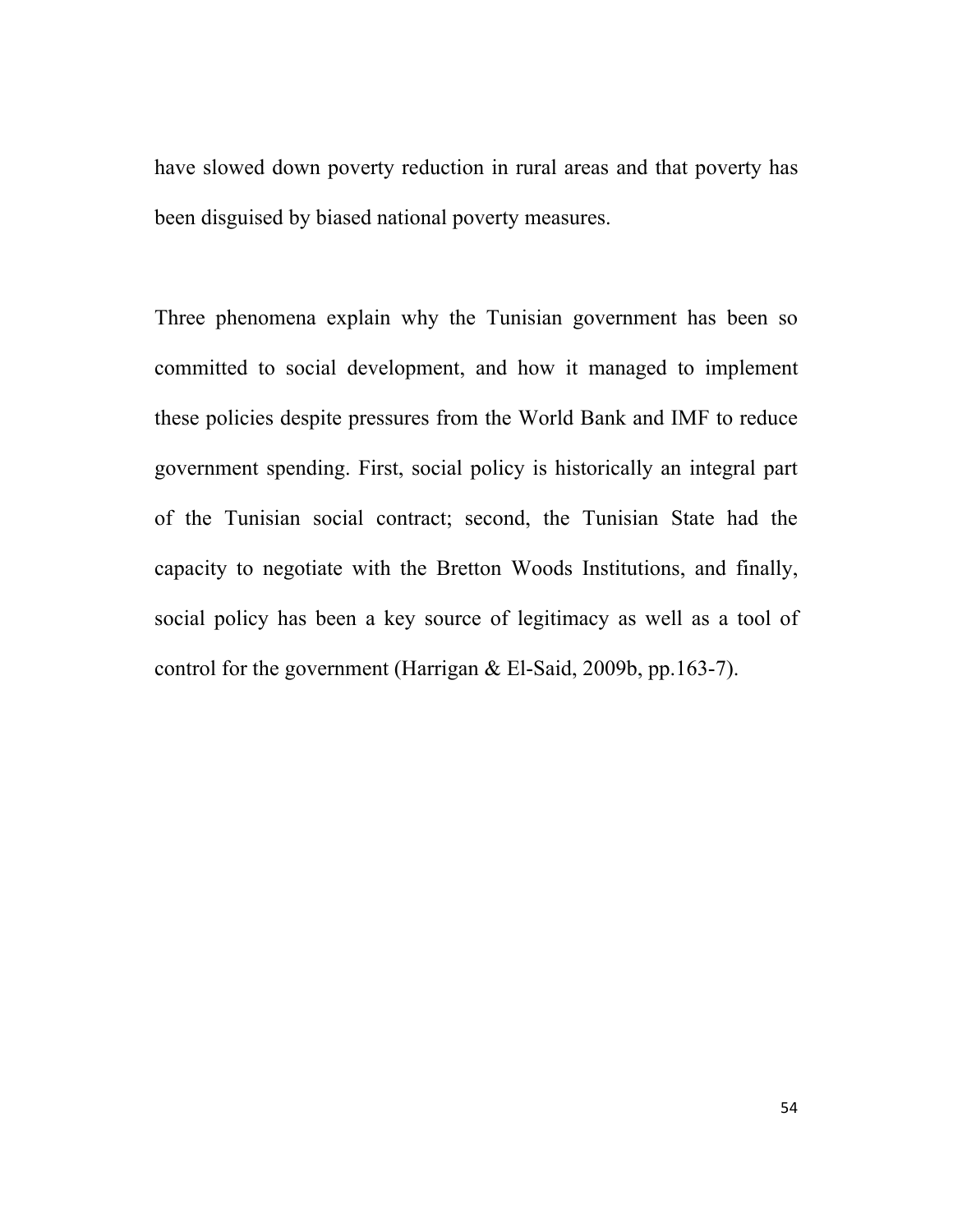## 3. **The Debate About Poverty, Inequality, and Social Welfare in MENA**

The issue of economic reform and liberalization, on the one hand, and poverty, equity, and social welfare provision in MENA, on the other, has recently generated some contentious debates. This debate has been triggered by a 2003 paper by Adams and Page, which, by using aggregate cross-country data, argued that, despite two decades of economic reform and liberalization, MENA "entered the  $21<sup>st</sup>$  century with levels of income poverty that were strikingly low," that "MENA has been able to avoid a large increase in poverty despite 15 years of low economic growth," and that "compared to other developing regions, during the last 20 years the Middle east region has become one of the most equal in terms of income distribution" (pp. 2027 and 2043).

First, Adams and Page's aggregate cross country data is not capable of explaining what is, or has really been happening inside each individual country. For example, they treat the rise and simultaneous fall in the incidence of poverty in rural and Urban Egypt respectively as "puzzling,"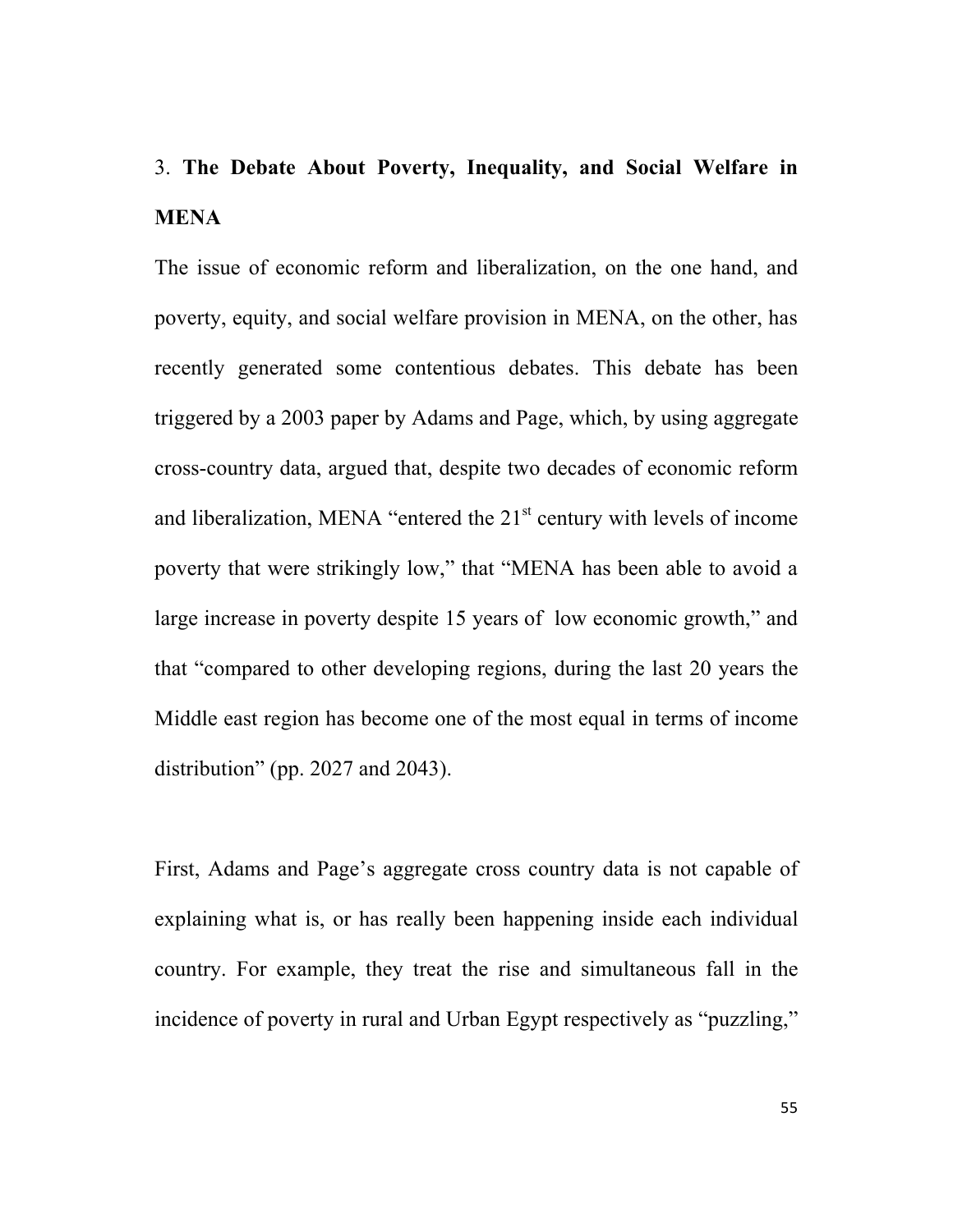with the outcome being "puzzled by a set of apparently contradictory trends" that cannot be simply explained by aggregate cross country data. Adams and Page thus concluded that "more work is needed to clarify these [and other] issues" (pp. 2036 and 2043).

Second, poverty figures in MENA are highly contentious and debatable. Onlty the World Bank and Adams and Page argue that poverty declined in MENA during and after reforms. Most other observers, including many MENA governments themselves, question and doubt such claims (Harrigan and El-Said, 2009a and 2009b, Harrigan and El-Said, 2010), Lets assume for the moment, notwithstanding lack of accurate figures and a general agreement on the true levels of poverty in the region, that MENA did indeed 'enter the  $21<sup>st</sup>$  century with levels of income poverty that were strikingly low' compared to other developing countries. Such a statement however, ignores the fact that "the transitional period featured not only meager," and even much lower levels of economic growth compared to other developing regions, but also "little change in poverty" (Iqbal, 2006, xviii). In fact, so "little progress was made on the poverty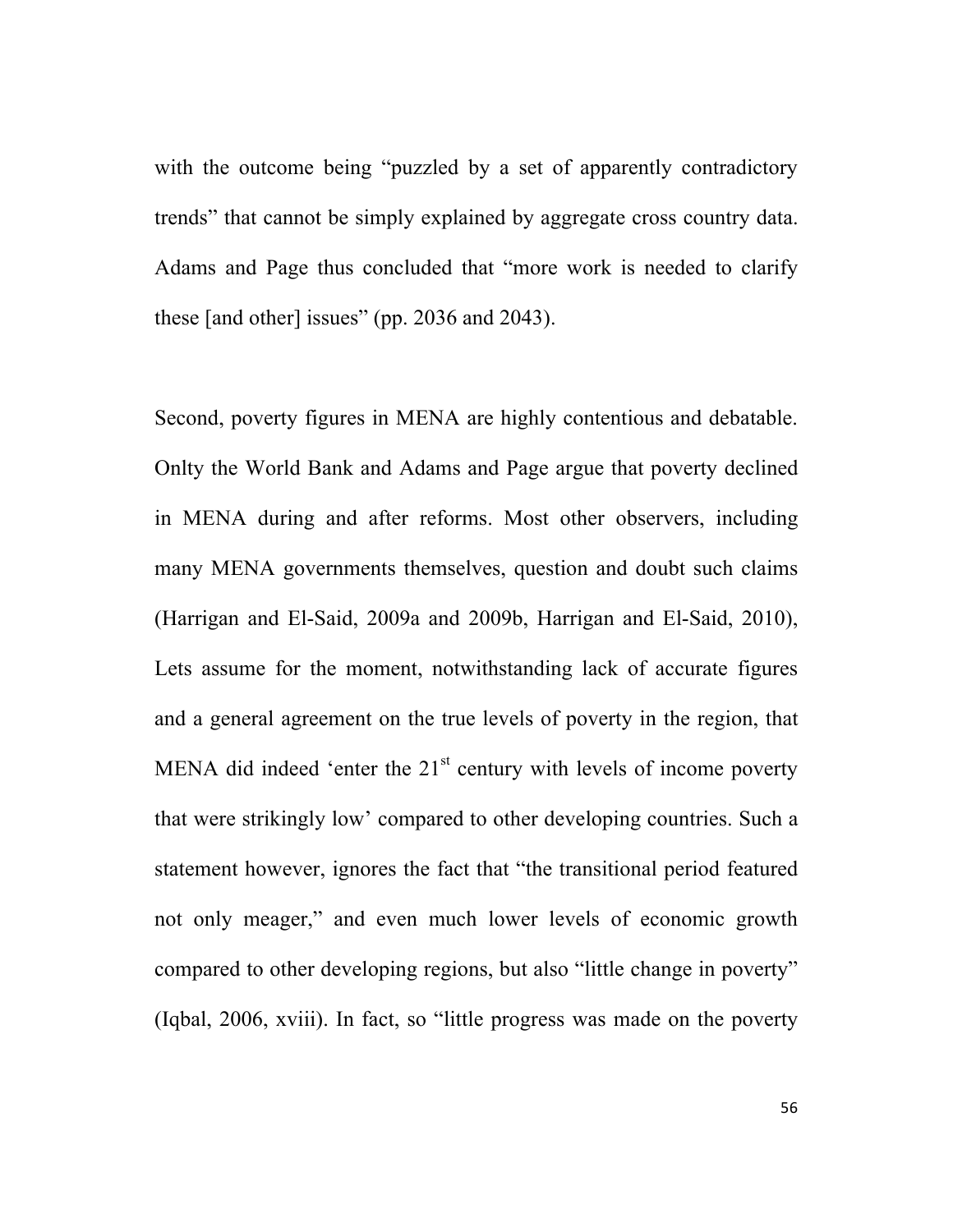front" in MENA during the transition period that "by 2001 approximately 52 million people were poor, an increase in absolute numbers of poor by approximately 11.5 million people, compared with the situation in 1987." (Ibid, xix).

Third, the aggregate and positivist paradigm resorted to by Adams and Page to shed light on the link between economic reform and poverty and equity in MENA is a "reductionist approach," tended to over simply complex social and political phenomena, and thus "fails to unmask the complex processes that underlie" poverty in developing countries in general and in rural areas in particular (Sausman, 2011). Intricate, multifaceted and complex reasons behind poverty, such as the nature of social capital and social relations, political exclusions and power asymmetries are therefore completely ignored. In other words, "Adams and Page's approach is also problematic in terms of generating explanations behind their findings… [and] is largely ineffective in understanding what should happen because it only deals with how things are" (Ibid).

57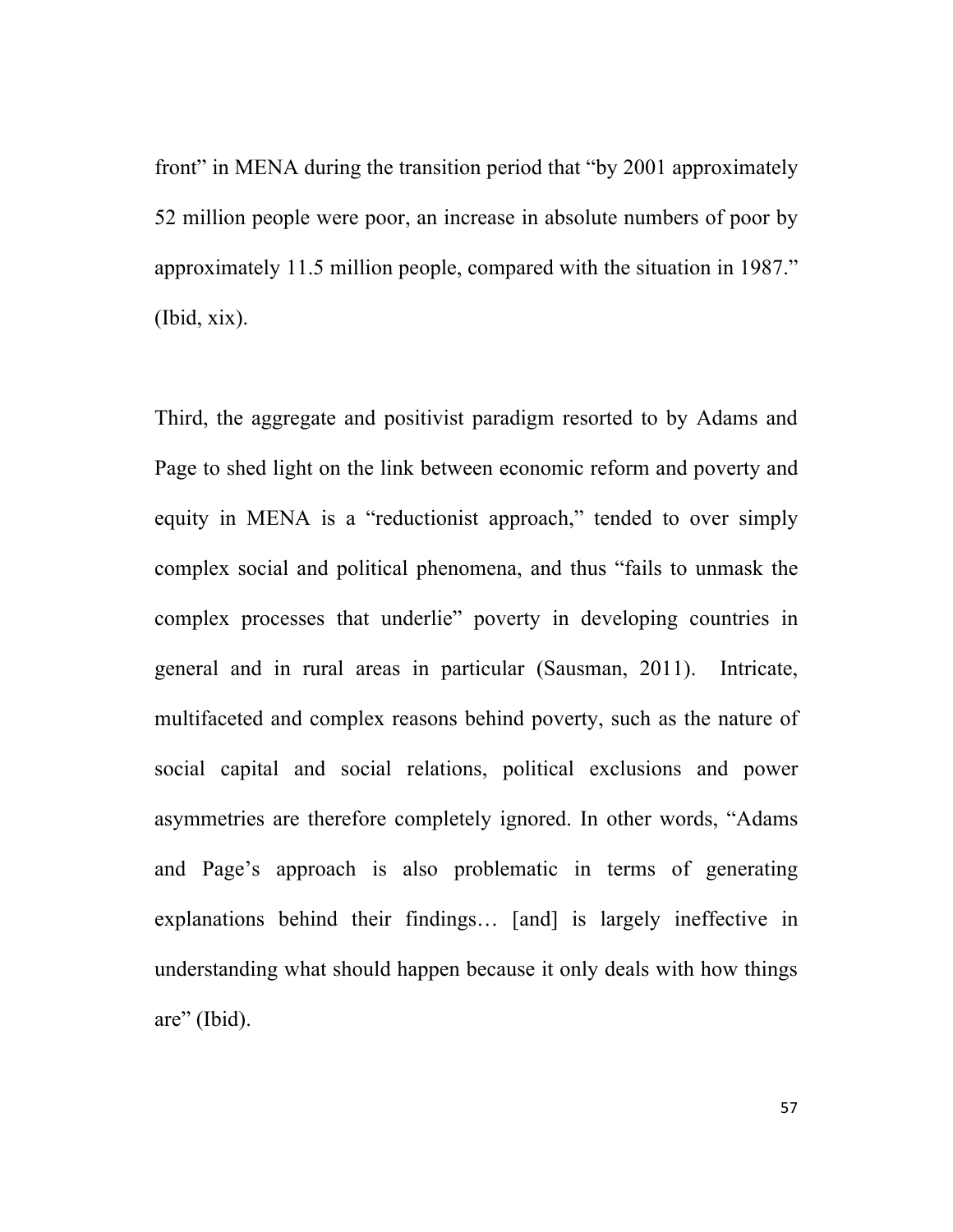Fourth, Adams and Page's work says little about the link between economic reform and social welfare provision, a key objective of this paper. Their argument that MENA is more egalitarian than other developing countries, and enjoy lower poverty and unemployment rates, may imply that social welfare provision experienced little or no change, if not even improvement during the transitional period. This picture is misleading. As this paper has shown, the transitional period in MENA, which was associated with economic reforms promoted by the IMF and World Bank to restore macroeconomic balances and change economic structure, has also undermined formal social welfare provisions. Even World Bank officials admit that "The region's social safety nets came under stress as fiscal resources tightened" (Iqbal, 2006, xix).

Fifth, the World Bank (in Iqbal, 2006) recognizes that while inequality levels in MENA are perhaps lower than in many other developing regions, little change or improvement in the distribution of income and wealth took place in MENA since the mid-1980s. An environment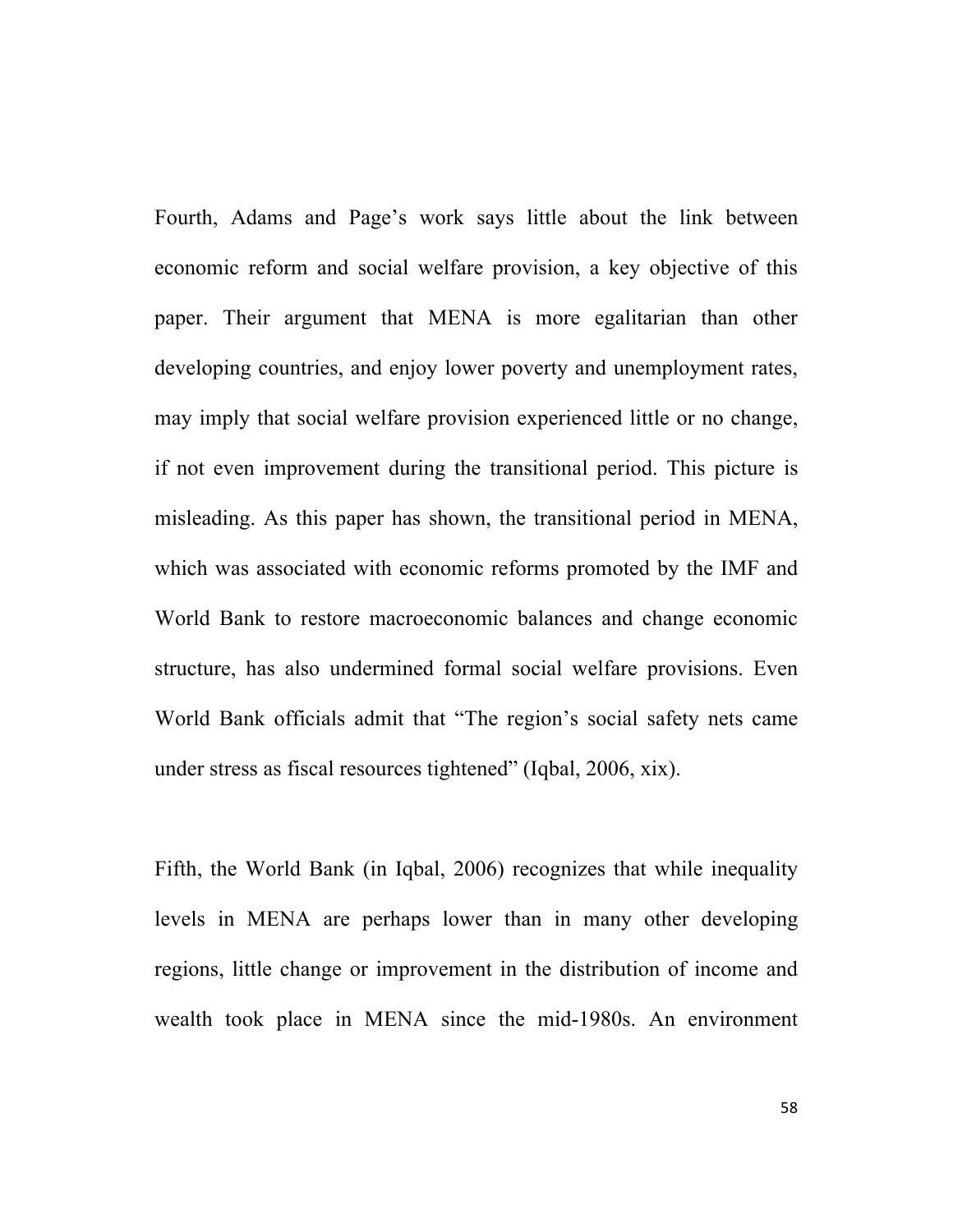characterized low growth rate with stable income distribution in a largely growing population suggests that "the rich stay[ed] rich and the poor stay[ed] poor" (Kanbur, 2006, 3). Both the Arab Human Development Report (UN, 2009) and the 2012 UNDP (pp. 9 and 18) report adopt this view and argue that growth in the region during the transition period lacked "social justice" and "continued to benefit a few… mainly benefit[ing] establishment elites and excluded the majority of ordinary citizens." According to the UN Human Development Report (UN, 2009, 242), the richest 20 per cent in MENA today control more than 45 per cent of income or expenditure while the poorest 20 per cent control only 7 per cent of income or expenditure.

Finally, Adams and Page's approach also failed to take into account the perceptions Arab people with regard to the outcome of reforms in general and poverty and inequity in particular. The fact that insignificant, if any improvement occurred with regard to poverty reduction and income distribution in MENA since the mid-1980s, in an environment characterized by increased corruption, repression and rent-seeking

59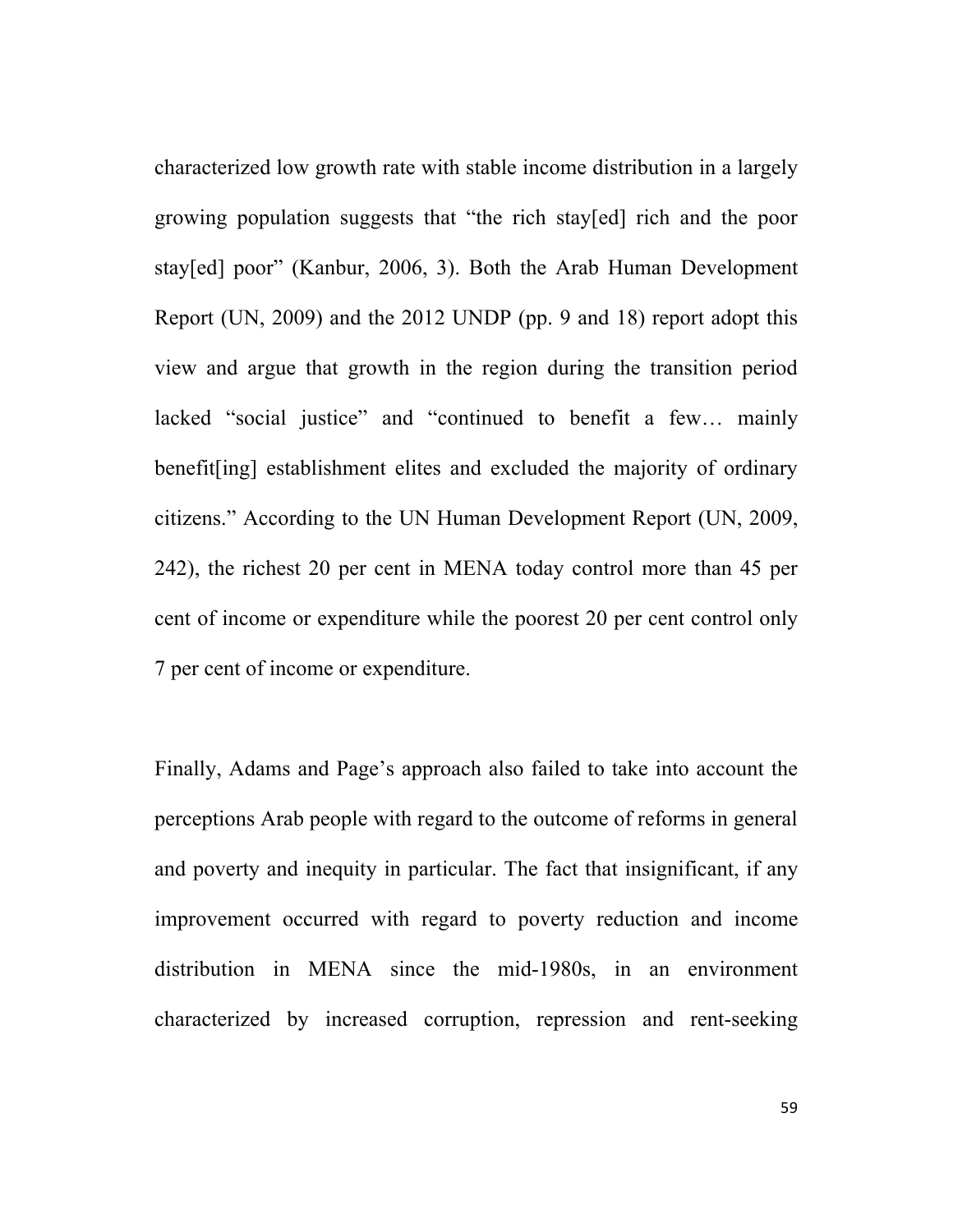activities, created a negative impression of economic reforms and human development situation in the region. For example, a recent report by the World Bank (2008, vi) concluded that the Jordanian "public's perceptions" of the outcome of reforms, including poverty, unemployment, and inequities are negative. The UNDP 2012 Report on the Arab World concurs and argues that perceptions played a key role in triggering the Arab Spring:

> However, what may matter more is citizens' perceptions of inequality combined with an increasing sense of insecurity and low expectations for improvement of their position in the future. In fact, some evidence presented in this chapter suggests that pessimism was rising in the Arab region before the Arab Spring" (UNDP, 2012, 64).

As such, Adams and Page's approach not only failed to predict the outbreak of the Arab Spring, but might also have contributed to it by providing policy-makers with a misleading picture regarding the outcome of economic reform in the region. As the World Bank commented: "some may not think poverty a prominent enough issue in the Middle East and North Africa… This… image is misleading one. Although the Middle East and North Africa has low rate of poverty when compared with other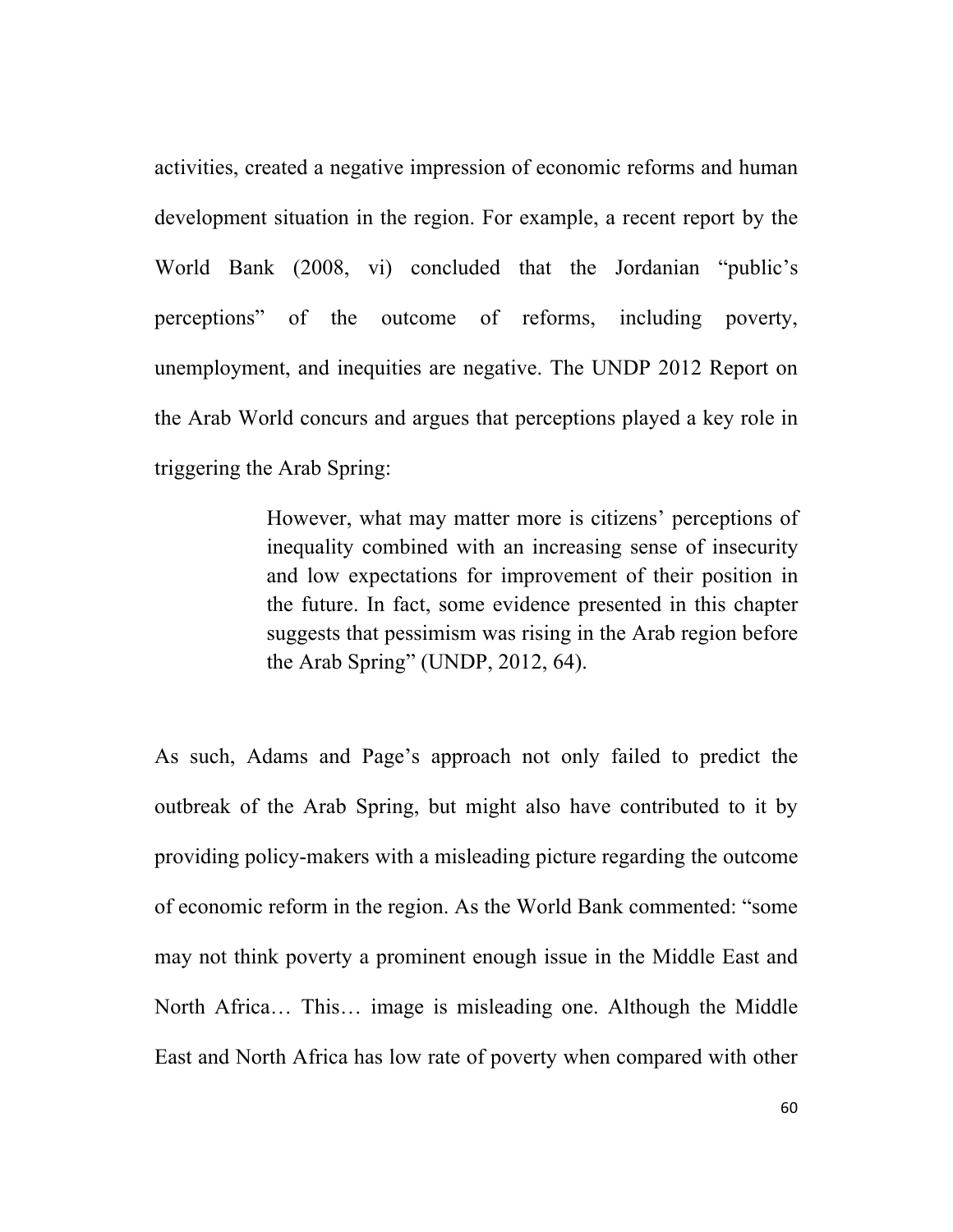developing regions, the fact remains that one of every five persons there can be considered poor (at the \$2 PPP international poverty line) and that this situation has not improved much since the late 1980s" (Iqbal, 2006xi).

## **4. Conclusion**

We have found that in the case of our four countries the relationship between economic reform and social welfare in the period between 1983- 2004 was complex and mixed. In Tunisia the state did not disengage from social provisioning, rather there was an expansion of state provisioning and, as a result, an unambiguous improvement in poverty and social welfare during her reform period, contrary to our hypothesis. Although the strongest gains in poverty alleviation in Tunisia were made before the period of IMF and World Bank reforms, gains continued during the reform period with poverty falling to 4.1 per cent in 2000. Throughout the reform period social spending by the government remained at around 19 per cent of GDP which amounted to a doubling in real terms and an increase in per capita spending, whilst the minimum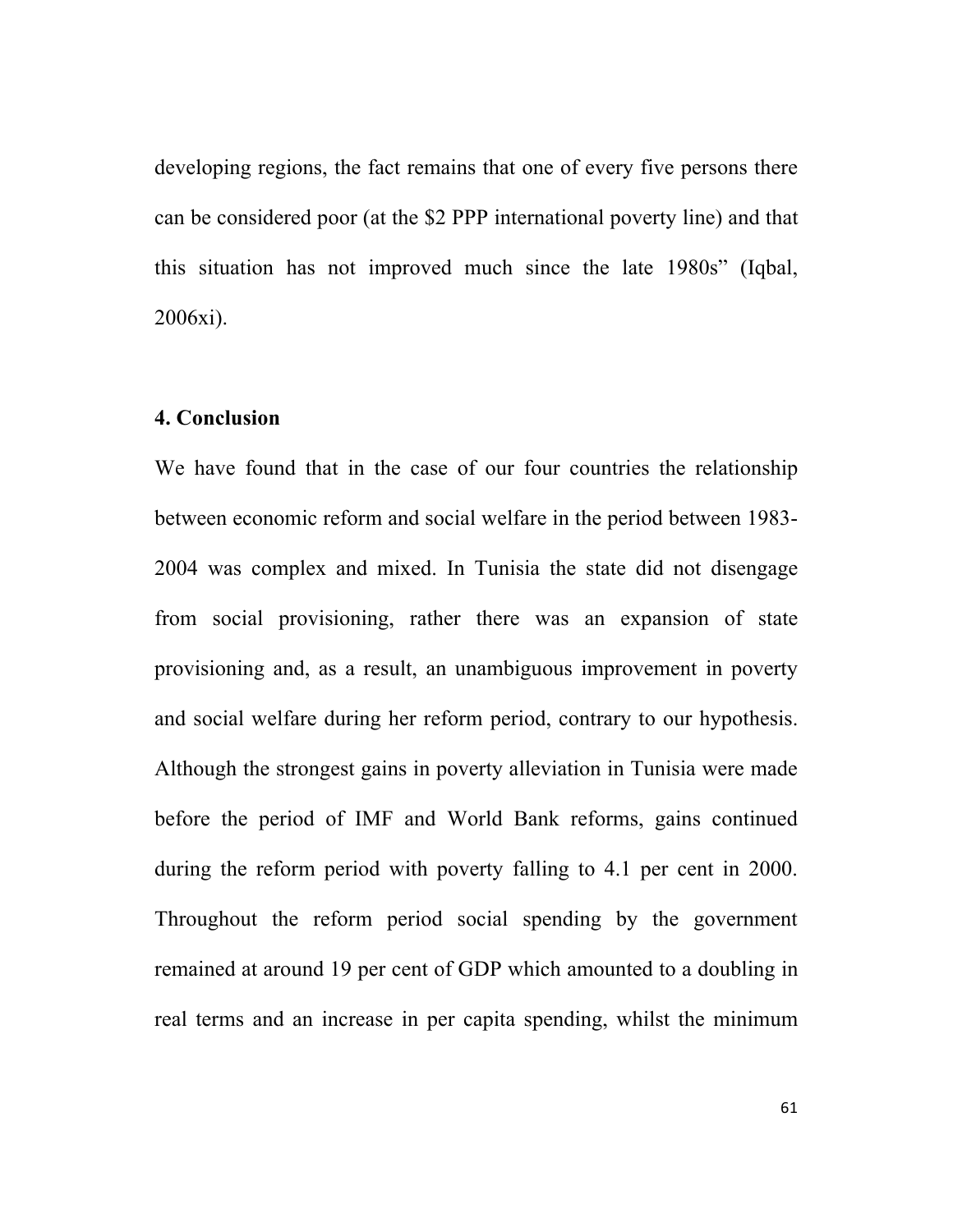wage also increased. At the same time inequality improved with the Gini coefficient decreasing from 0.430 to 0.406.

Although Tunisia, like our other three countries, was under pressure from the IMF and World Bank to reform elements of the social contract, especially food subsidies, the strong Tunisian state, and bureaucracy it was able to argue against this. Reforms that were made, such as a reduction in food subsidies, were counterbalanced by other measures such as an increase in the minimum wage and the creation in 1986 of the National Programme for Aid to Needy Families. However, despite Tunisia's impressive gains in poverty reduction and social welfare improvement, there was a much greater improvement in urban poverty than in rural poverty with agricultural reforms mainly benefiting the larger farmers and further agricultural liberalization is likely to worsen rural poverty. In addition, as in our other three countries, unemployment, estimated to be 14 per cent in Tunisia, remains a pressing social problem.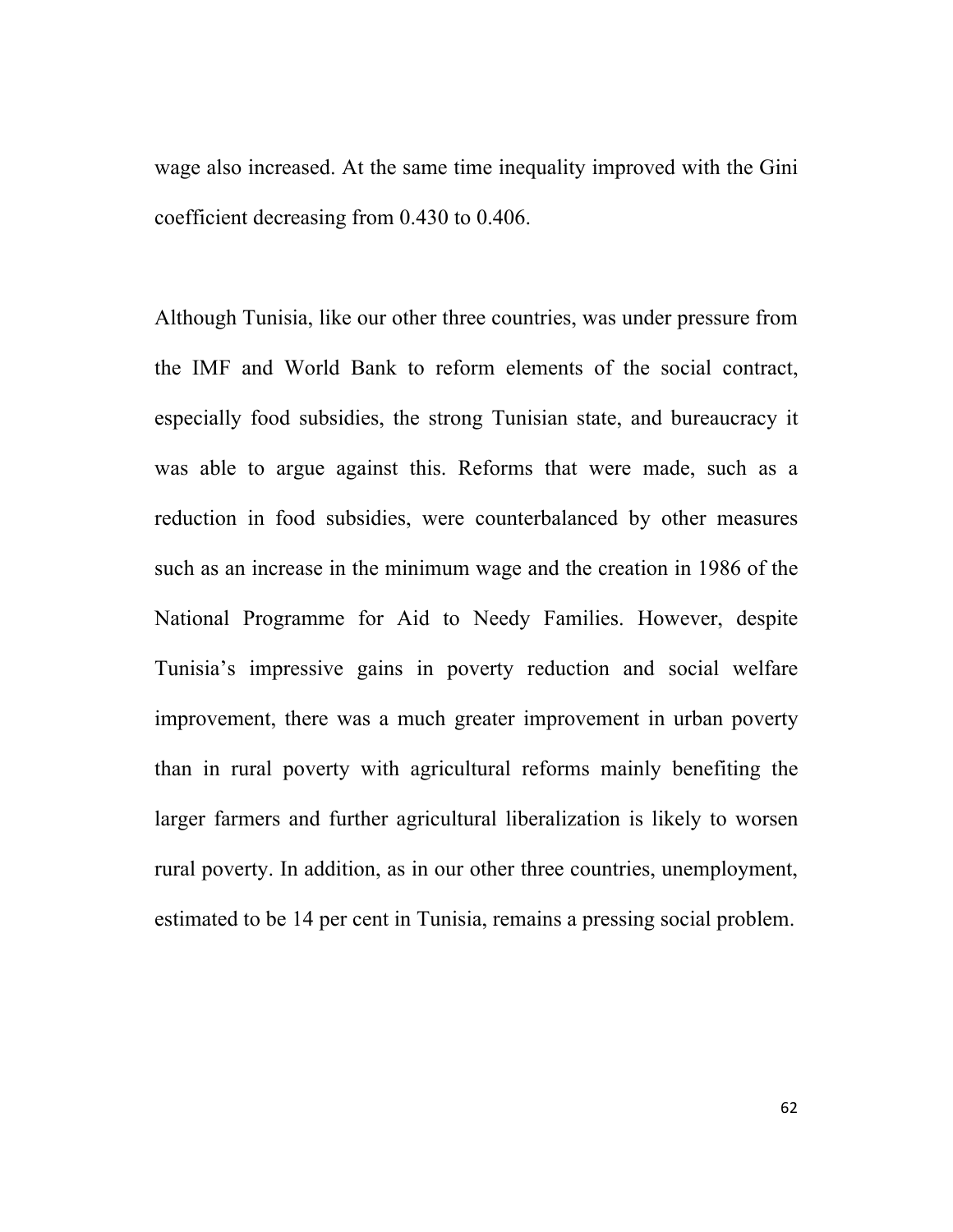In our other three country studies, trends in poverty and social welfare during the reform period are much more complex. Jordan, Egypt, and Morocco all started their reform programs with a period of austerity under IMF stabilization programs. This involved cut-backs in public expenditure, freezing of public sector wages and salaries and employment, reductions in subsidies and increases in taxation. In all cases this, not unexpectedly, led to an initial increase in poverty and a decline in social welfare.

After their initial stabilization phase with its adverse effects on poverty and social welfare, Morocco, Jordan, and Egypt were able to generate periods of growth which led to an improvement in poverty. Egypt, Morocco, and Jordan's growth phases were not sustained and as growth collapsed, poverty again increased in all three countries.

In summary, what our studies show is that the early phase of stabilization under the IMF program usually leads to a temporary increase in poverty. However, this is short-lived, as a successful stabilization helps to eventually generate a period of economic growth. All four countries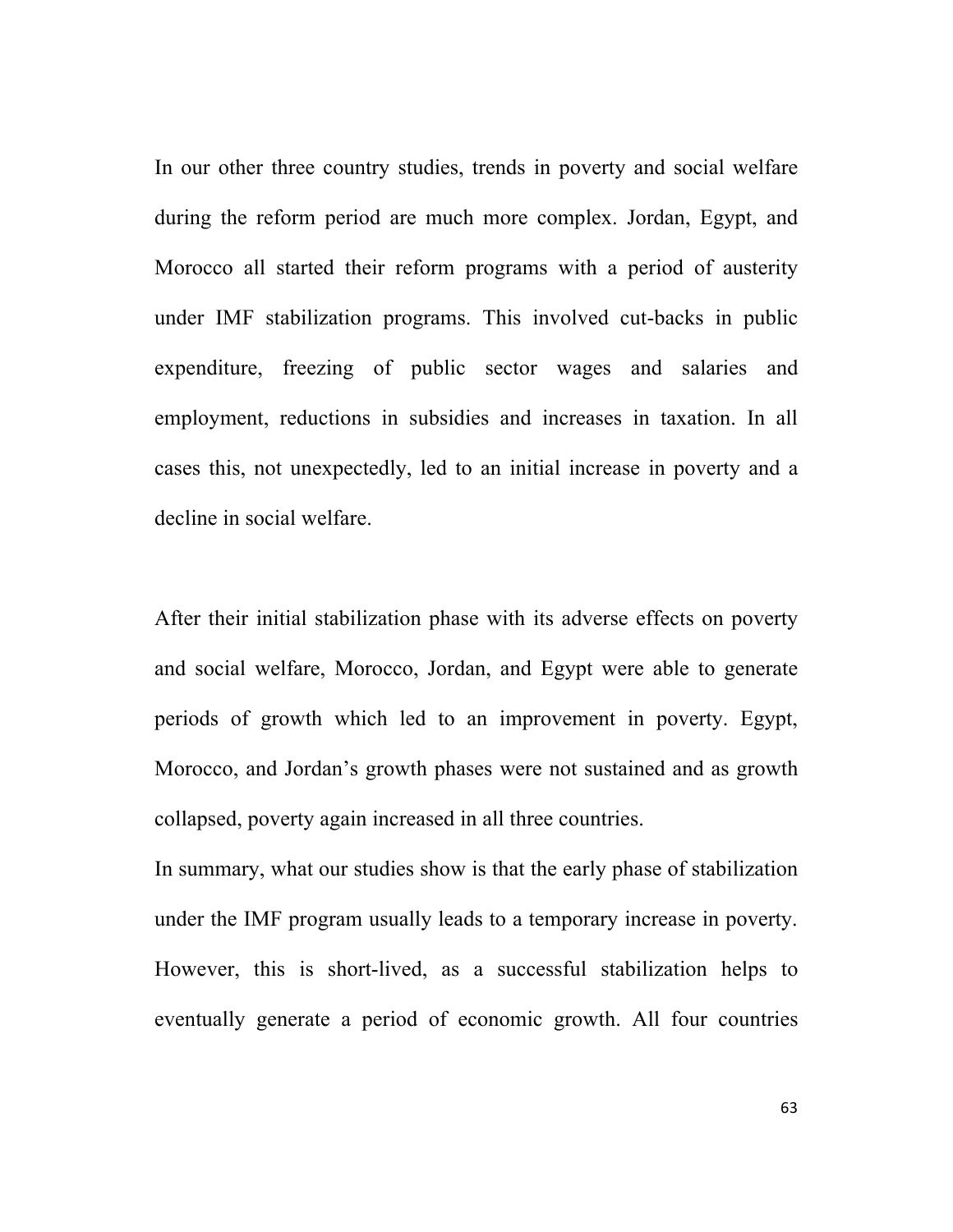show that poverty reduction is closely associated with labor-intensive periods of growth. But we have also seen that, with the exception of Tunisia, growth has not been sustained. As growth declines poverty again increases. We have shown that growth alone is insufficient to alleviate poverty. The pattern of growth is also critically important. The Tunisian pattern of growth has shown that intensive rather than extensive growth and growth in the tradable rather than the non-tradable sectors is crucial for a sustained improvement in poverty. Tunisia's ability to generate such a pattern of growth with sustained export-led and labor-intensive growth was due to the fact that she has a strong developmental state that was able to pick and support winning industries and preserve her social contract.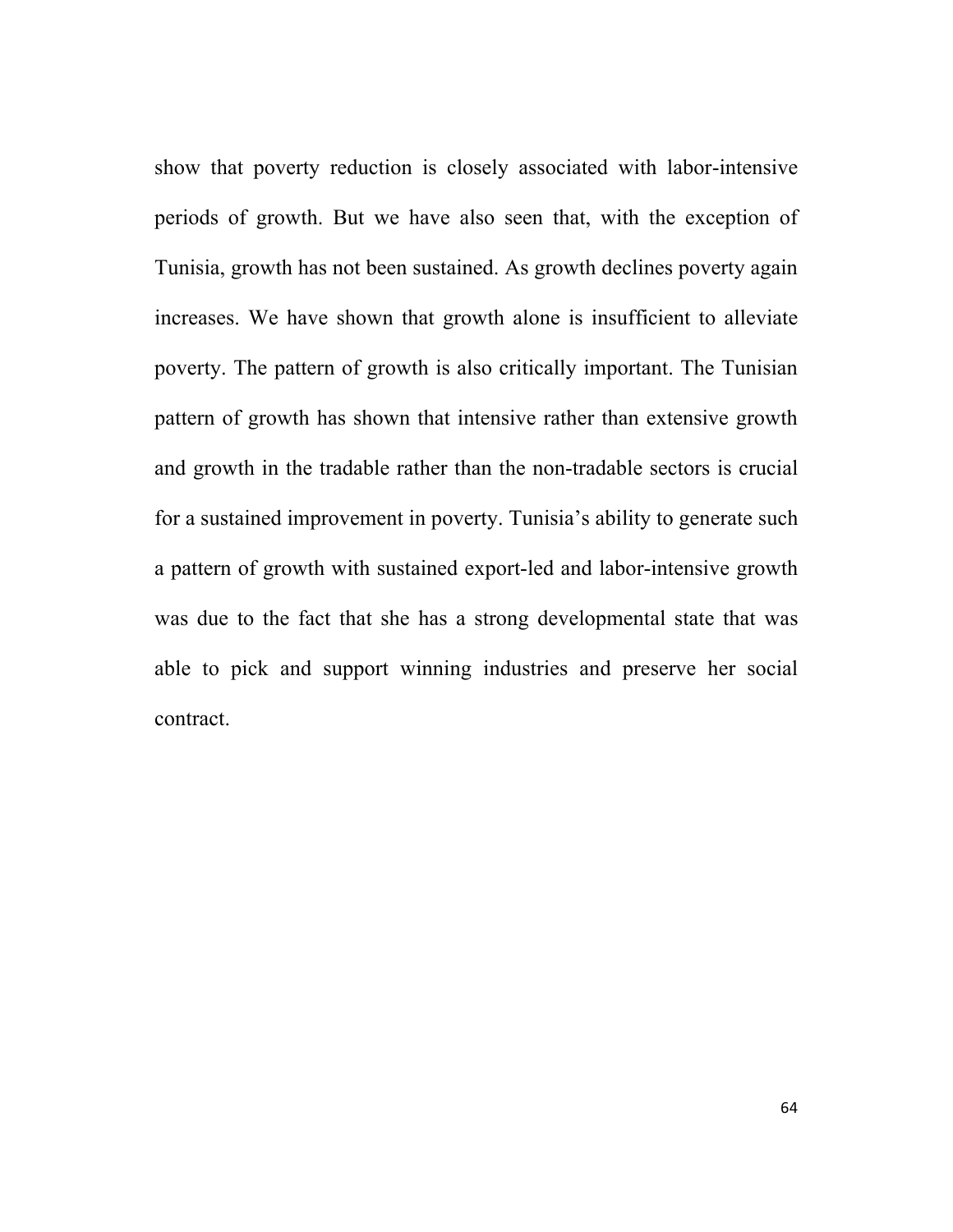## **Bibliography**

Lahcen, Achy, and Hamdouch, Bachir. *Economic Growth in Morocco: An Assessment of the Last Two Decades and Future Prospects*, Rabat, INSEA Working Paper, June 2003.

Alderman, H, and von Braun. J. *The Effects of the Egyptian Food Ration and Subsidy System on Income Distribution and Consumption*, International Food Policy Research Institute, *Research Report No. 45,*  Washington DC, 1984.

Amin, Samir. *The People's Spring: The Future of the Arab Revolution*. Cape Town, Pambazuka Press, 2012.

M. Ayadi, M.S. Matoussi, and M.P. Vicroria-Feser, "Putting Robust Statistical Methods into Practice: Poverty Analysis in Tunisia," *Schweizerische Zeitschrift fur Volkswirtschaft und Statistik/Swiss Journal of Economics and Statistics* 137(3), (2005), pp.463–82.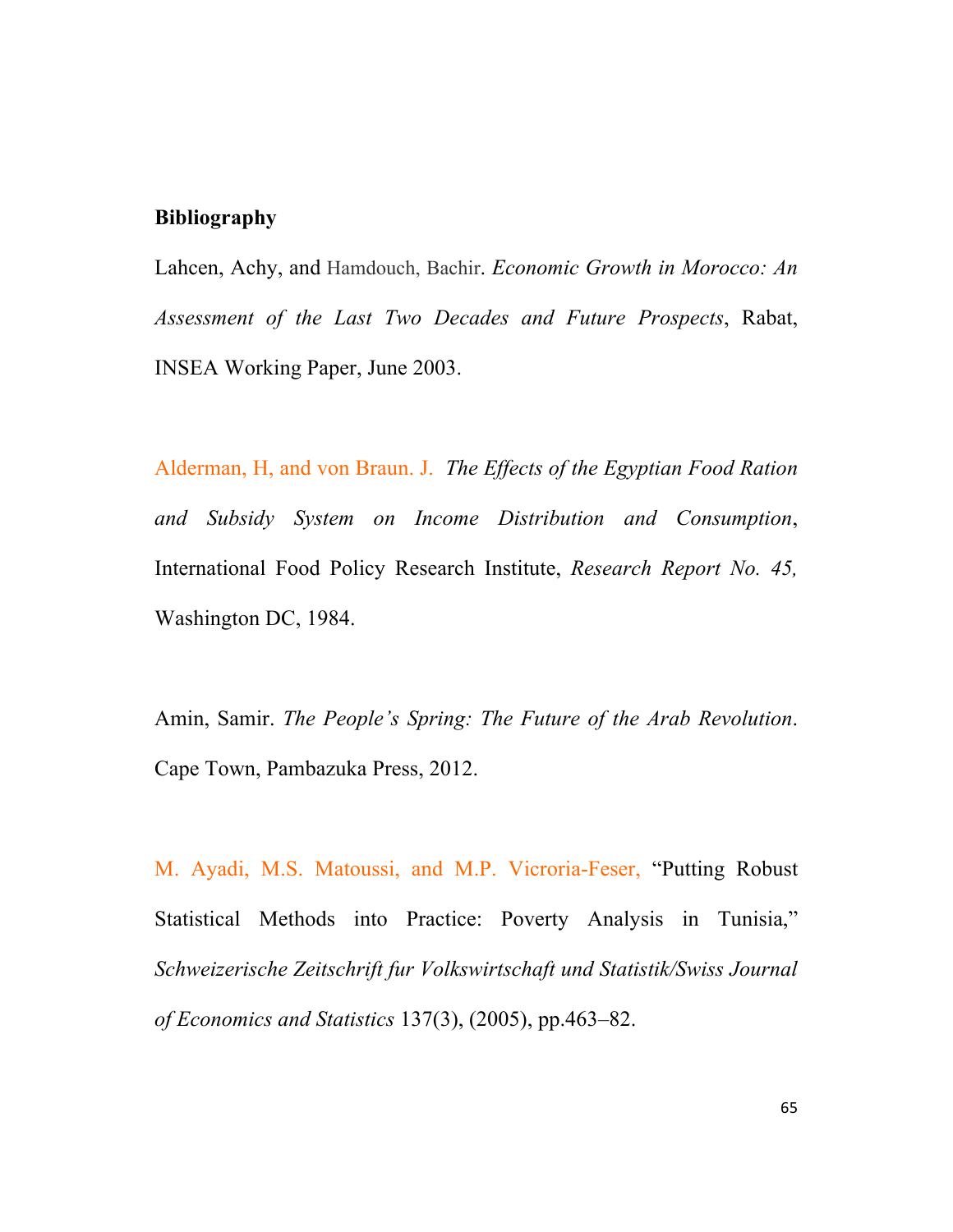Ben Romdhane, M. "Social Policy and Development in Tunisia: A Political Analysis." In *Social Policy in the Middle East*, edited by M. Karshenas and V. Moghadam, London: Palgrave and UNRISD, 2006, pp.

CAFOD. *Taming Tigers: Social Impact of Crisis*, London, March 1998.

Cardiff, P. "The 1995/96 Household Income, Expenditure and Consumption Survey: Final Report Analysis." Washington DC, USAID and US Bureau of Census, 1997.

Cornia, A., Jolly, R. and Stewart, Frances. *Adjustment with a Human Face*. Oxford: Oxford University Press, 1987.

DFID. Participatory Poverty Assessment in Jordan, Near East Foundation, DFID and Ministry of Social Development, Amman, 2001.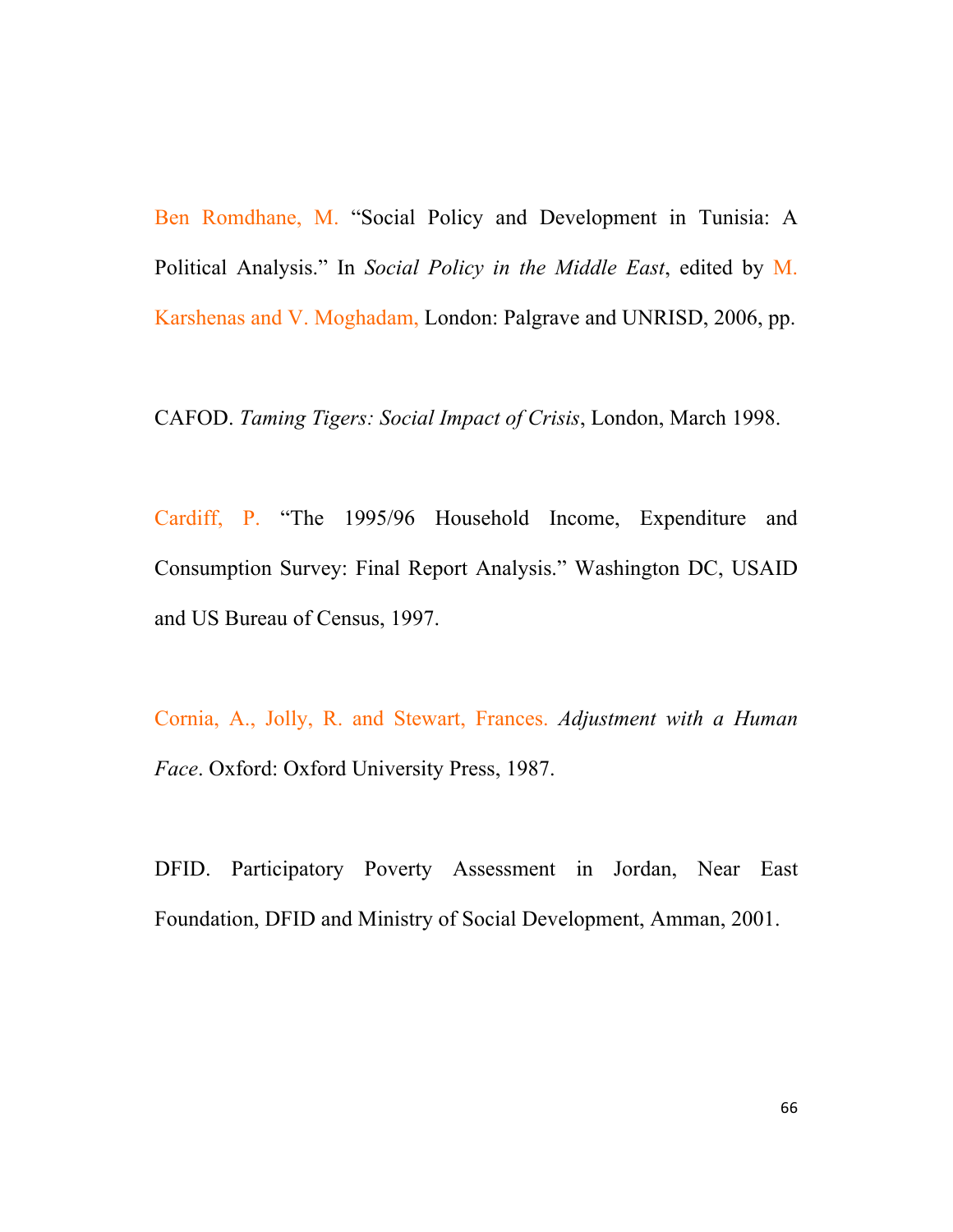Dimitri, V, "Options for Pension Reform in Tunisia," Policy Research Working Papers, No. 1154, Washington DC, World Bank, 1993.

Dunkley, G. *The Free Trade Adventure: The WTO, the Uruguay Round and Globalism – A Critique*, London: Zed Books, 1997.

El-Erian, M., Eken, S., Fennell, S. and Chauffour, J. *Growth and Stability in the Middle East and North Africa,* Washington, IMF, 1996.

El-Ghonemy, Mohammed. *Affluence and Poverty in the Middle East,*  London: Routledge, 1998.

El-Laithy, H. and Osman, M. "Profile and Trend of Poverty and Economic Growth in Egypt," *Egypt Human Development Report Research Paper Series,* Cairo: UNDP/Institute of National Planning, 1997.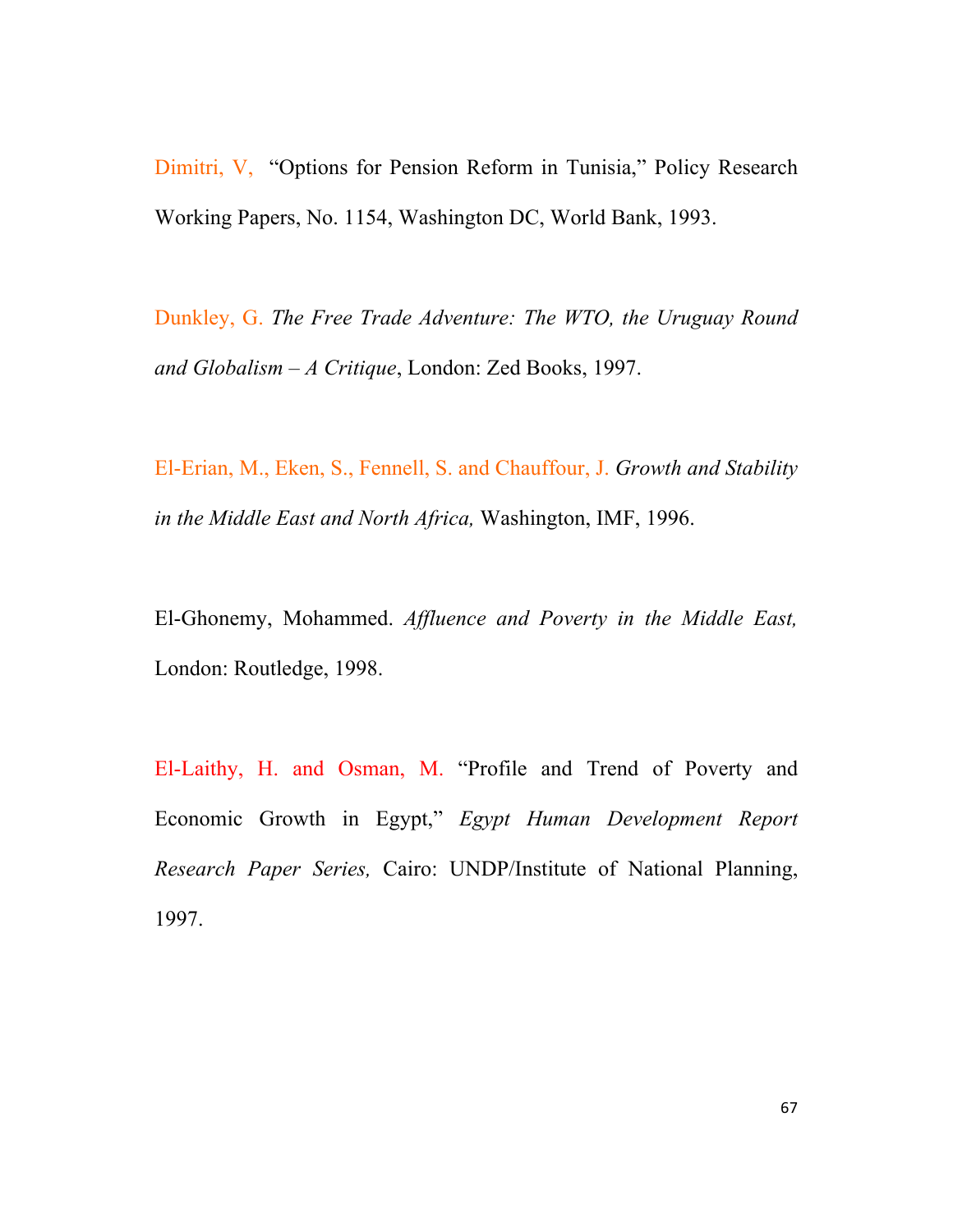El-Laithy, H., El-Khawaga and Nagwa Riad. "Poverty Assessment in Egypt 1991–1996," *Economic Research Monograph*, Cairo: Cairo University Economics Department, 1999.

El-Saharty, S., Chase, S., and Richardson, G. *Egypt and the Millennium Development Goals: Challenges and Opportunities,* World Bank Report No. 31705, Washington DC, World Bank, 2005.

El-Said, Hamed, and Harrigan, Jane. "You Reap What You Plant: Social Networks in the Arab World – The Hashemite Kingdom of Jordan," *World Development*, vol. 37, issue 7, 2009, pp.1235-41.

Ghali, S. and Mohnen, P. "The Tunisian Path to Development: 1961– 2001," A Case Study from *Reducing Poverty and Sustaining Growth – What Works, What Doesn't and Why*, Mimeo, May 2004.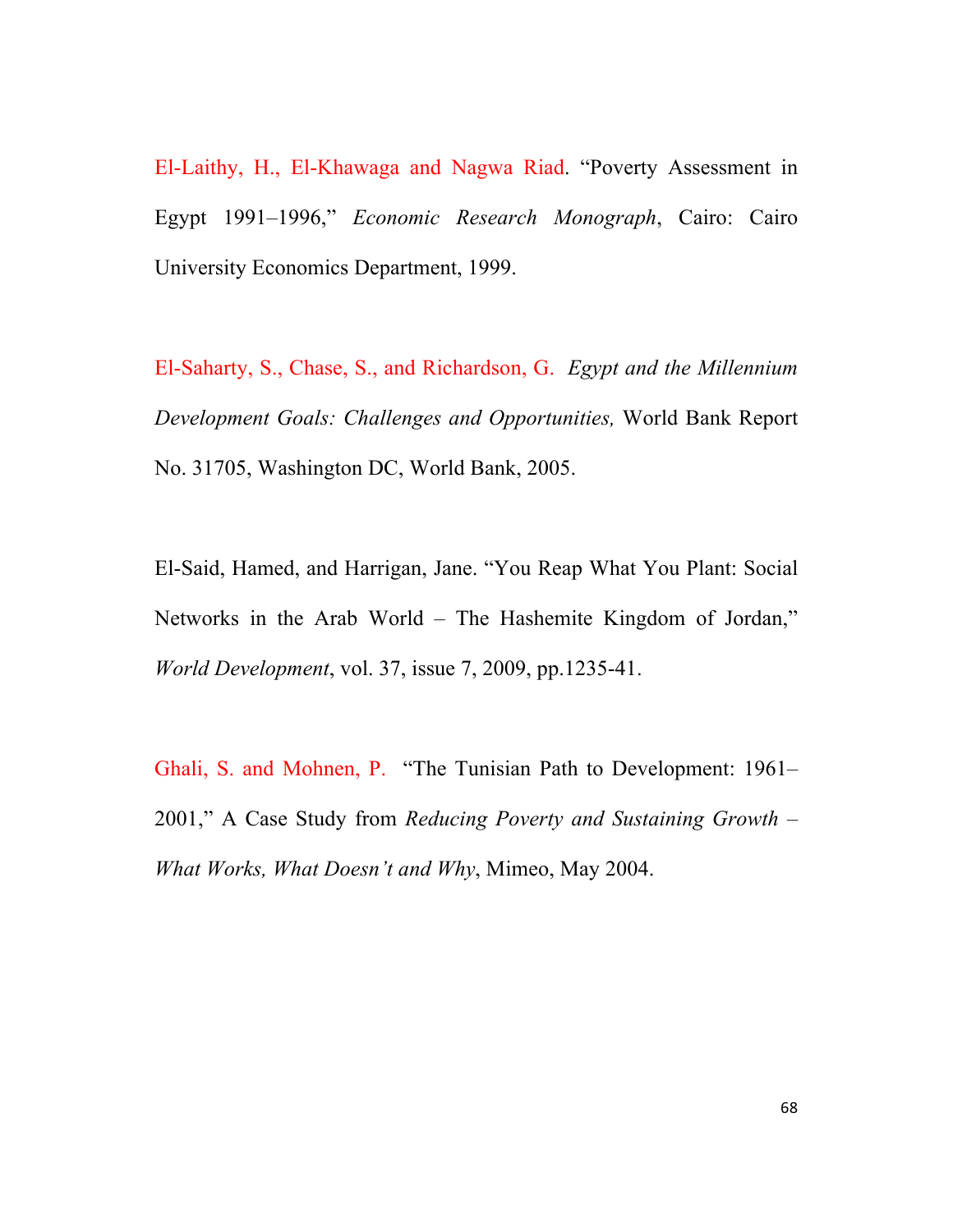Goldstein, M. *IMF Structural Conditionality: How Much is Too Much?*  Paper presented at NBER Conference on Economic and Financial Crisis in Emerging Market Economies, Woodstock, Vermont, 2000.

Hamdouch, Bachir. "Adjustment, Strategic, Planning and the Morocco Economy." In *Economic Challenges Facing Middle Eastern and North African Countries: Alternative Futures*, edited by Nemat Shafik, London: MacMillan Press, 1998, pp.13–24.

Harik, Ilya, and Sullivan, D, editors. *Privatisation and Liberalisation in the Middle East,* Bloomington and Indianapolis: Indiana University Press, 1992.

Harrigan, Jane, El-Said, Hamed, and Wang, Chong. "The IMF and the World Bank in Jordan: Elusive Growth and Social Instability," *Review of International Organisations*, 1 September 2006, 236–51.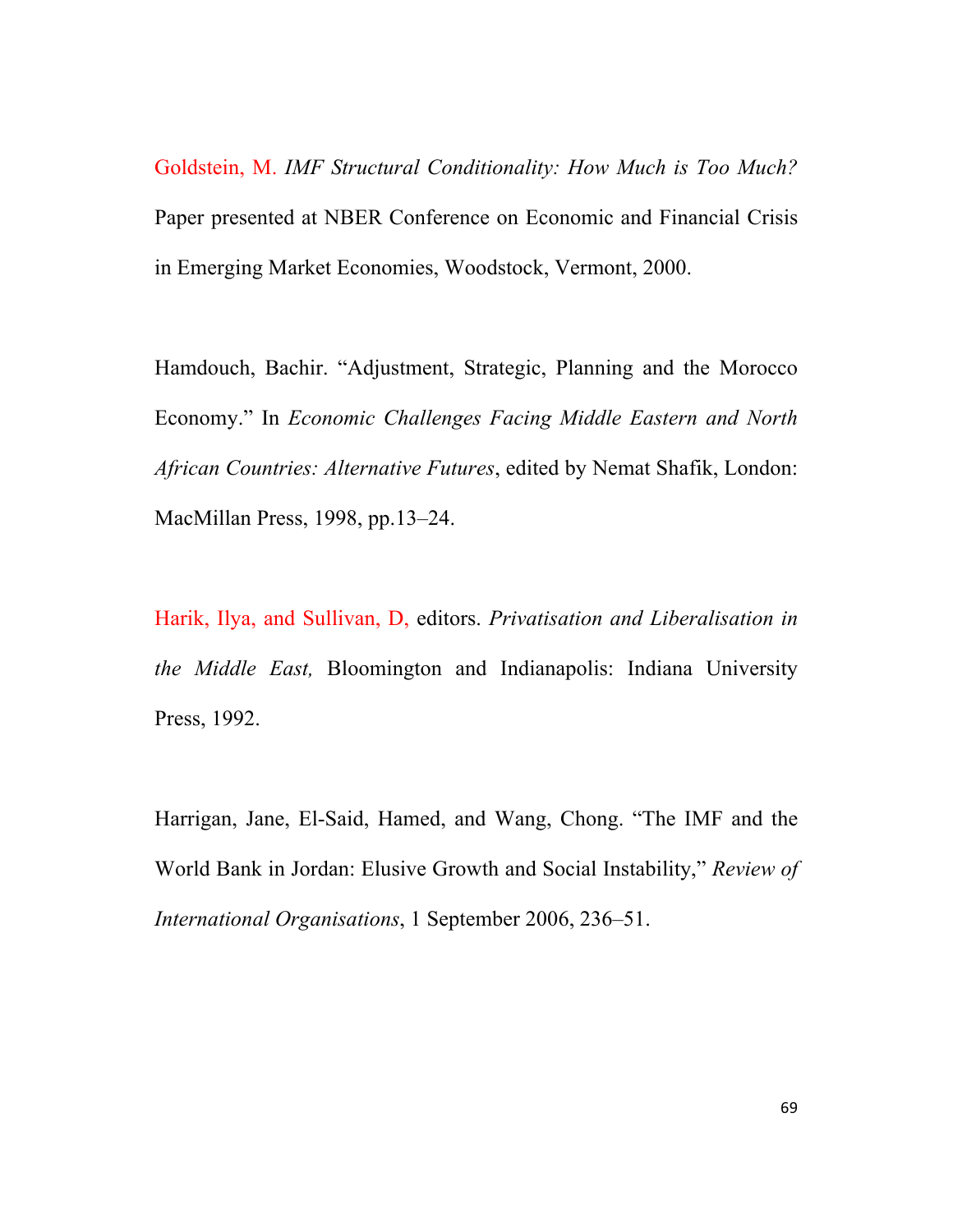Harrigan, Jane, and El-Said, Hamed. *Aid and Power in the Arab World: IMF and World Bank Policy-based Lending in the Middle East and North Africa,* Palgrave Macmillan, 2009a.

Harrigan, Jane, and El-Said, Hamed. *Economic Liberalisation, Social Capital and Islamic Welfare Provision*, Palgrave Macmillan, 2009b.

Harrigan, Jane, and El-Said, Hamed. "The Economic Impact of IMF and World Bank Programs in the Middle East and North Africa: A Case Study of Jordan, Egypt, Morocco and Tunisia, 1983 – 2004," *Review of Middle East Economics and Finance,* Vol. 6, 2010.

Hibou, B. "Domination & Control in Tunisia: Economic Levers for the Exercise of Authoritarian Power," *Review of African Political Economy,*  33(108), 2006, pp.185–206.

Horovitz, David. A mass expression of outrage against injustice, in the Jerusalem Post, February 25, 2011.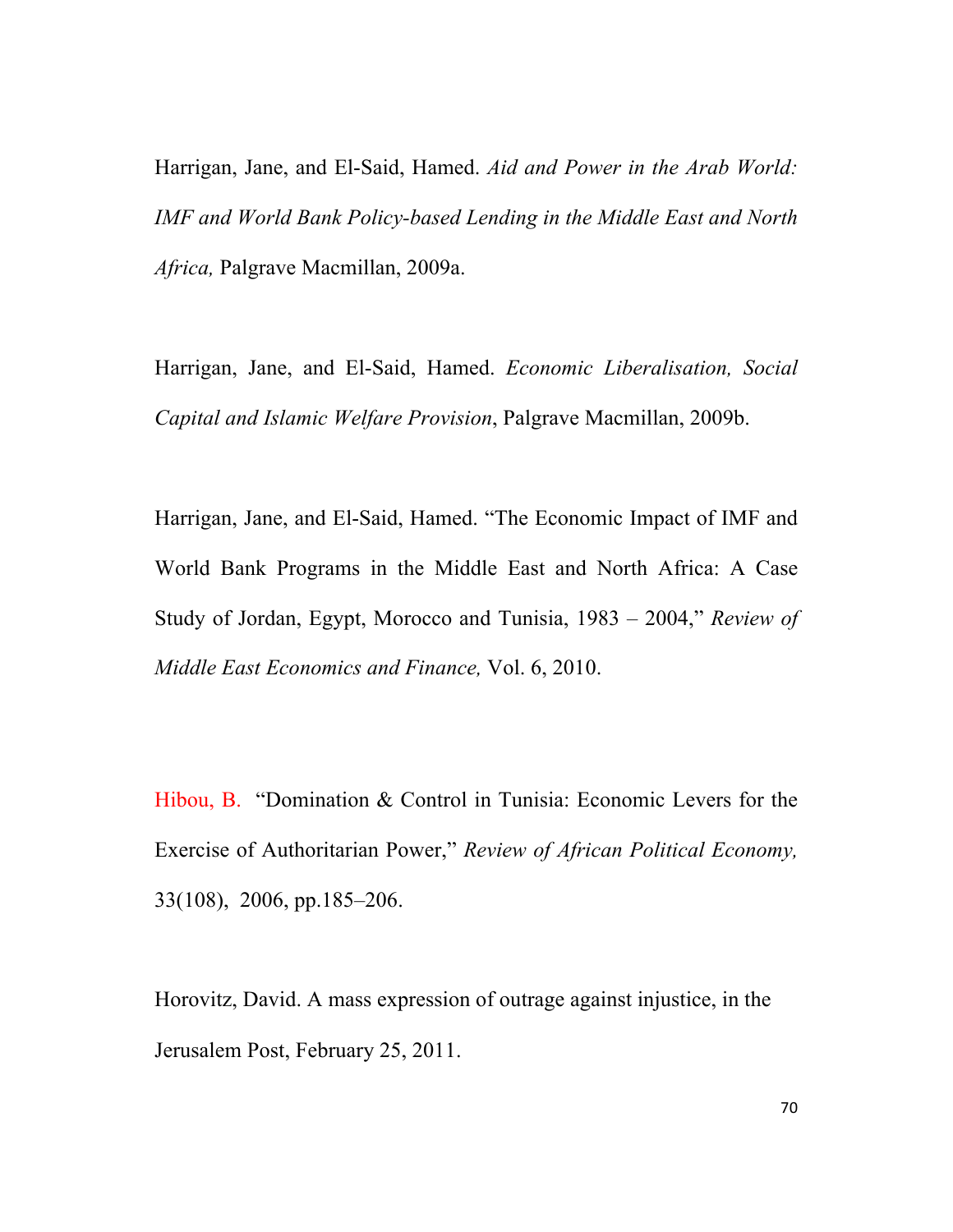http://www.jpost.com/Opinion/Columnists/A-mass-expression-ofoutrage-against-injustice

IMF. *Jordan: Selected Issues and Statistical Appendix*, Washington, IMF, IMF Country Report, No. 04/121, 2004.

Iqbal, Farrukh. *Sustaining Gains in Poverty Reduction and Human Development in the Middle East and North Africa*, Washington D.C., World Bank, 2006.

Joffe, George. "The Changing Geography of North Africa," In *The Changing Geography of Africa and the Middle East,* edited by Graham Chapman, and K. M. Baker, London: Routledge, 1992, pp. 139–64.

Kanbur, Ravi. *Three Conundrums in Measuring Poverty with a Changing Population*, Cornell, Cornell University, 2006. http://www.arts.cornell.edu/poverty/kanbur/PovPopIPC.pdf.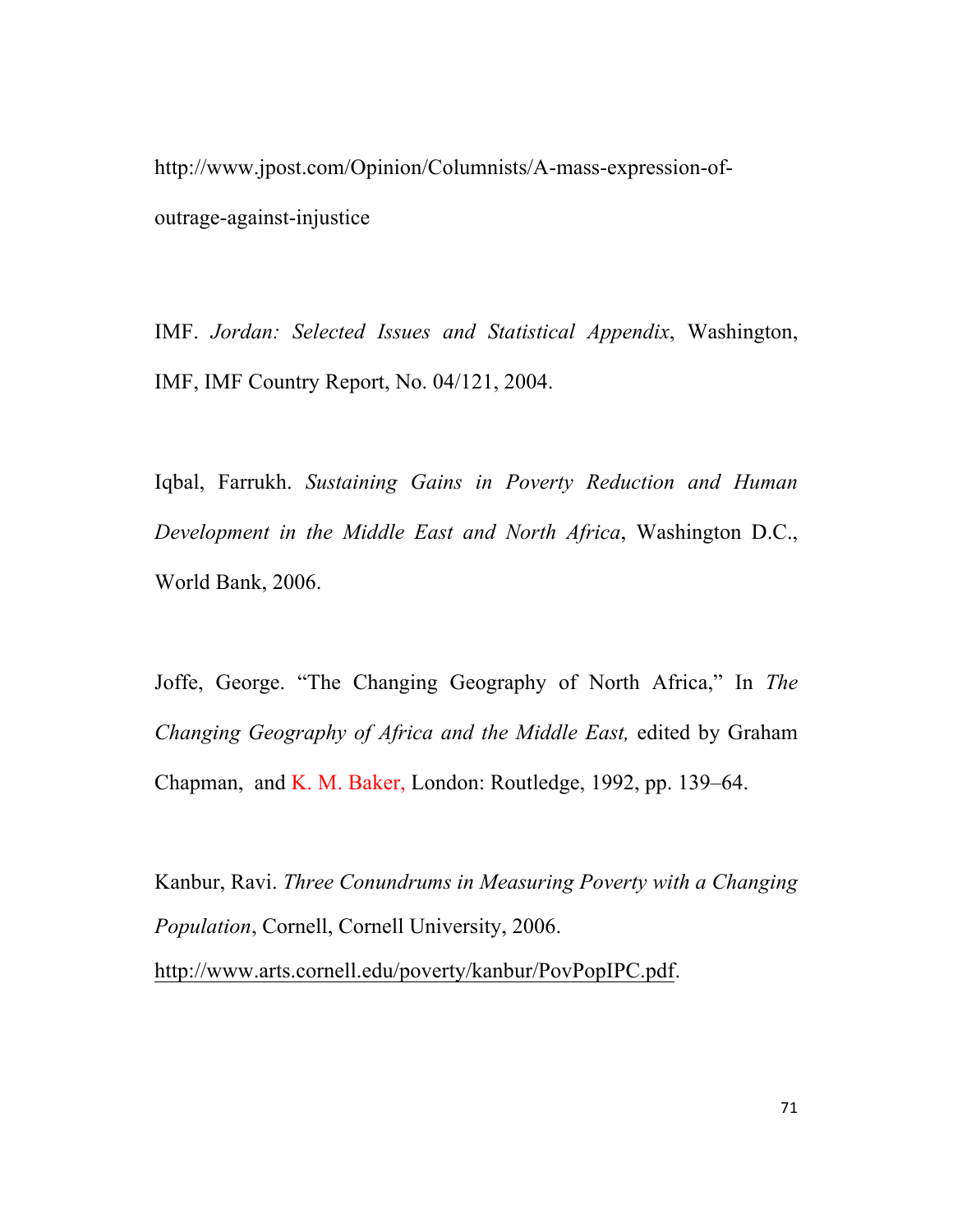King, S. J. *Liberalization Against Democracy: The Local Politics of Economic Reform in Tunisia,* Bloomington: Indiana University Press, 2003.

Kossaifi, George. *Poverty in the Arab World: Toward a Critical Approach,* Morocco, Mediterranean Development Forum, Economic Development and Poverty Reduction, Marrakech, 3–6 September, 1998. Lynch, D. 2008. "Egypt's Economy Soars; So Does Misery," in *US Today*, 14 May. http://www.usatoday.com/money/world/2008-05-14 egypt-economy\_N.htm). Last seen on November 12, 2009).

Mansur, A. and Field, C. "Fiscal Policy and Structural Transformation of the Jordanian Fiscal Structure," In *Jordan: Selected Issues and Statistical Appendix*, Washington, IMF, IMF Country Report, No. 04/121, 2004.

Ministry of Social Development (MSD). P*overty Measures in Jordan*, Amman, Jordan. Poverty Alleviation Programme, Ministry of Social Development, 2003.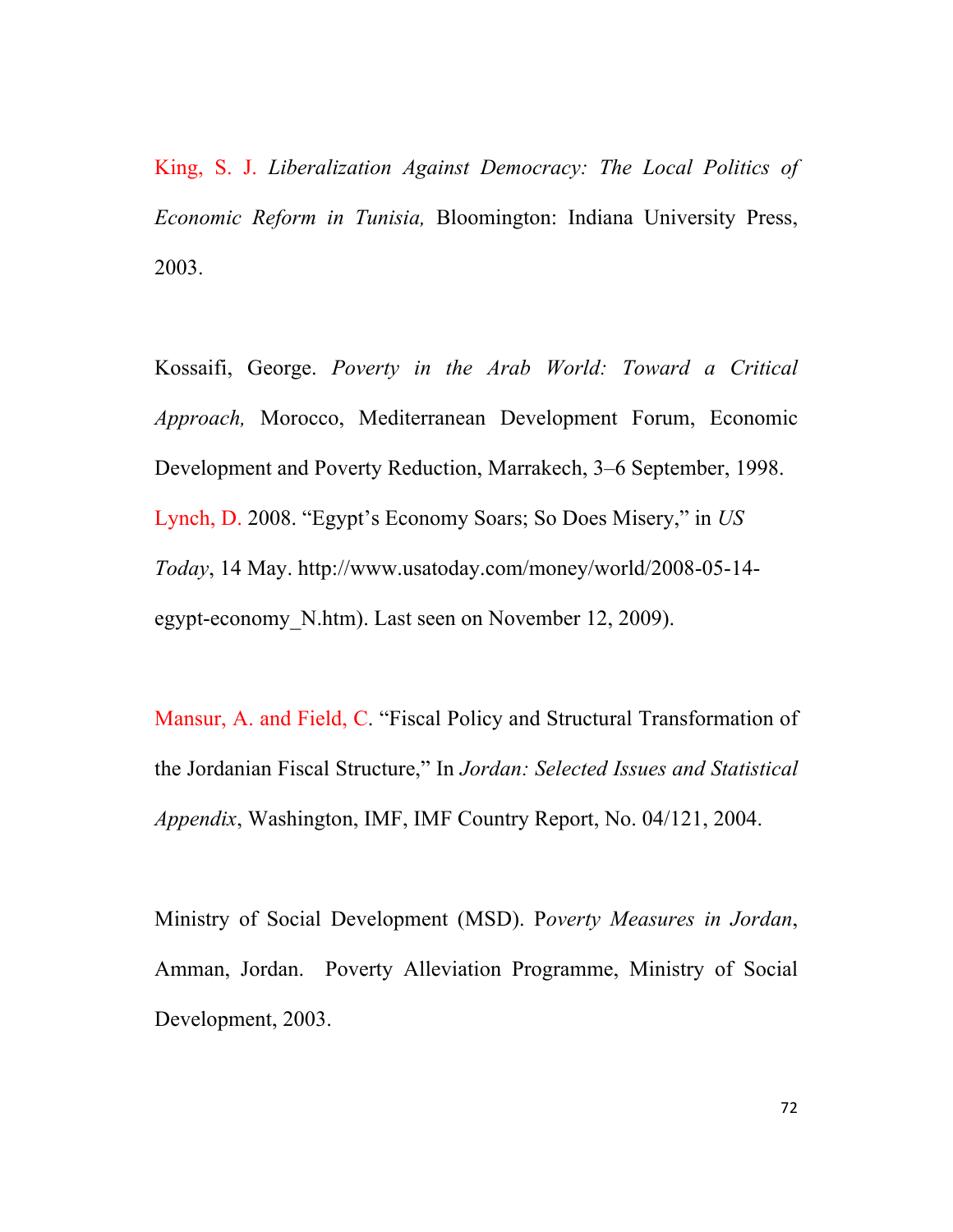Mosley, Paul, Harrigan, Jane, and Toye, J. *Aid and Power: The World Bank and Policy Based Lending,* Vols I and II, London: Routledge, 1995.

Niblock, Tim, and Murphy, Emma, editors. *Economic and Political Liberalisation in the Middle East,* London: British Academy Press, 1993.

Pfeifer, Kare. "Between Hard Rocks and Hard Choices: International Finance and Economic Adjustment in North Africa." In *North Africa: Development and Reform, edited by* D. Vandewalle, New York: St. Martin's Press, 1996.

Sausman, C. "Paradigmatic Critique of Poverty, Inequality and Growth in Selected Middle East and North Africa Countries, 1980-2000." In Busy Resource, edited by Richard H. Adams Jr. and John Page (2003), July 28, 2011. http://www.bizzyresource.com/2011/07/paradigmaticcritique-of-poverty.html.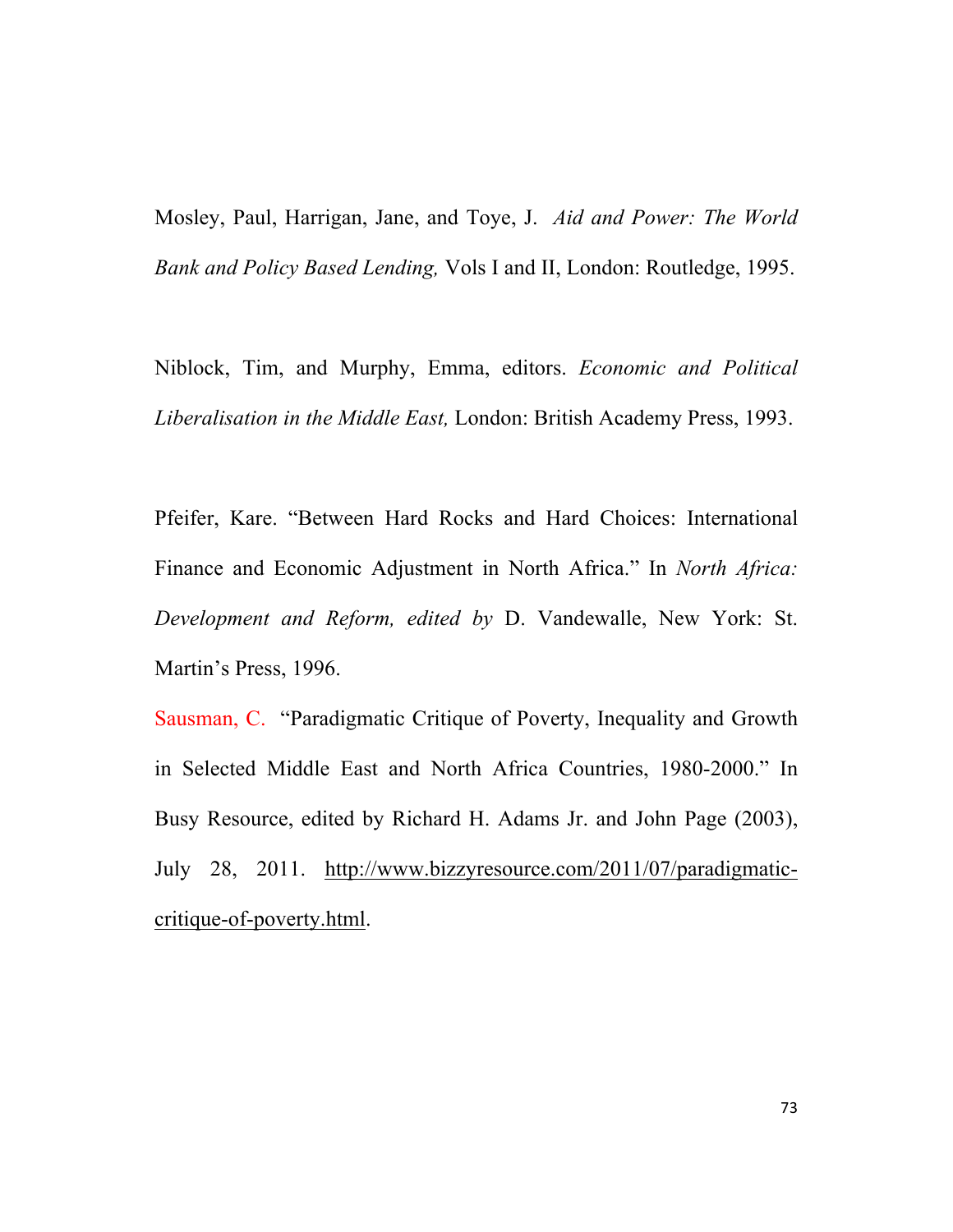Shafiq, Nemat, editor. *Prospects for Middle Eastern and North African Economies: From Boom to Bust and Back?* London: Macmillan, 1998.

Stewart, Frances. *Income Distribution and Development*, Working Paper Series #37, Oxford, Queen Elizabeth House: Oxford University, 2000.

Stiglitz, Joseph. *Globalisation and Its Discontents*, London: Penguin Books, 2002.

United Nations Development Programme (UNDP). *Arab Human Development Report: Towards Freedom in the Arab World*. New York, Regional Bureau for Arab States, 2004.

UNDP. Rethinking Economic Growth: Towards Productive and Inclusive Arab Societies, New York, UNDG, 2012.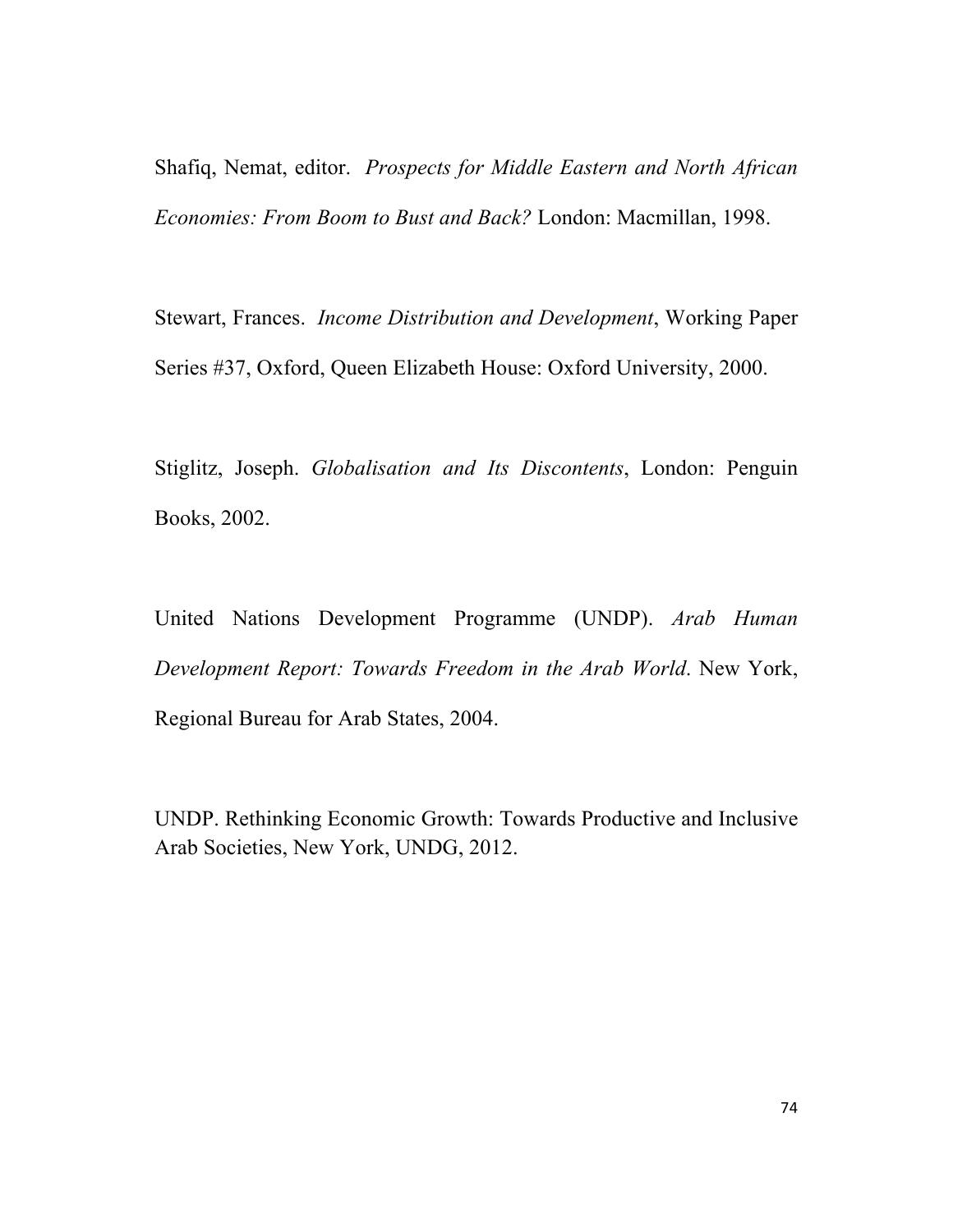United Nations Arab Human Development Report. Challenges to Human Security in the Arab Countries, Geneva, 2009. http://www.arabhdr.org/contents/index.aspx?rid=5.

Vandewalle, D, editor. *North Africa: Development and Reform*, New York: St. Martin's Press, 1996.

Walle, D. *Do Basic Services and Poverty Programmes Reach Morocco's Poor? Evidence from Poverty & Spending Maps*, Discussion Paper, Washington DC, World Bank, November, 2004.

World Bank. *Egypt – Alleviating Poverty during Structural Adjustment*, Report No. 9838, Washington DC: World Bank, 1991.

World Bank. *Kingdom of Morocco: Poverty, Adjustment and Growth*, Report No. 11918 MOR, Washington DC: World Bank,1994.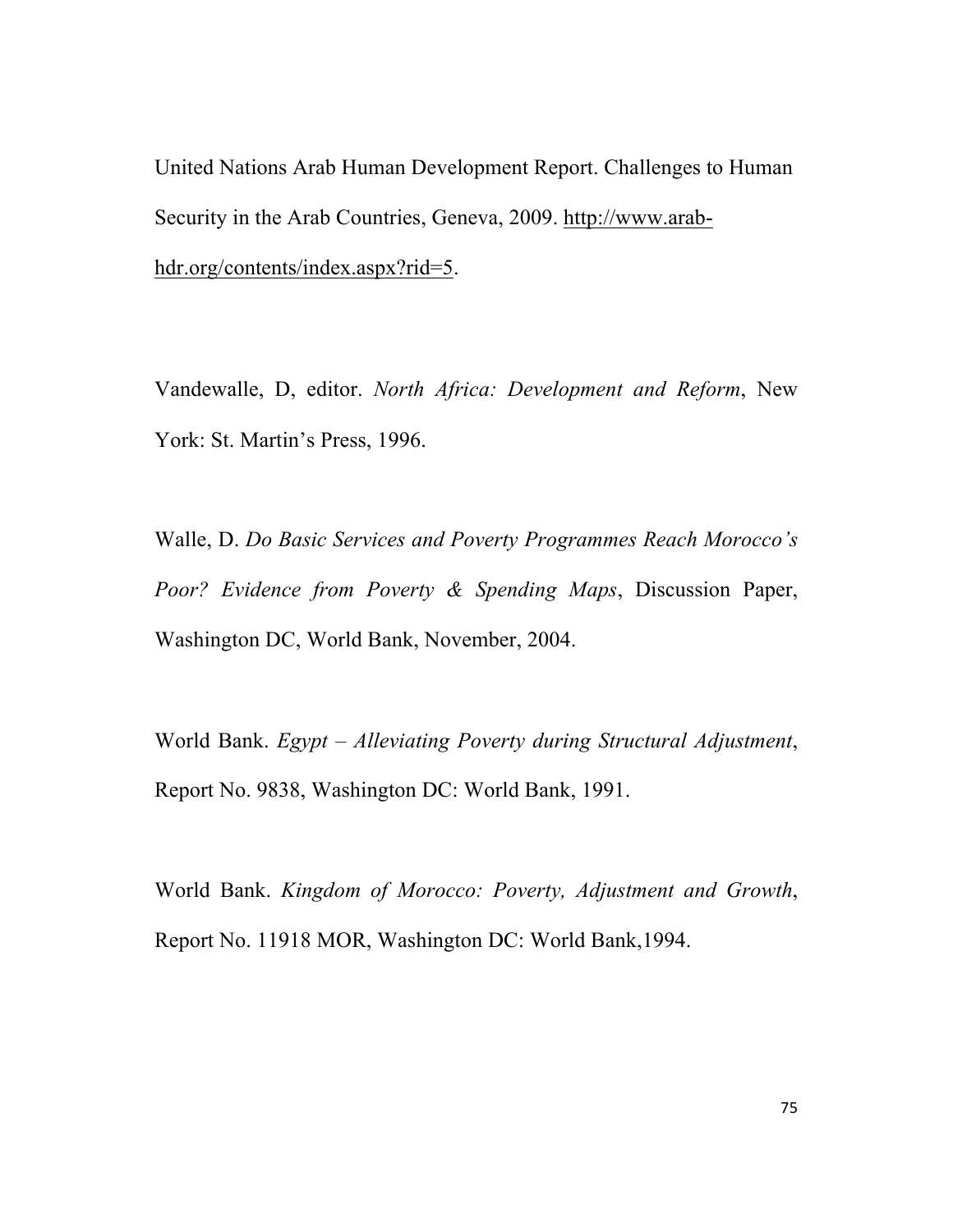World Bank. *Tunisia's Global Integration and Sustainable Development*, World Bank: Washington DC, 1996.

World Bank. *Kingdom of Morocco: Country Assistance Review*, Report No. 16326–MOR, Washington DC: World Bank, 1997.

World Bank. *Republic of Tunisia, Social and Structural Review 2000, Integrating into the World Economy and Sustaining Economic and Social Progress*, World Bank: Washington, DC, 2000.

World Bank. *Arab Republic of Egypt – Poverty Reduction in Egypt: Diagnosis and Strategy,* Vol. 1 Main Report, Report No. 24234–EGT, Washington DC: World Bank, 2002.

World Bank. *Jordan Poverty Assessment,*Washington DC: World Bank, 2004a.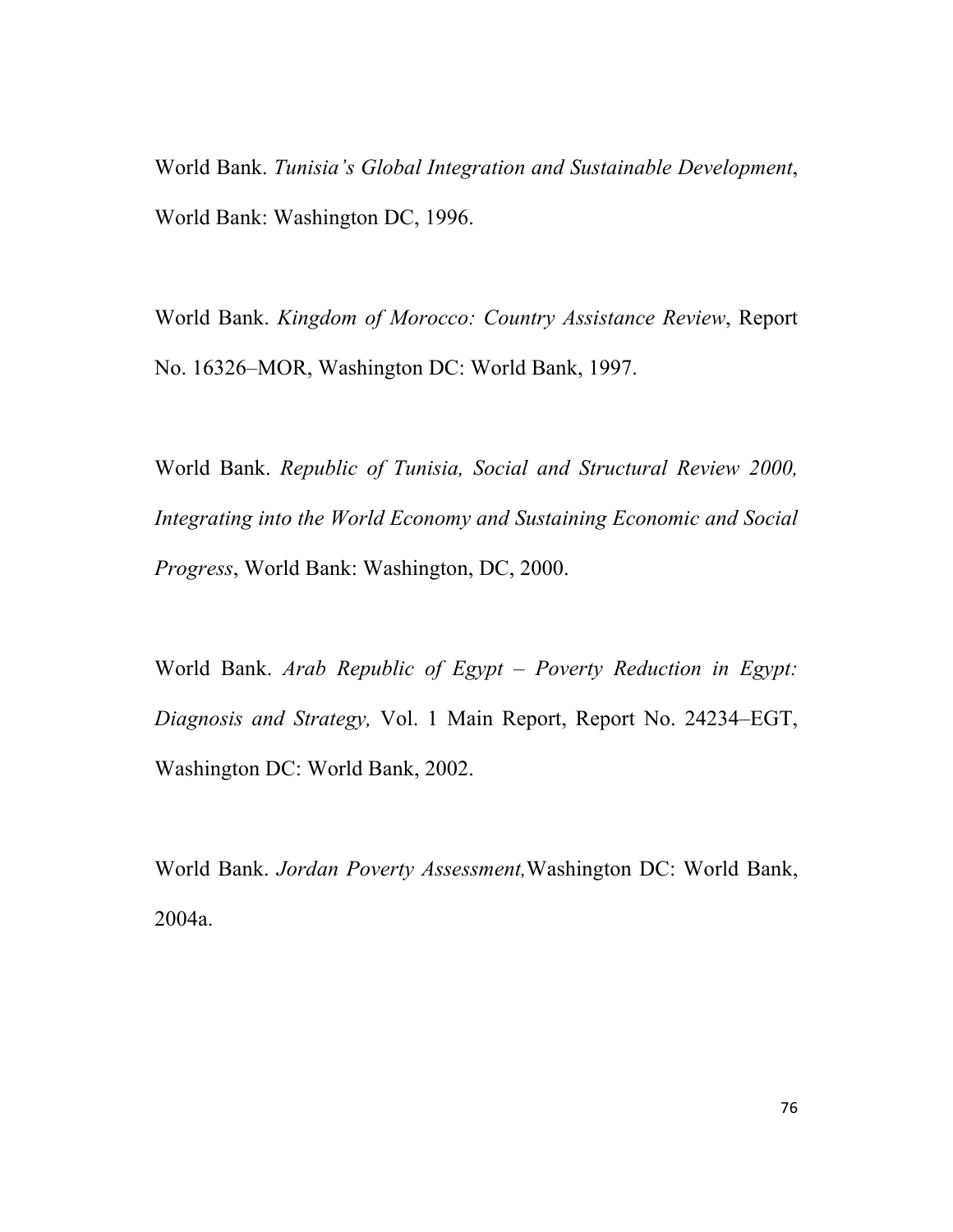World Bank. Kingdom of Morocco Poverty Report: Strengthening Policy by Identifying the Geographic Dimension of Poverty, Report No.28223- MOR, Washington DC: World Bank, 2004b.

World Bank. *Kingdom of Morocco: Country Assistance Strategy 2005– 2009*, Report No. 31879–MA, Washington DC: World Bank, 2005.

World Bank. *Kingdom of Morocco: Poverty and Social Impact Analysis of the National Slum Upgrading Programme*, Report No. 36545–MOR, Washington DC: World Bank, 2006.

World Bank. Resolving Jordan's Labour Market Paradox of Current Economic Growth and High Unemployment, Social and Economic Development Group, Middle East and North Africa Region, Washington DC: World Bank, Report No. 39201, 2008.